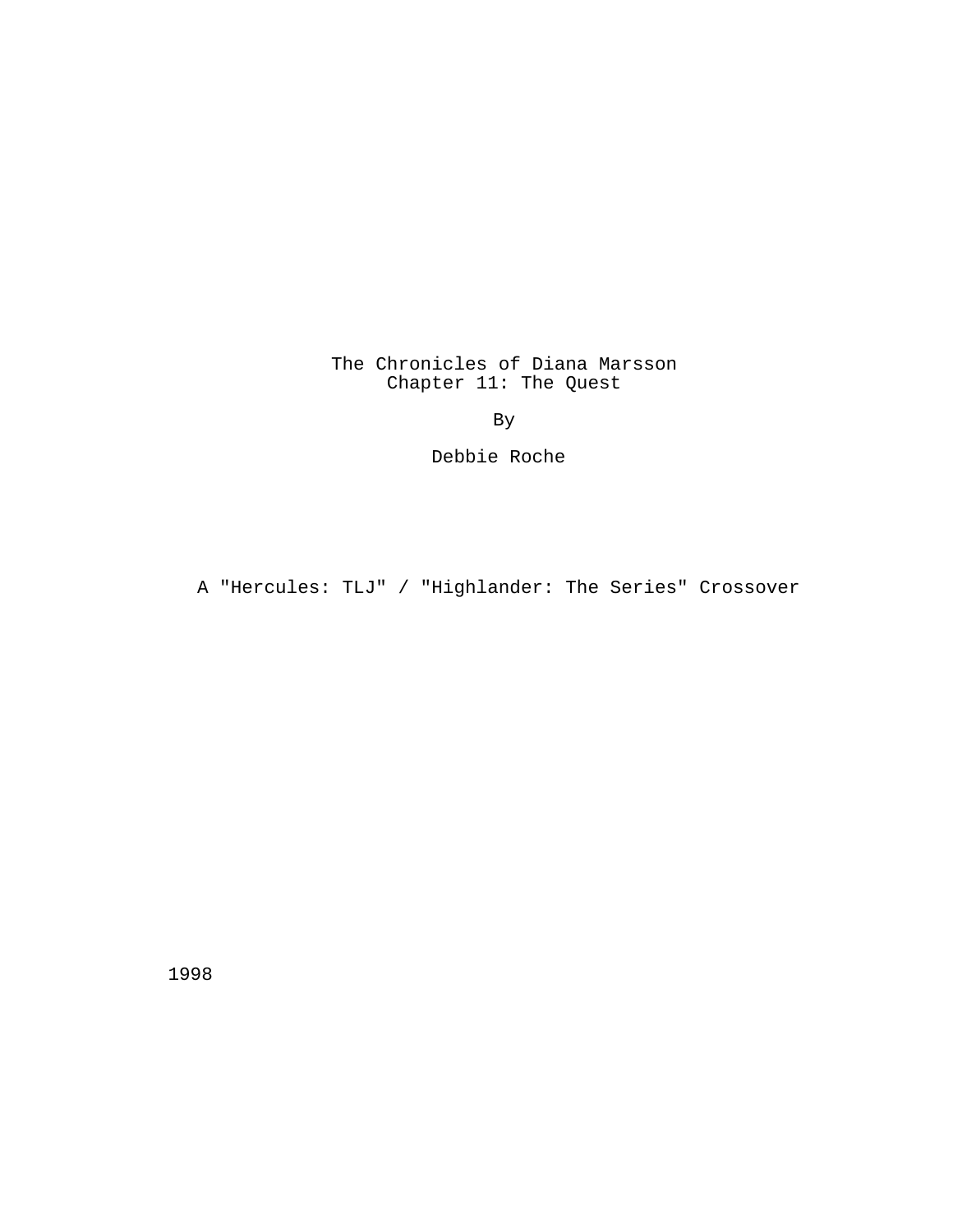#### **TUESDAY DECEMBER 25th 2018**

1 EXT: WINTER WONDERLAND ICE CASTLE (9:00AM) 1

Establishing shot: The middle of nowhere. The Ice Castle is the only building around. In the far distance can be seen mountains. There are two rows of frozen icicle trees, one on each side of a path that leads to the front door of the castle. The trees stop about 10 feet from the door. The camera follows the path and then enters the castle.

PAN TO:

2 INT: KITCHEN 2

DIANA, ARES, and CLARK, are sitting around the table. They are finishing breakfast. CLARK looks to ARES.

> CLARK Can I ask you a question, Uncle?

ARES looks to CLARK.

ARES

Sure.

CLARK As you know, today is Christmas.

ARES Yes. I know.

CLARK The celebration of the birth of Christ.

ARES isn't sure where CLARK is going with this.

ARES

Yes.

**CLARK** You were around that day, and I was wondering if he was real, or just...

ARES If you're asking if there was really a man alive with his name...

Momentary pause. When ARES says "Son of God", he indicates the quotes with his hands.

(CONTINUED)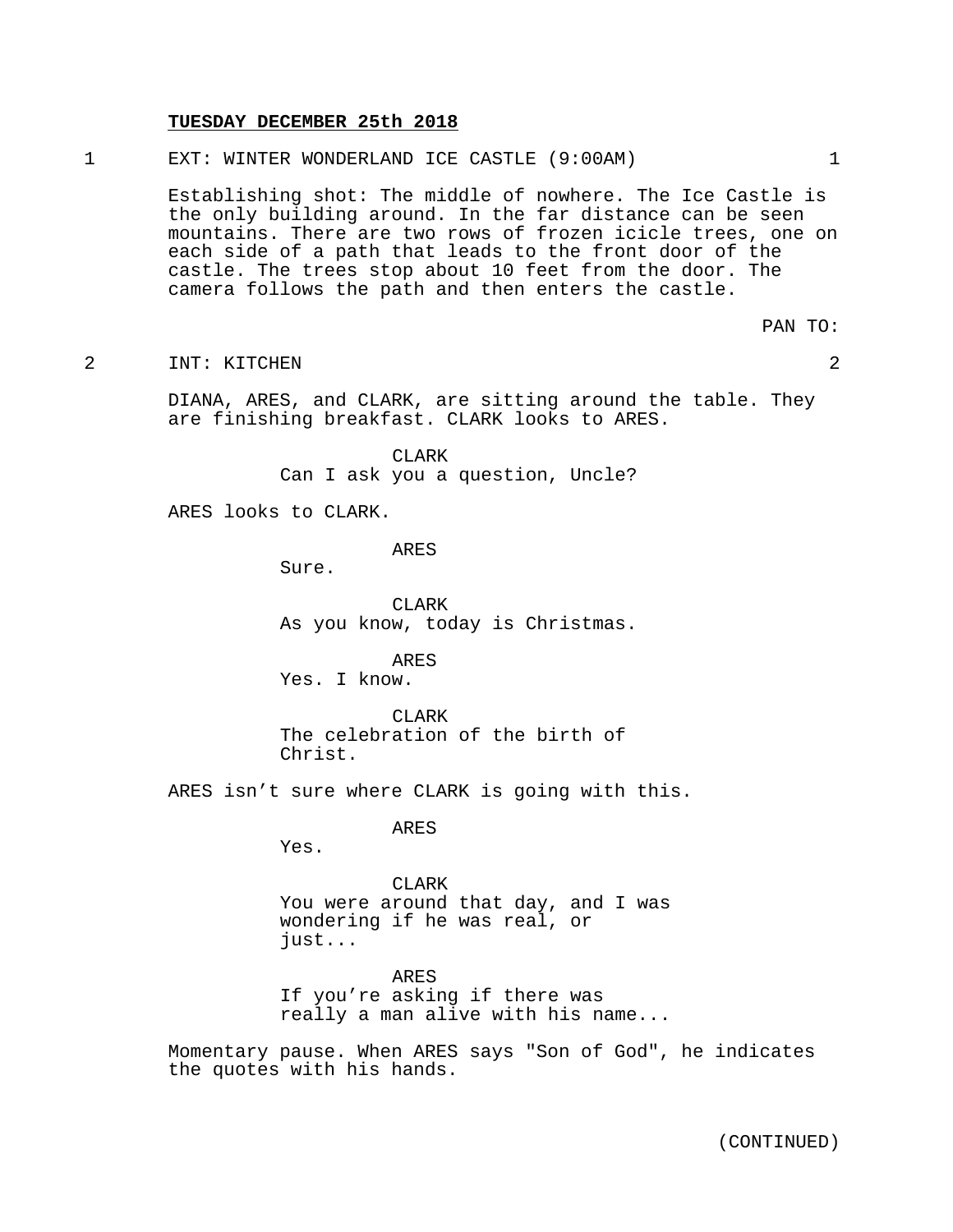ARES The answer is yes. There was. If you're asking if he really was the "Son of God"... (beat) I can't answer that. (beat) I mean, there were a lot of Gods, and so called Gods, then. Some were real, some were not. (beat) There were also a lot of people who claimed to be the children of those Gods. Again, some were, and some were not. (beat) I personally never met this so called "one god", so I'm not sure if he was real. Momentary pause. CLARK But there was a man who... ARES Yes. He really did live. But, whether he was what you'd call a prophet, or really the son of this God... Momentary pause. CLARK Oh. Momentary pause. ARES looks to DIANA. ARES Close your eyes. Momentary pause. DIANA looks at ARES with a raised eyebrow. DIANA Why?

ARES Just do it. (beat) Please?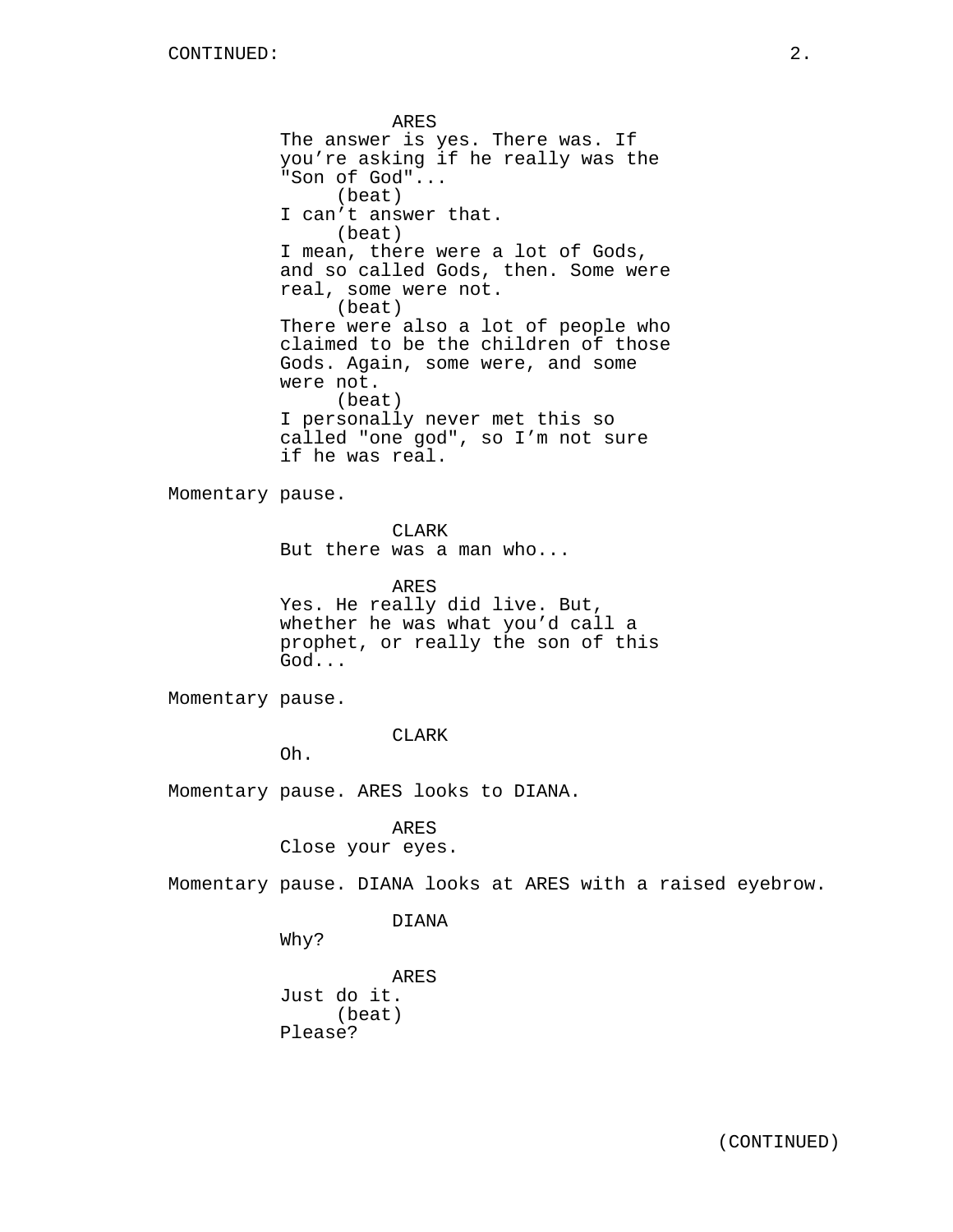# DIANA (smile)

Okay.

DIANA closes her eyes. A small jewelery box appears in front of her. CLARK gets a look of surprise on his face. He had no idea that ARES was planning on doing this.

# ARES Okay. Open them.

DIANA opens her eyes. She sees the box. She looks from the box to ARES.

> **DIANA** What's this?

ARES Open it and find out.

DIANA opens the box. It's a ring. But not just any ring. It's a very old, very ancient, ring. It is beautiful. She is speechless for a moment.

> DIANA Ares, it's beautiful. I...

Momentary pause. A tear forms in her eye.

ARES What's wrong?

DIANA Nothing's wrong. I just... (beat) I never expected this. I...

Momentary pause. ARES places his hand on hers.

ARES I love you. You know that.

### DIANA

Yes. But...

DIANA looks at ARES. ARES looks at the ring, and, with a mere thought, it disappears from the box and appears in his hand. He places the ring on her finger.

> DIANA I shall wear it forever.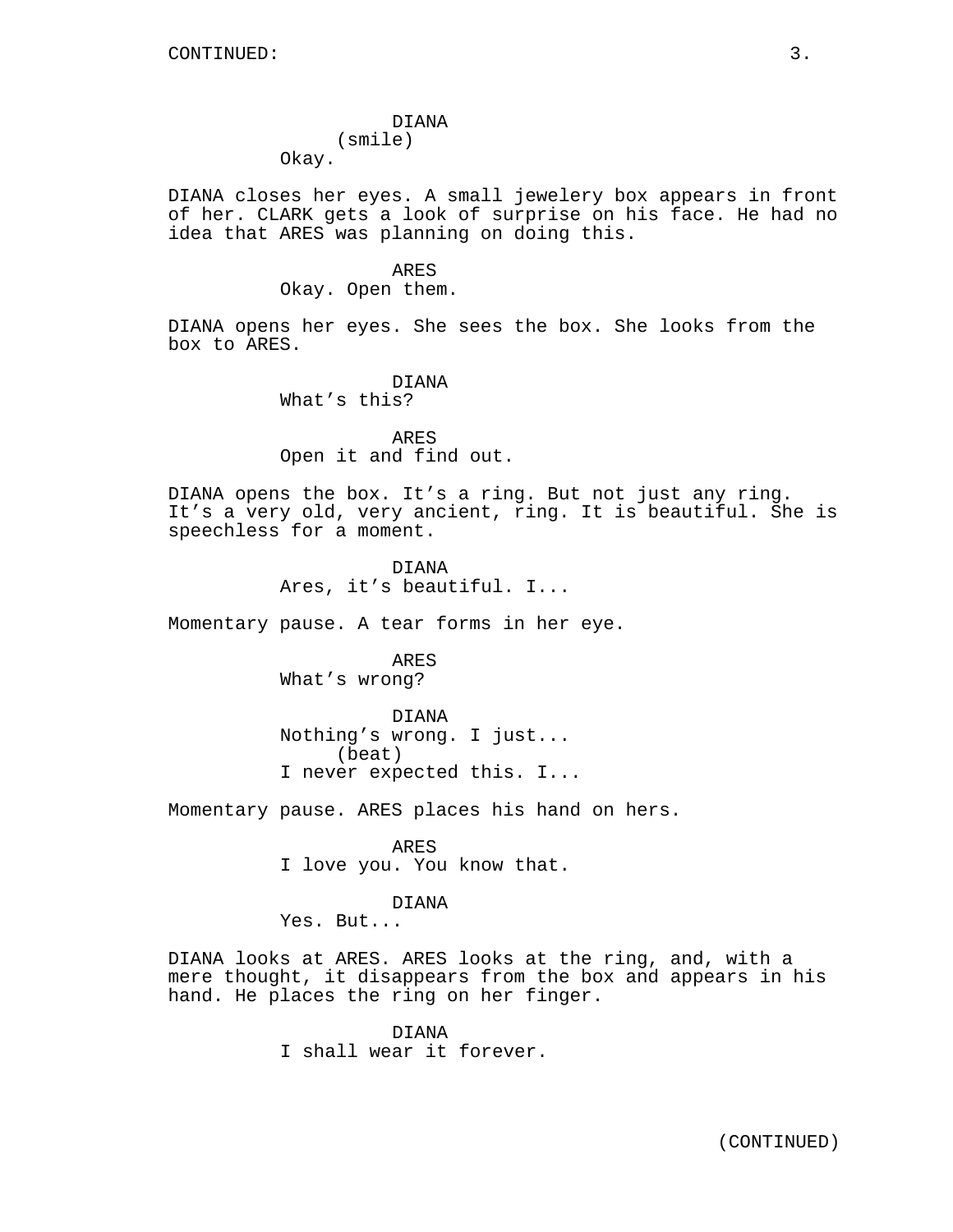CLARK looks at ARES. ARES and DIANA are just staring at each other. (Note: For this moment on, DIANA nevers takes the ring off.)

> CLARK Should I leave you two alone?

> > ARES

Not yet.

CLARK

What?

ARES looks to CLARK.

ARES I have something for you too. It's outside.

## CLARK

I...

ARES I hope you like it.

CLARK I'm sure I will, Unc.

Momentary pause.

ARES Well, what are you waiting for?

CLARK

I have something for you two first. (beat) It wasn't easy. I mean... what do you get someone who has everything they want. And can have anything else they want with a mere thought.

ARES I know what you mean.

CLARK

I hope you like it.

DIANA I'm sure whatever it is we'll love it.

CLARK looks to DIANA.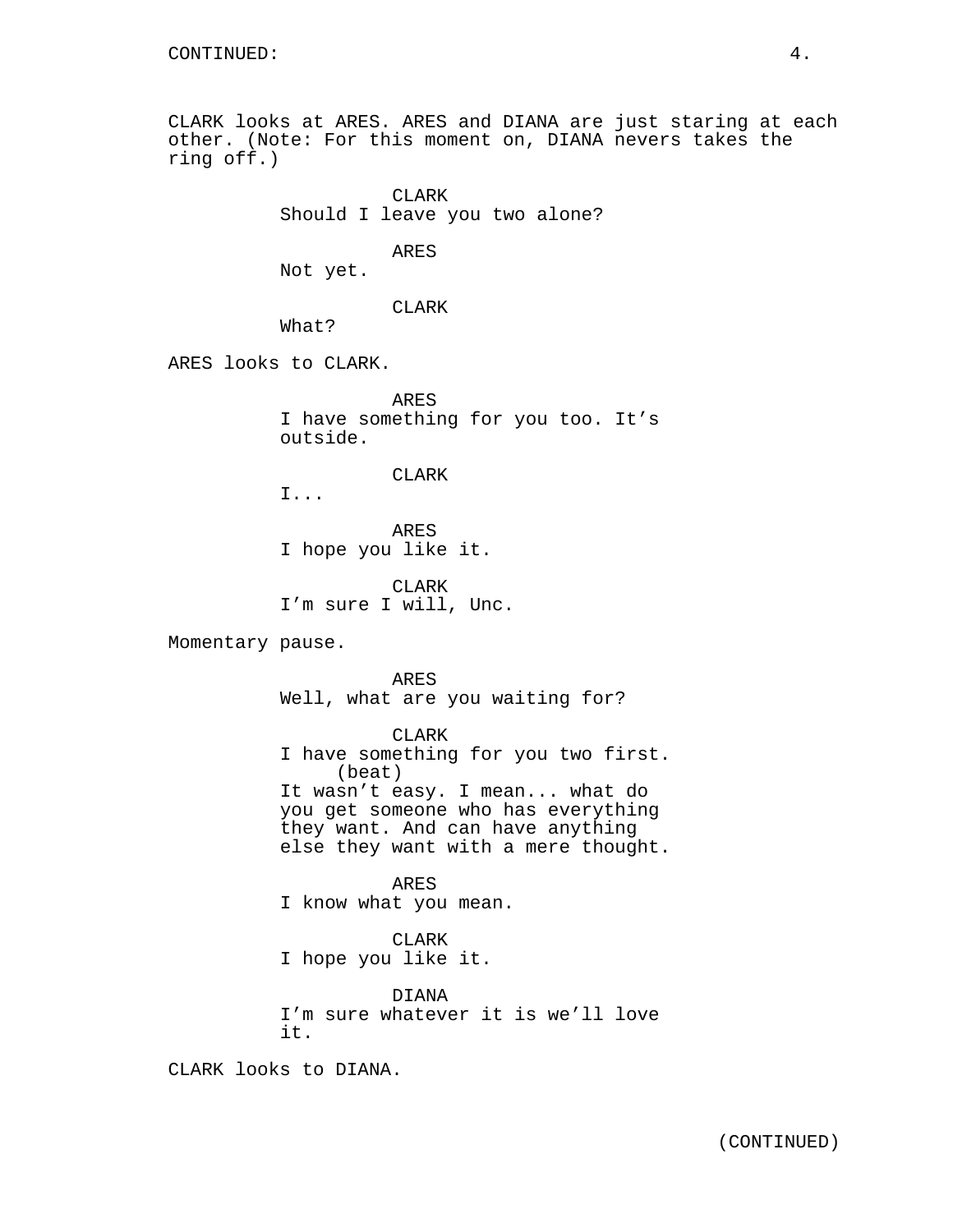CLARK Merry Christmas, mom.

A box appears in front in DIANA.

# CLARK

And you too, Unc.

An ancient chalice, similar to the one they found in the warehouse, appears in front of ARES. The chalice has its lid on. Momentary pause. CLARK looks at DIANA and ARES.

CLARK

Well. (beat) Open them.

ARES looks at DIANA.

ARES

You first.

### DIANA

Okay.

DIANA opens her box. The box contains a beautiful sexy silk dress. The dress looks like something from Ancient Times, only it isn't 4000 years old. ARES smiles when she holds up the dress. It reminds him of one of Aphrodite's outfits.

> DIANA Clark, this is beautiful.

ARES I'll say. (smile) Can't wait to see it on you.

DIANA smiles back at him.

CLARK A found a fashion history book in the warehouse.

ARES mutters the next line more to himself then to CLARK or DIANA.

ARES

Thought so.

CLARK looks at ARES.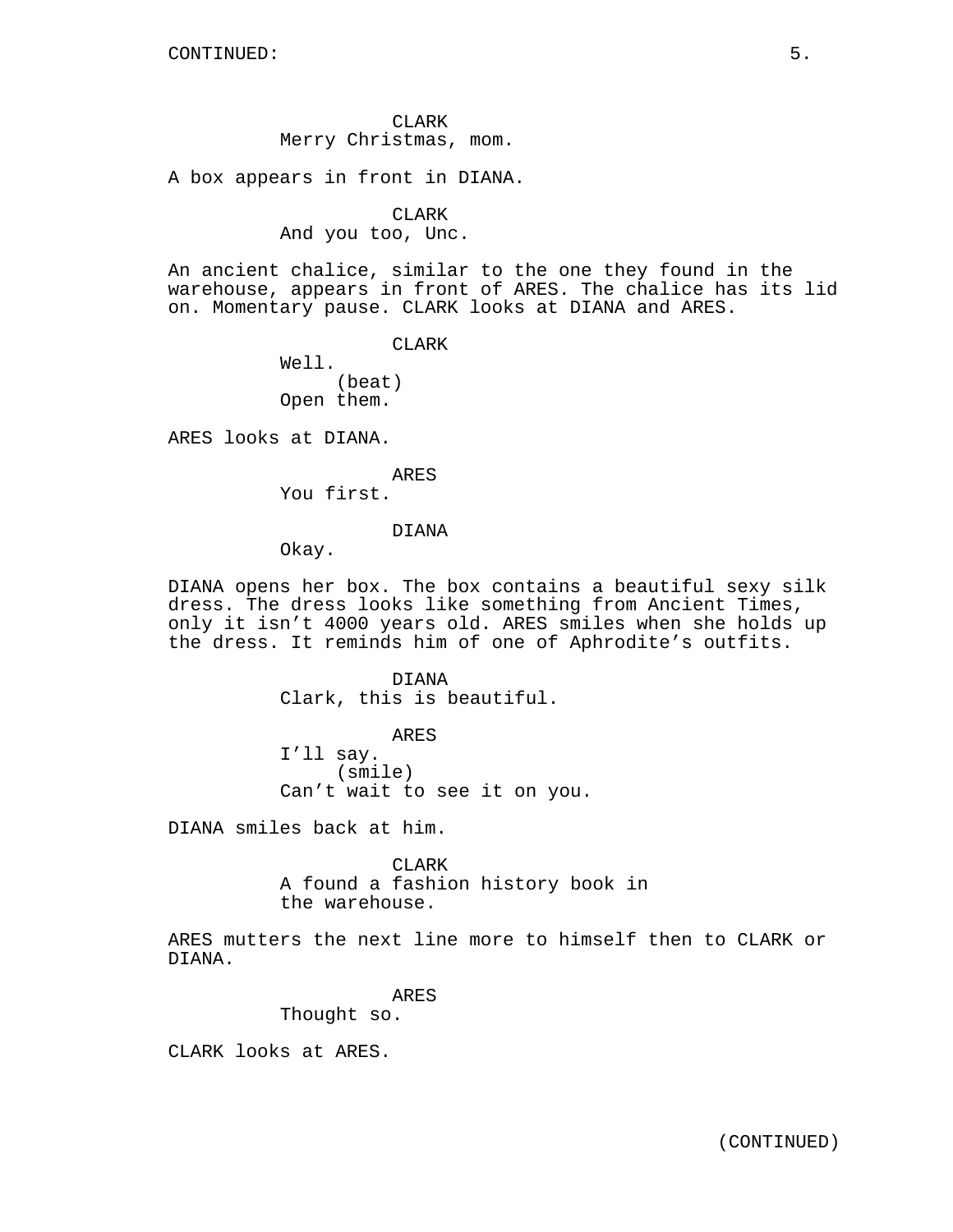CLARK

What?

ARES

Nothing.

CLARK looks at DIANA.

CLARK When I saw the pattern for that dress, I knew you'd like it.

DIANA

I do. Thanks, son.

Momentary pause. DIANA looks at ARES.

DIANA Well, your turn, dear. Open the chalice.

ARES looks at CLARK.

ARES Did you find this in the warehouse too?

CLARK

Not exactly.

ARES looks at CLARK with a raised eyebrow.

CLARK

I found a map in the warehouse. The map told me where to find it. I wasn't sure it would still be there. (beat) I mean the map must have been at least 3500 years old.

ARES raises an eyebrow.

ARES A map? Now you have me curious.

ARES takes the lid off the chalice. When he sees what is inside, his eyes go wide with surprise. He can't believe it.

> ARES Ambrosia! I...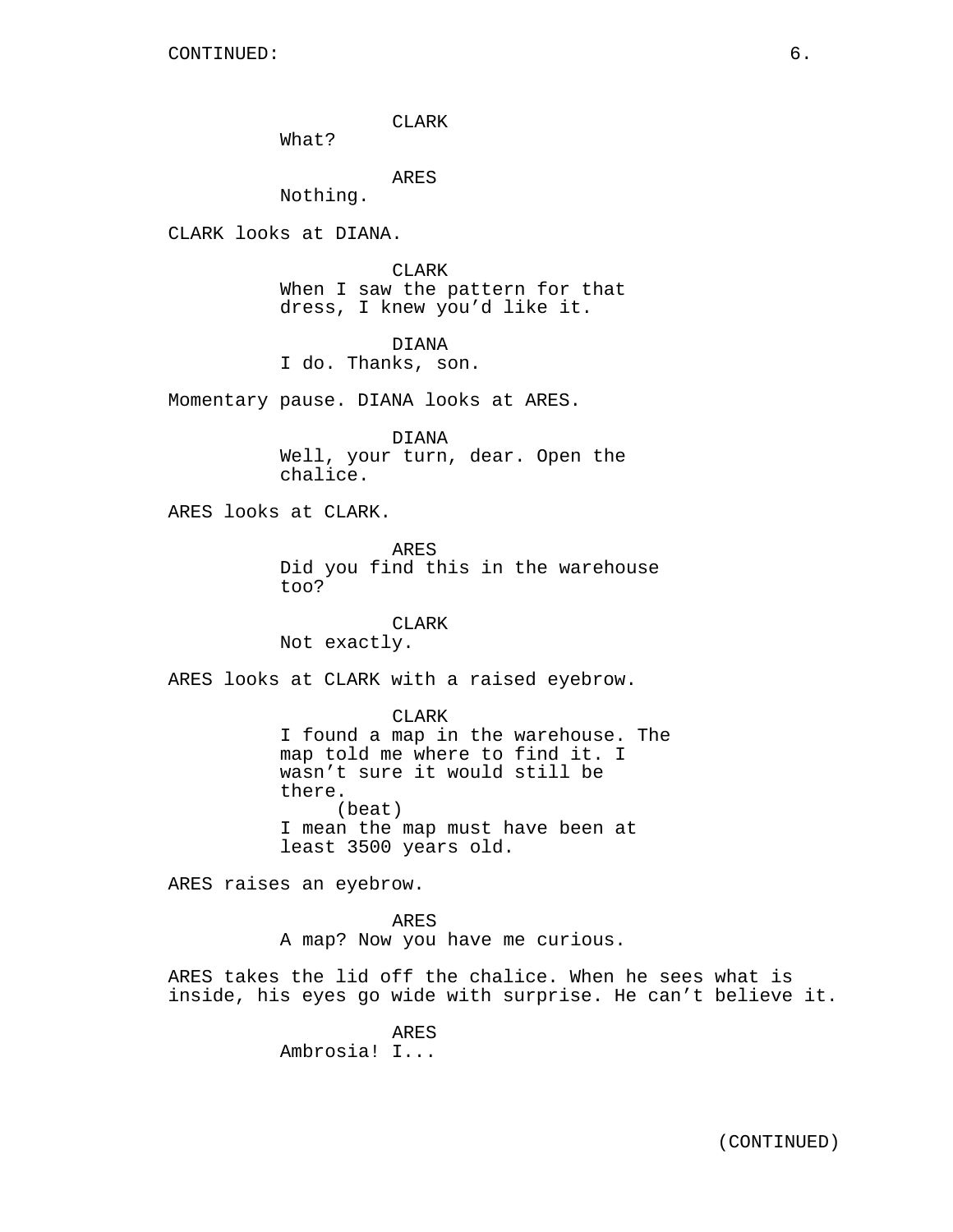CLARK Enjoy it, Unc. And, don't worry about saving it. There's more where that came from. ARES More? CLARK (smile) Yes. Lots more. ARES You'll have to take me to... CLARK Later. (beat) Well, I think I'll go... DIANA

Wait.

CLARK looks at DIANA. A box appears on the table in front of CLARK.

> DIANA Merry Christmas, son.

CLARK opens the box. Inside is a pair of gauntlets. They are similar to, but not quite identical to, Hercules' gauntlets.

CLARK

Gauntlets!

DIANA Yes. I thought it was time you...

CLARK says the next line as he puts them on.

#### CLARK

Thanks, mom!

CLARK looks at ARES.

CLARK Guess I'll leave you two alone now.

CLARK rises from the table.

ARES Hope you like your gift.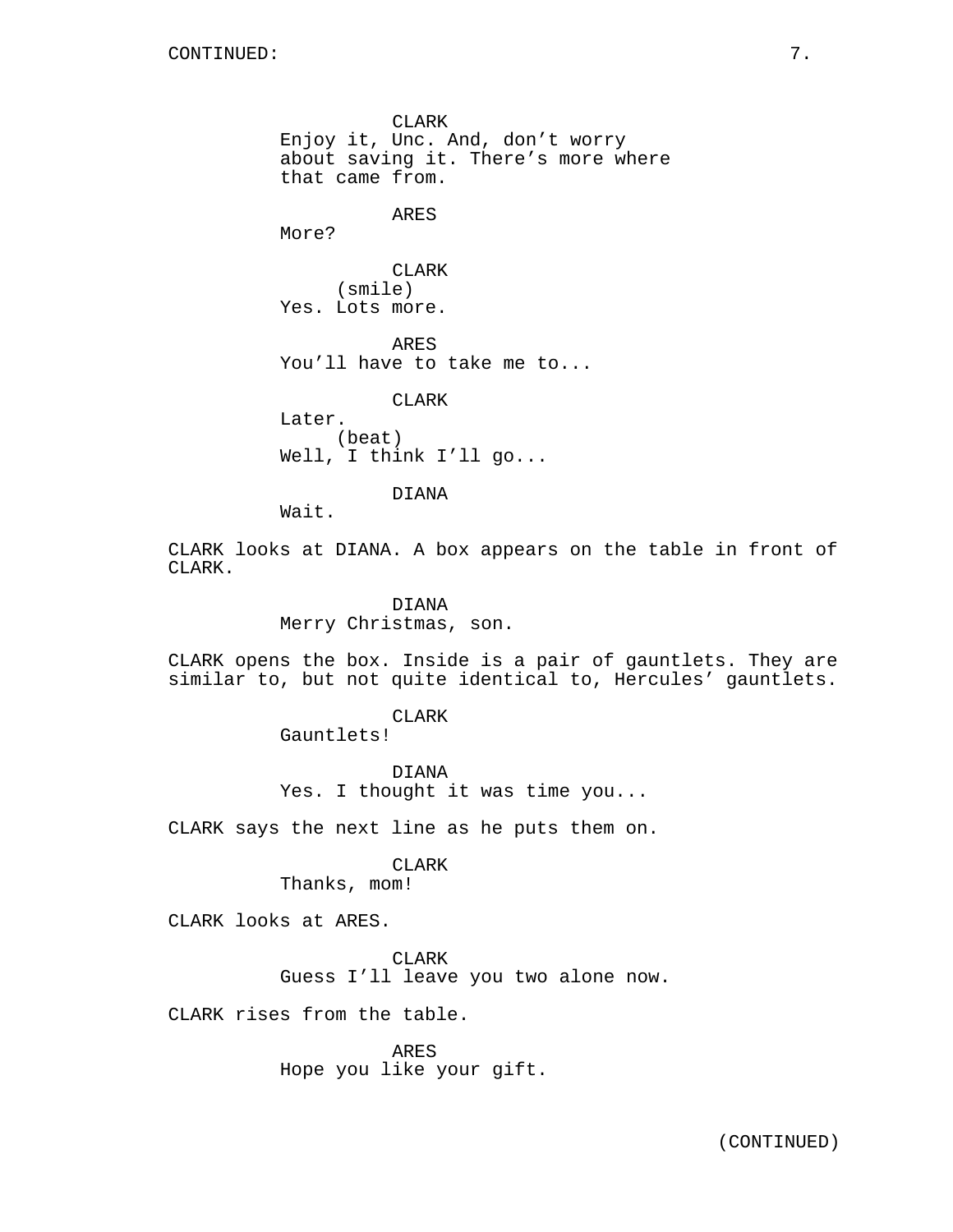CLARK I'm sure I will, Unc.

With that said, CLARK vanishes. DIANA looks at ARES.

DIANA Well, now that Clark is gone... (smile) I can give you your present.

ARES raises an eyebrow.

ARES

Oh?

DIANA (smile) Close your eyes.

ARES smiles and closes his eyes. With a mere thought, DIANA transforms the room.

CONTINUE TO:

#### 3 INT: FANTASY ROOM 3

There is a large bed against one wall, and a roaring fire in the fireplace alongside another wall. The bed has red / black satin sheets. There are lit candles scattered throughout the room. DIANA is standing beside the bed. She is wearing nothing but a ribbon and a bow. The ribbon goes over her shoulders and straight down her body to her hips, then across to her belly button, then down and over the area between her legs, and then up her back. The bow is positioned between her legs. She is sucking on a candy cane. ARES is sitting in the same chair as before, only the chair is closer to the bed then it would have been if she hadn't have moved it. She gives the room a once over, making sure she hasn't forgotten anything. She removes the candy cane, says her line, and then places the candy cane back in her mouth.

### DIANA

Open them.

ARES opens his eyes. He looks at her. He feels his body starting to ache for her. She sucks on the candy cane, twisting it in her mouth and then looks at him. She removes the cane.

> DIANA You gonna sit there and stare at me all day, or are you gonna come over (MORE)

> > (CONTINUED)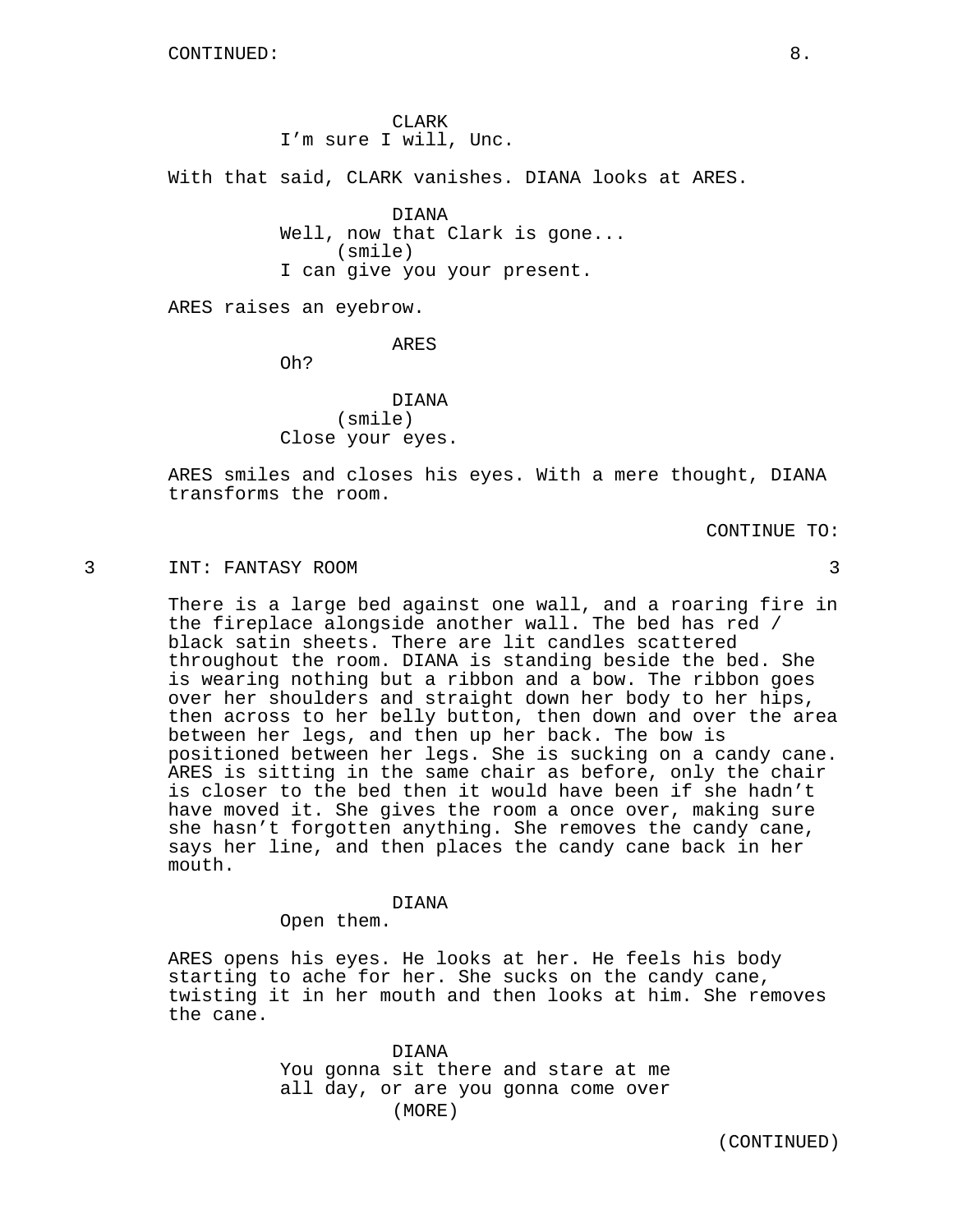DIANA (cont'd) here and undo this ribbon and play with your present.

ARES smiles and stands. He looks at her. He disappears and reappears beside her. He is completely naked. He strokes her body.

#### DIANA

I'm all yours. You can do whatever you wish. Just undo the...

ARES smiles and waves his hand. The ribbon falls to the floor. DIANA looks at him.

> DIANA That's cheating.

ARES looks at her.

# ARES

So is this.

ARES grabs her, pulls her close, they both vanish and appear on the bed. He is on top of her.

> DIANA Well. I guess you like your present.

> > ARES

I love it.

DIANA Good. So, what would you like to do with it first?

ARES kisses her, very hungrily. And pins her arms to the bed.

# JUMP TO:

4 EXT: CASTLE (9:30AM) 4

CLARK has a map in his hands. There is a path outlined on the map. There is also a written message on the map. CLARK reads the message to himself.

> CLARK (VO) You must reach your destination without using your powers.

CLARK stares at the map for a moment.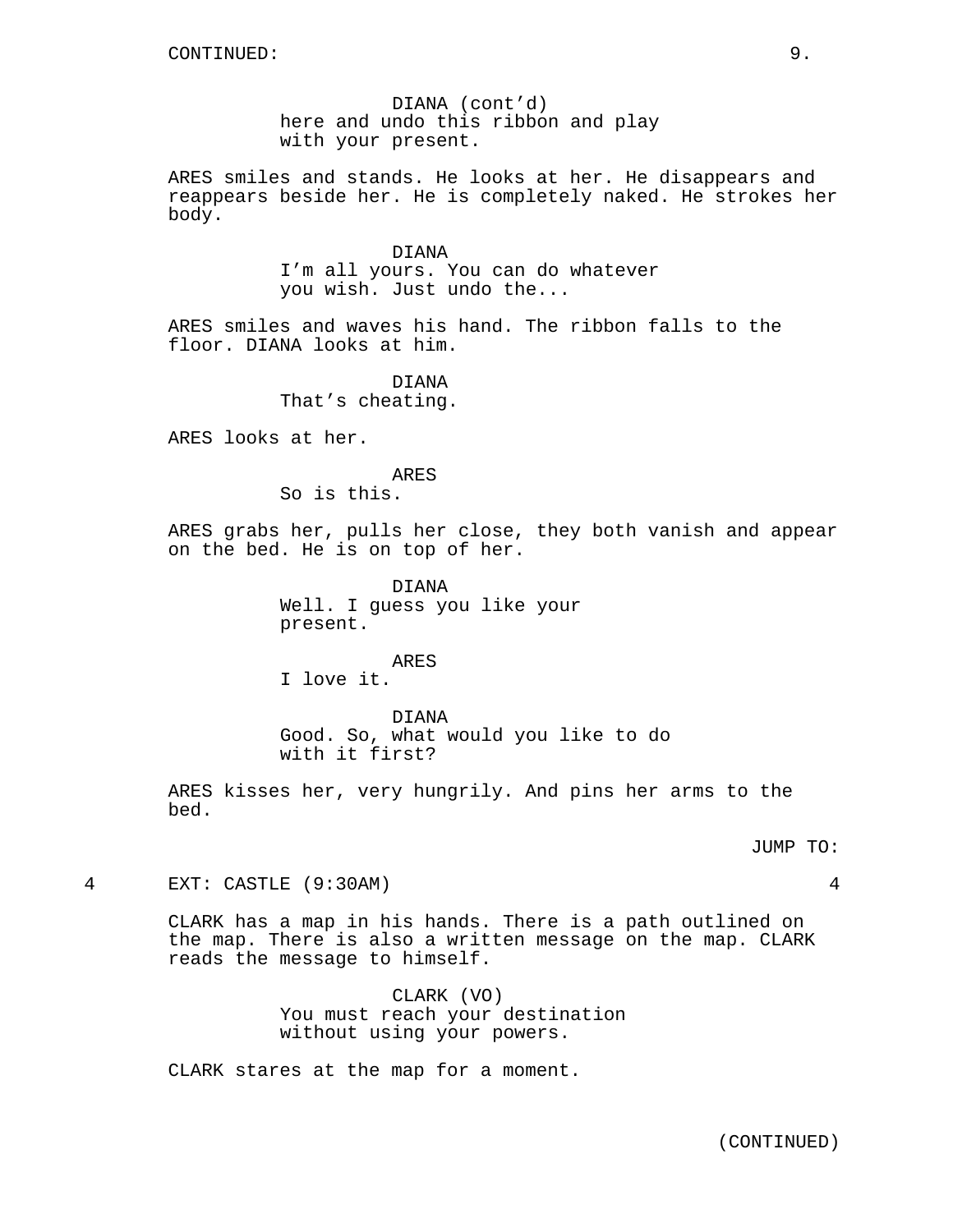CLARK Leave it up to Ares to put a condition on a gift.

CLARK looks around, then back at the map.

CLARK

That way.

CLARK heads off in the direction he has chosen. We follow CLARK for a while, then we...

JUMP TO:

5 INT: FANTASY ROOM (10:00AM) 5

ARES is lying on DIANA. He currently has his fingers inside of her, working her up. He also has his tongue in her mouth. She has her arms wrapped around him. He breaks the kiss and looks at her for a moment, then slides down her body. He pries her legs further apart, and sits between them. She grabs onto the poles in the headboard. He pushes his fingers into her, hard. He pushes as hard as he can. He watches as she cums. He shrinks his hand, and forces his whole fist inside of her. Once in, he gradually returns his hand to its normal size, expanding her as he does so.

# DIANA

Ah... Ah...

He fists her good and hard for about 15 minutes. He watches her cum over and over. He feels her cum on his fist.

DIANA

Oh... that feels so good. I...

He removes his fist from her, and inserts only his thumbs. Once they are in, he pries open her entry. He pulls her open. She moans, and cums hard. He watches, smiling. He holds her open for about 5 minutes, then slowly begins to slide back up her body. Once he is laying completely on her, he kisses her neck. She sighs. He pulls her open further, and gently inserts his oh so ready self into her oh so accepting entry. He removes his thumbs, giving him complete access to her, and pushes himself into her.

# DIANA Ah... Oh, Ares...

ARES looks at her and smiles.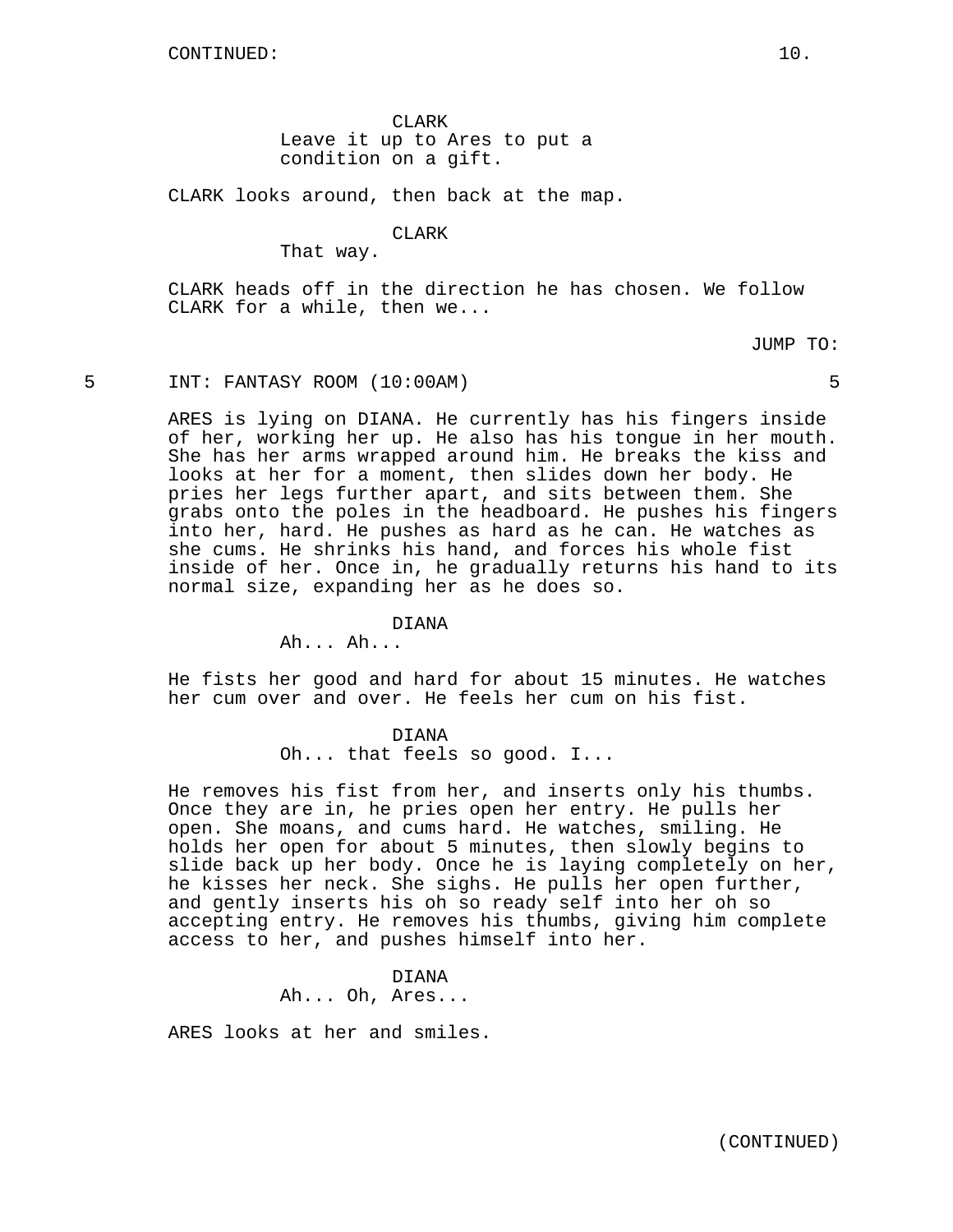ARES I'm gonna do you good, D.

DIANA smiles back at him.

DIANA Yes. Good. And hard. Oh...

ARES pushes himself into her.

DIANA Don't hold back.

ARES

I won't.

DIANA I'm all yours. Take me.

ARES starts to pump her up. Slow at first, but gradually getting faster and faster.

> DIANA Ah... Ah... Ah...

He rides her hard and fast. He wants to bang her as hard as her can, for as long as he can. He holds back his eruption for as long as he can. They are rocking fast. Every 10 minutes, he pushes into her as hard as he can, and holds the push for as long as he can. After about 90 minutes, he can't hold back anymore. His body is begging for release.

> ARES Are you ready for me?

> > DIANA

Yes.

ARES You ready to feel me flowing inside you?

DIANA

Yes.

ARES Are you sure?

DIANA Yes, oh gods yes.

ARES smiles and grabs her breasts in his hands. He squeezes them as hard as he can as he forcefully thrusts himself into her really hard.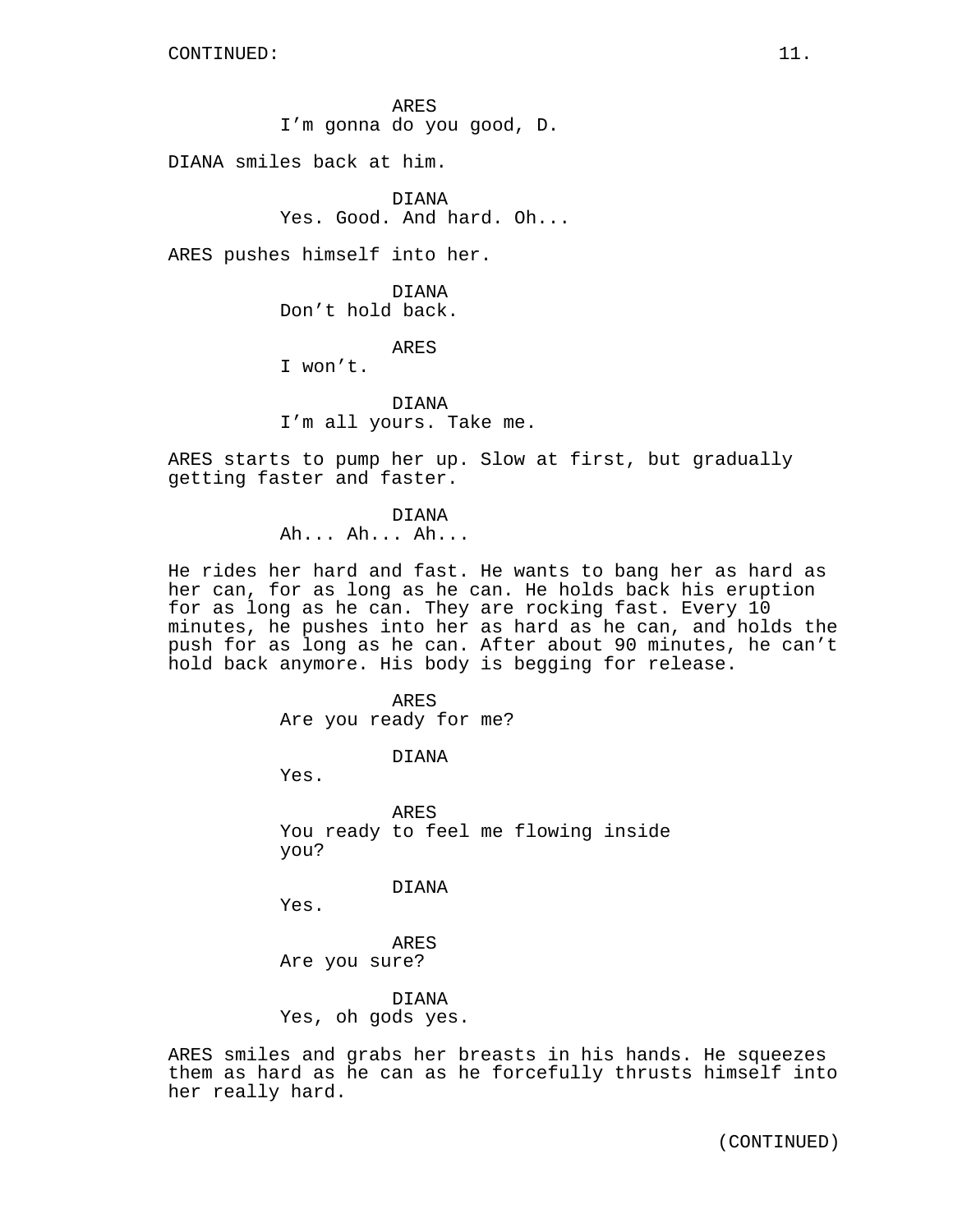#### DIANA

Oh...

ARES Almost there. I...

ARES erupts. She sighs. He sighs. He releases her breasts, but continues ramming into her until he has completely emptied himself. Once empty, he slowly withdraws from her and collapses onto her.

#### DIANA

Oh, Ares. That was...

ARES looks at her and smiles.

# ARES

Sh.

ARES kisses her, then breaks the kiss and buries his head in her bosom.

JUMP TO:

6 EXT: HILLSIDE (1:00PM) 6

CLARK is walking up a hill.

CONTINUE TO:

7 TOP OF HILL (1:05PM) 7

He reaches the top and spots a cave straight ahead. He heads to the cave.

CONTINUE TO:

8 CAVE ENTRANCE 2008 He pauses for a few moments at the entrance. He takes a deep breath and enters.

CONTINUE TO:

9 INSIDE CAVE 9

He notices a path. After following the path for about 15 minutes, he reaches the inner cavern.

CONTINUE TO: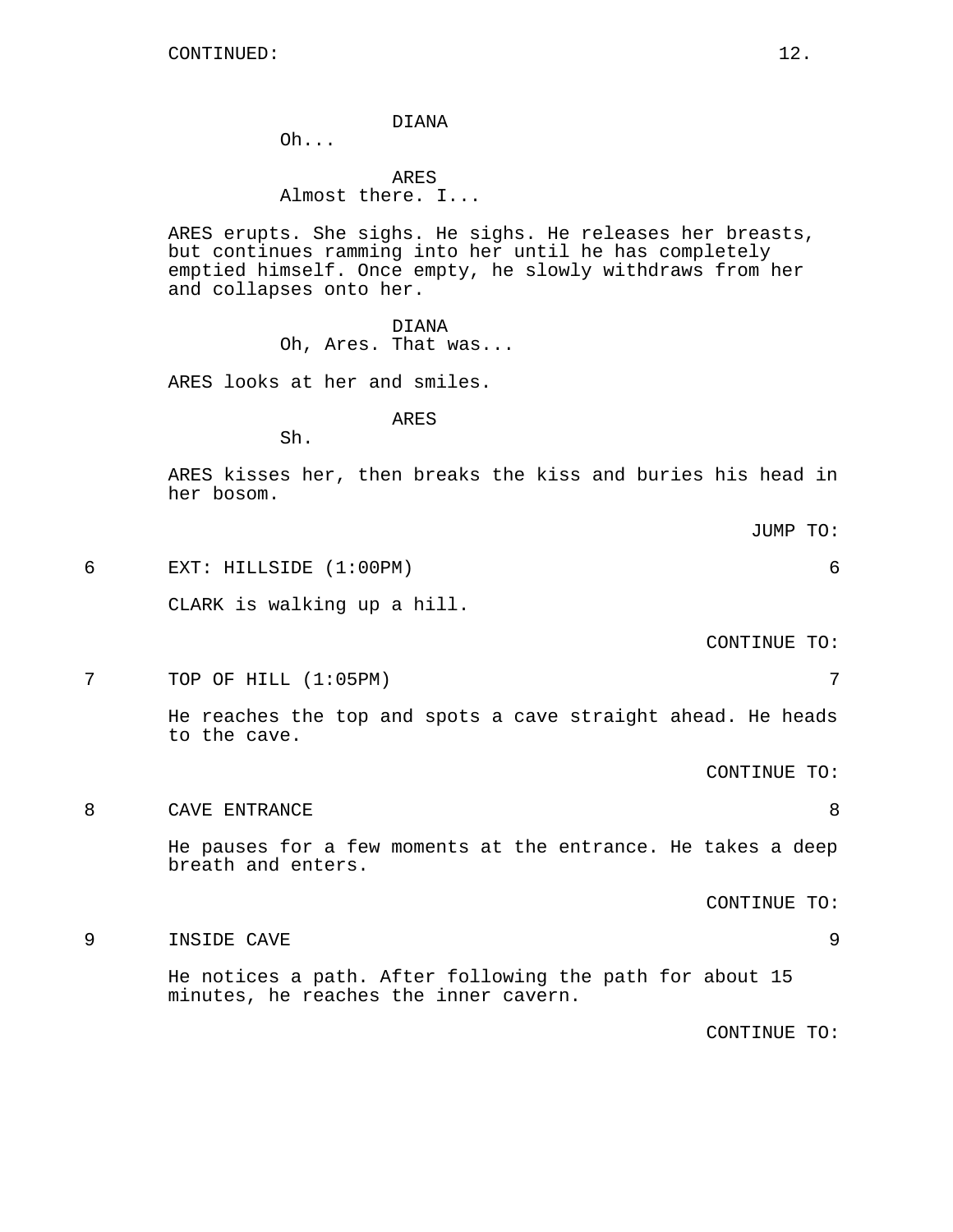# 10 INNER CAVERN (1:20PM) 10

CLARK is awestruck at what he sees. In the center of the cavern, is a sword. The sword is suspended in mid air. He stares at the sword.

> CLARK Wow! This is...

He walks to the sword. It is one of the most beautiful swords he has ever seen. Its hilt is covered in jewels and made of a very strong gold-like mineral.

> CLARK She's a real beaut. I won...

He raises his hand to grasp it from the air. As soon as his hand is up, the sword magically places itself in his hand.

> CLARK Cool. Wonder how Ares got it to do that?

CLARK starts waving the sword around, getting a feel for it. After a few moments he looks at the sword.

> CLARK Let's see what you've got.

CLARK makes a warrior appear in front of him. They fight. The fight lasts about 15 minutes, then CLARK slays the warrior and it disappears.

> CLARK This is one great sword. I can't wait to thank Ares.

CLARK starts to leave, then stops.

CLARK

Ares said I couldn't get here using my powers. He never said I couldn't use them going back. I wonder...

CLARK looks around the cavern one more time.

CLARK The only reason he probably didn't want me to use my powers, was that he wanted me gone for a while. Which means... (beat)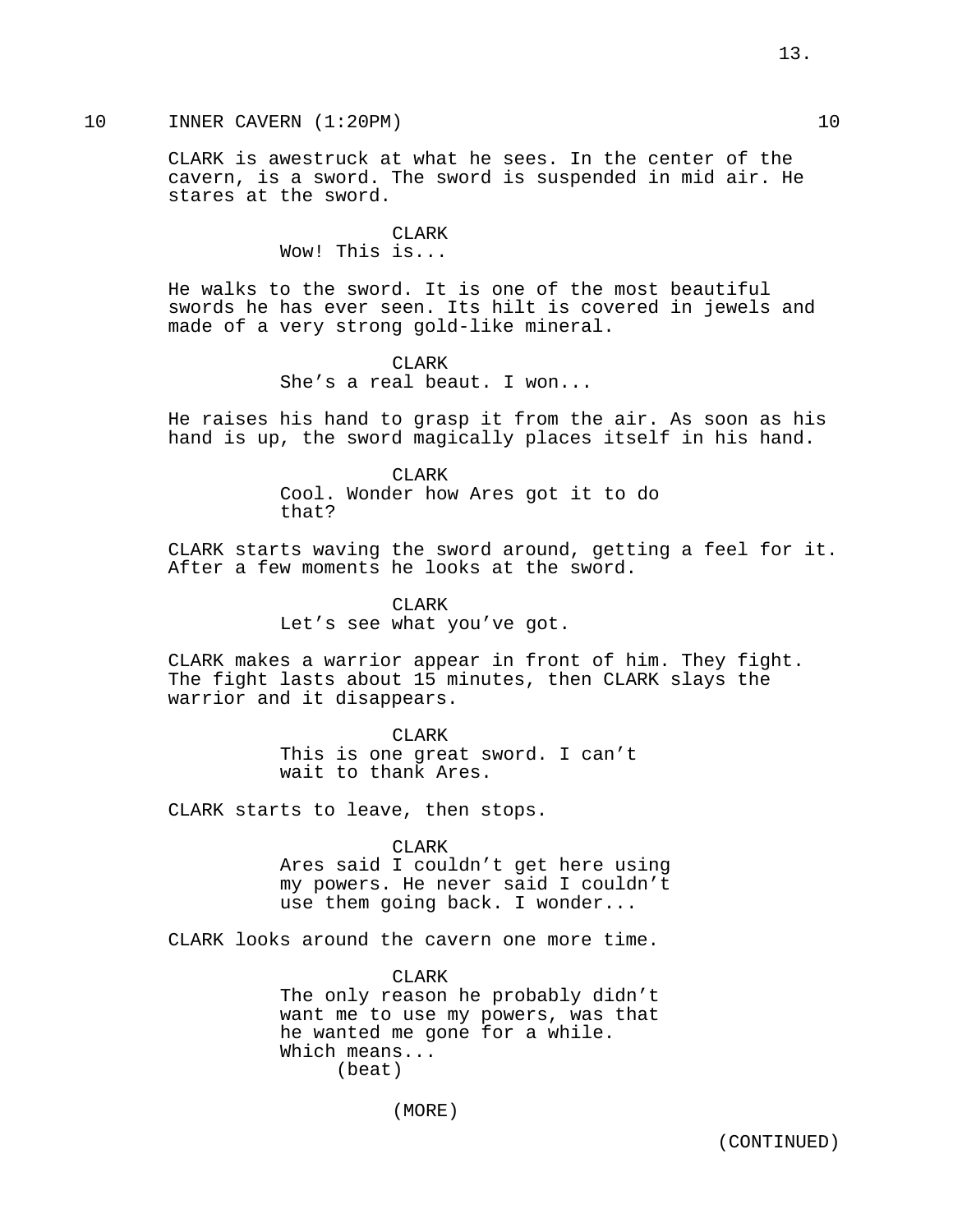CLARK (cont'd) It might not be safe to return yet. Knowing mom and Ares, they are probably...

Momentary pause. CLARK thinks of something.

# CLARK

There is one way I could find out.

CLARK waves his hand and a view screen appears in the air. The image on the screen is of the Castle - from the outside. CLARK appears to still be thinking as he looks at the image on the screen.

> CLARK Do I really want to do this? Do I really want to find them together? Do I? (beat) They might not even be there. They could be off somewhere else, in which case I could... (beat) Only one-way to find out.

The scene on the view screen changes. The image is now of the inside of the castle. The image changes as CLARK does a room-by-room search of the castle. The last image that appears is the hallway. At the end of the hall is a mirror. There is a reflection of "the fantasy room" in the mirror. CLARK doesn't notice the reflection. At least, not yet. CLARK is staring at the view screen thinking.

> CLARK Well, all the bedrooms are empty. I guess...

Something at the end of the hallway on the view screen catches CLARK's attention.

> CLARK Wait, what's that?

CLARK zooms in on the end of the hall. All that can be seen in the reflection in the mirror are some candles, and part of the bed.

> **CLARK** What room is that?

He zooms the image out to get his bearings, and realizes what room it is.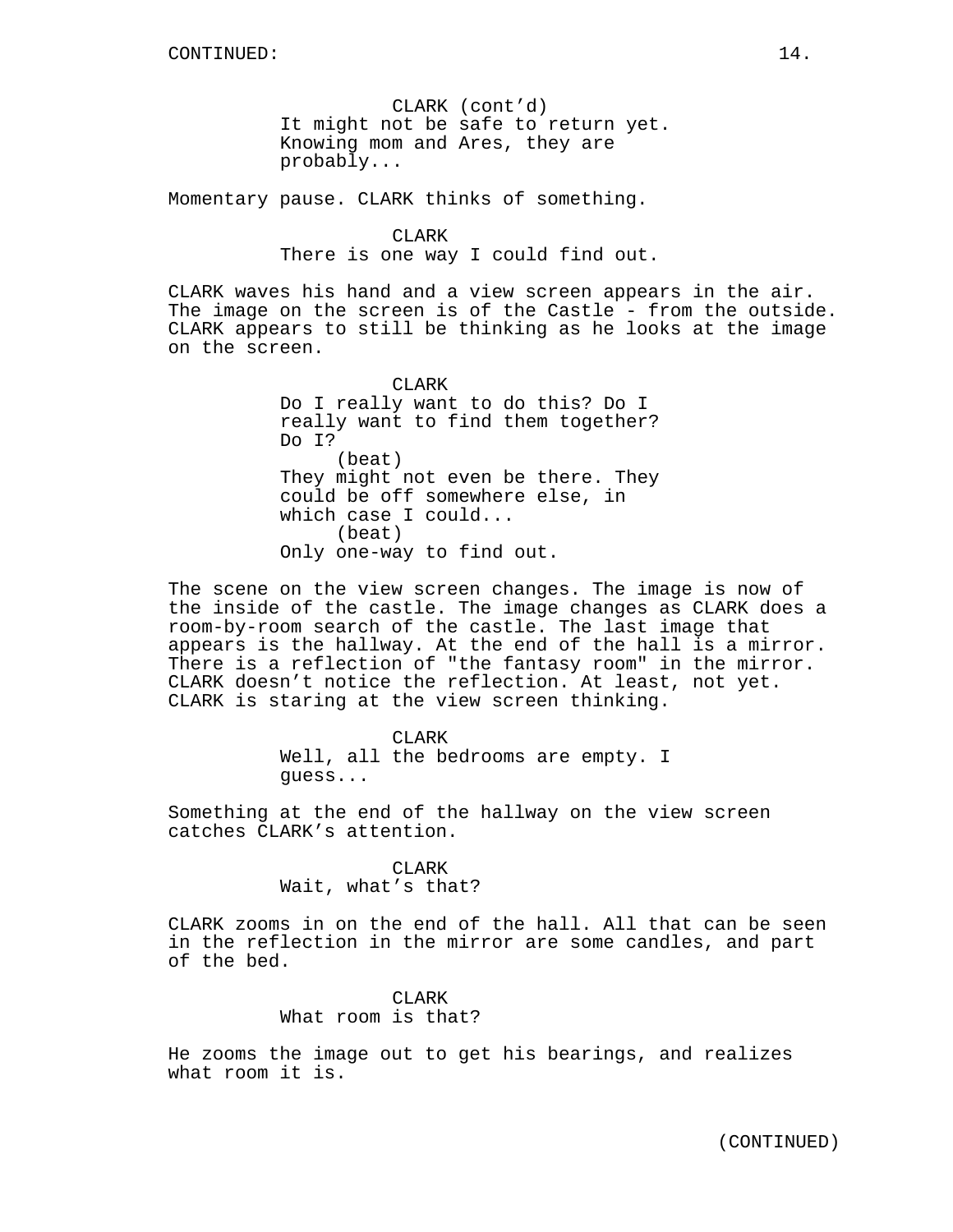CLARK The kitchen? What have they...

Momentary pause. CLARK makes the kitchen appear on the view screen. The image on the screen changes to "the fantasy room". The image shows ARES and DIANA making love. There is no sound. DIANA's hands are gripping the posts on the headboard, and she is facing the wall. ARES' is behind her.

> CLARK Looks like they are still at it.

CLARK waves his hand and makes the view screen vanish.

CLARK Guess I'll walk back. They should be done by then.

CLARK heads out of the inner cavern and into the cave.

JUMP TO:

# 11 INT: CASTLE - FANTASY ROOM (1:45PM) 11

What Clark failed to notice in the short glimpse he got of them, was the following. ARES has his right fist inside of DIANA's frontal entry, and he has himself completely inside her a-hole. He pushes himself deeper into her a-hole.

> DIANA Ah, ah... Oh... That feels so good.

ARES Yes, it does.

He twists his fist inside of her, as he pushes himself deeper and deeper into her a-hole.

DIANA

Ah...

ARES You are so wet in there, so...

DIANA

You make me so. Pump me up.

ARES Your wish is my command.

ARES starts to pump her both ways.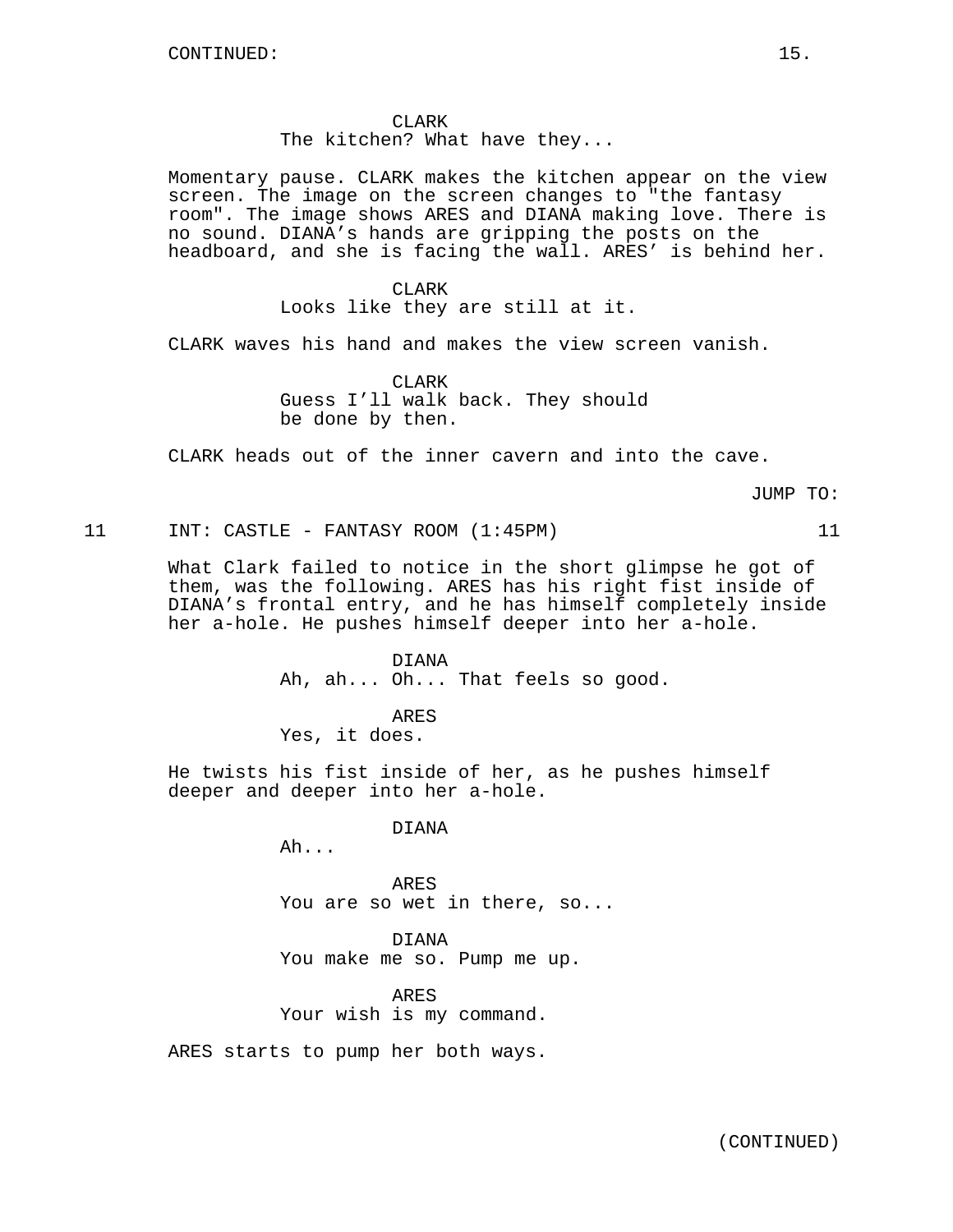ARES I'm gonna take you for a long hard ride, babe.

DIANA As long and hard as you desire. I can take it.

ARES I know you can.

He rides her hard and fast for about 45 minutes.

ARES Are you ready?

DIANA For you? Always.

ARES Good. Because this ride has almost reached its peak.

ARES thrusts into her and starts to get this look of pure ecstasy on his face. He removes his fist from her frontal entry so he can thrust himself deeper into her a-hole. He starts to pick up speed. He rams himself in and out, in and out, faster and harder. She cries out. He thrusts in real hard, and explodes within her. He pumps her until he has completely emptied himself into her. Once empty, he slowly withdraws and we...

JUMP TO:

12 EXT: CASTLE (3:50PM) 12

CLARK is approaching the front door.

CLARK Well. Here I am. I took the longest way back I could find.

CLARK makes the view screen appear again. The image on the screen shows ARES and DIANA cuddled by the fire. ARES is behind DIANA with his arms around her. DIANA is sitting in front of ARES, between his legs, leaning back against his chest. They have the sheet from the bed wrapped over them. There are only three candles still lighting.

> CLARK At least they're not still doing each other.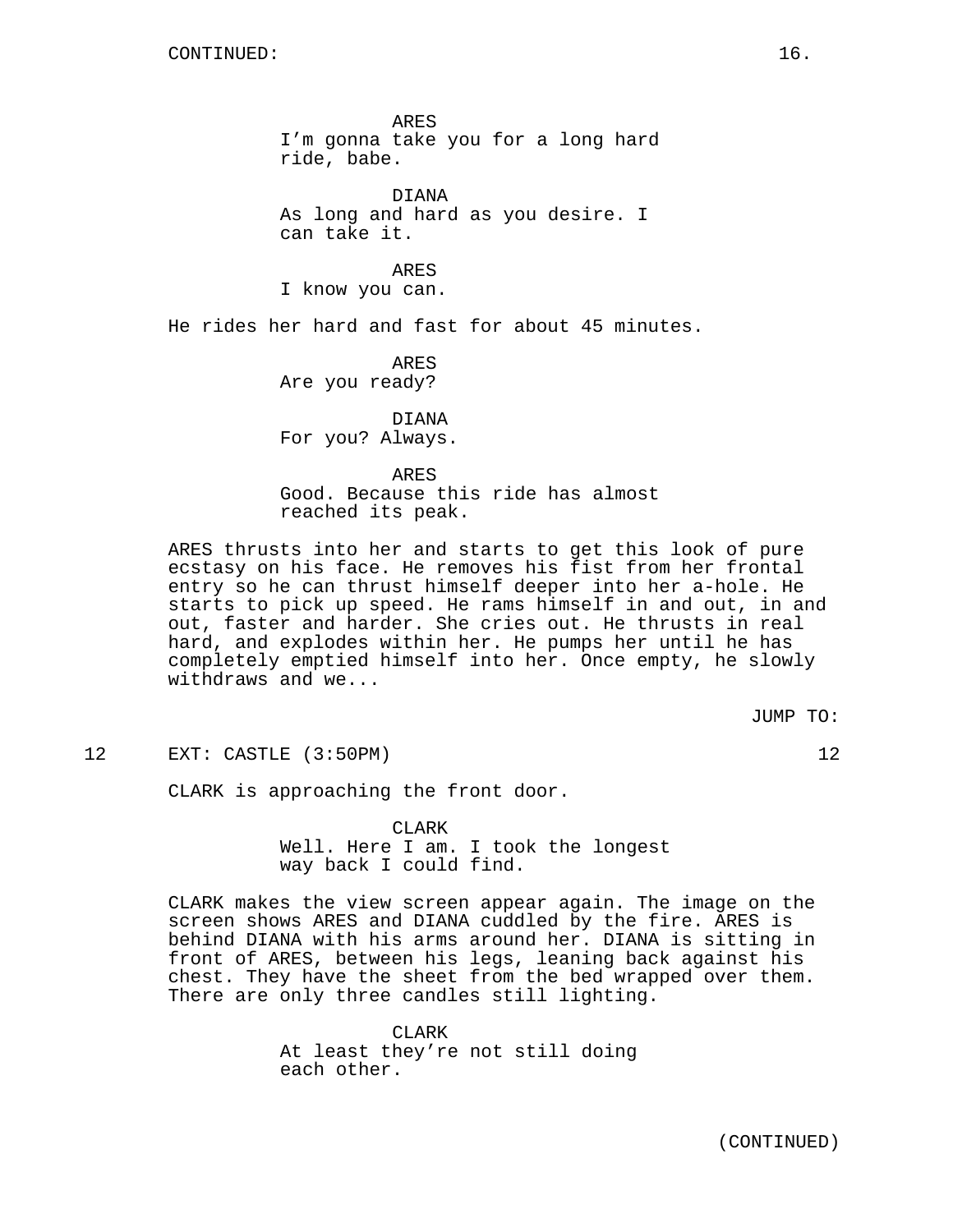Momentary pause. CLARK looks at the screen for a while, then makes it vanish. He takes a deep breath, then he too vanishes.

CONTINUE TO:

13 INT: FANTASY ROOM 13

ARES is nuzzling DIANA's neck. CLARK materializes in the room, behind them.

CLARK

Hey guys.

DIANA mutters to ARES.

DIANA It was good while it lasted.

ARES smiles.

CLARK I hope I'm not interrupting something. Because I could always...

With a mere thought, DIANA returns the room to the way it was.

CONTINUE TO:

14 KITCHEN 14

DIANA and ARES are both fully clothed. They rise off the floor.

> DIANA No, it's okay. I...

DIANA notices the sword. So does ARES.

ARES I see you found it.

CLARK Yeah. Nice trip to the cave too, Unc.

ARES Do you like it?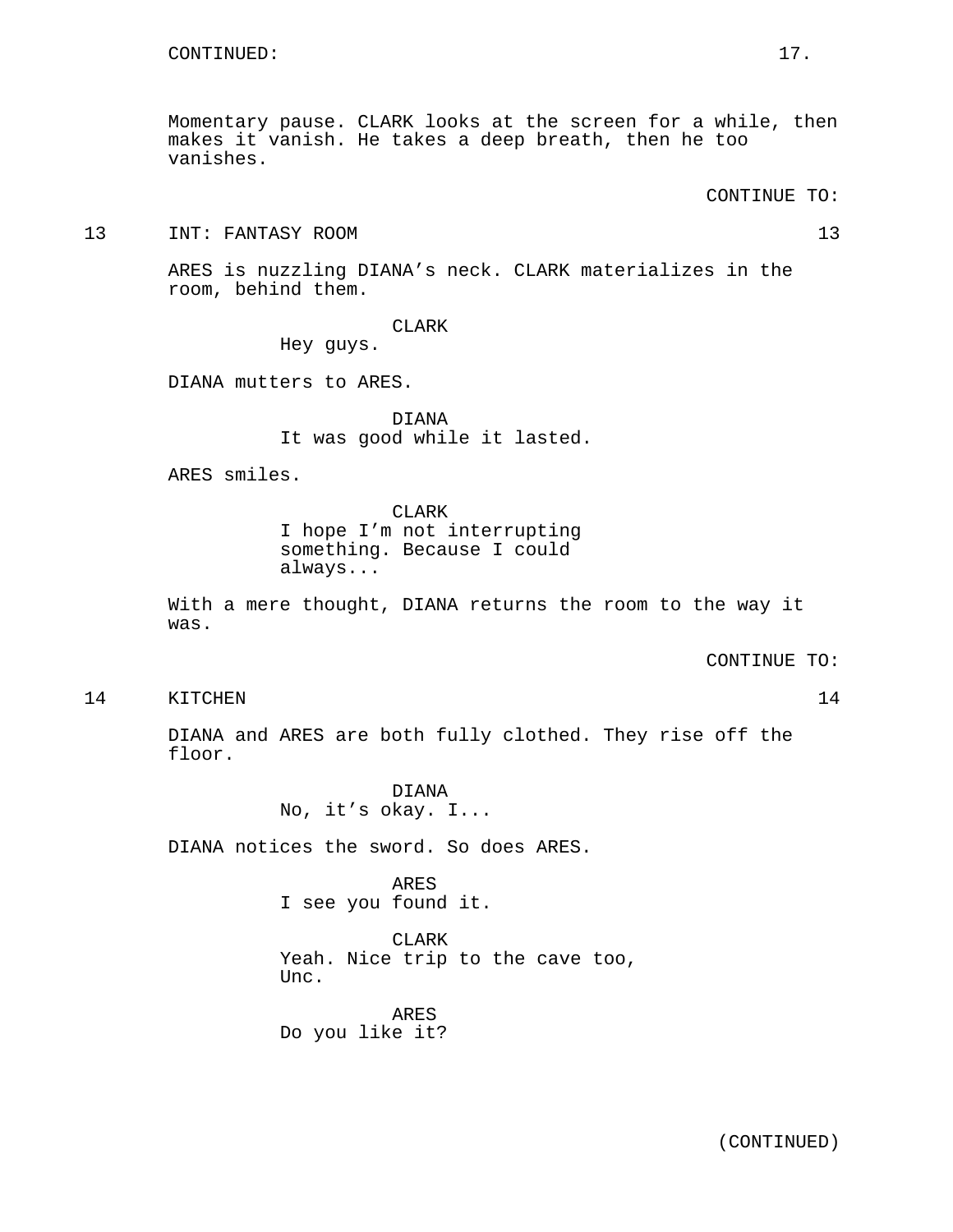CLARK I love it.

ARES I thought you would.

CLARK

Thank you.

ARES You're welcome.

DIANA Can I see it?

CLARK

Sure.

Momentary pause. CLARK hands DIANA the sword. She takes it and looks it over. Something about it makes her think she knows it.

DIANA

You know, this looks like...

ARES looks at her, and cuts her off.

ARES

I know.

DIANA gives ARES a look. She wonders if she is right. She notices the look on ARES' face. The look that says "not here, not now". DIANA looks back at the sword. CLARK wonders what DIANA was going to say.

> CLARK What? It looks like what?

#### DIANA

Nothing.

Momentary pause. DIANA hands CLARK back the sword.

DIANA It's a lovely sword.

CLARK

I know. I...

CLARK notices something about the sword that he didn't notice before.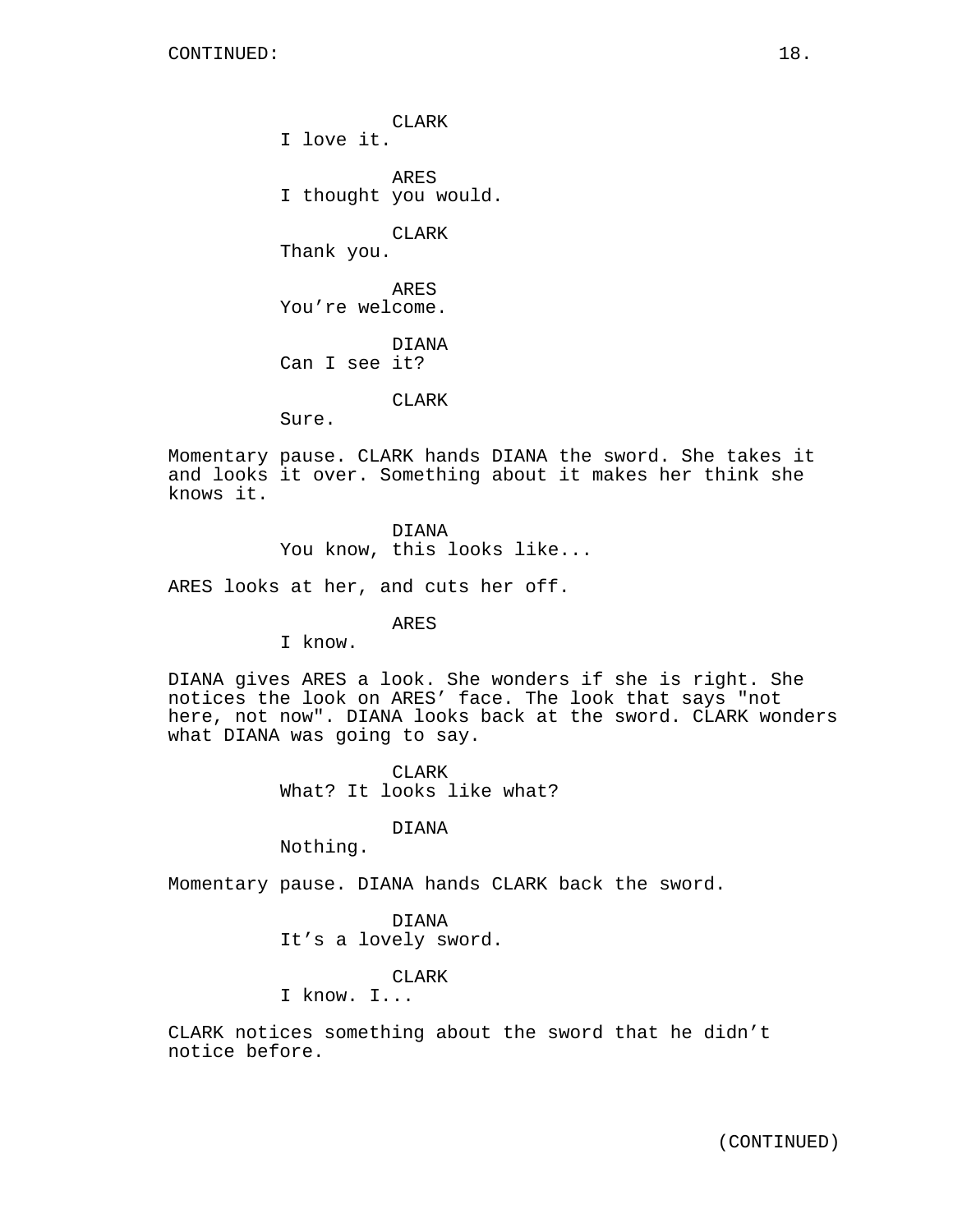#### DIANA Noticed what?

CLARK points to a tiny inscription on the hilt of the sword. It is written in a very ancient language. DIANA realizes she was right. This is one of those swords. Where did ARES find it? How did ARES find it?

### CLARK

I wonder what it says.

DIANA and ARES exchange a look. They know what it says. CLARK is still staring at the sword, and doesn't notice the look.

ARES

What makes you think it says anything? It could just be a decoration.

DIANA Yeah. It looks more like a decoration to me too.

CLARK looks at ARES and DIANA.

CLARK

I suppose.

CLARK looks back at the inscription one more time, then puts the sword away. He realizes he is hungry. He hasn't eaten since breakfast.

> CLARK You guys hungry?

DIANA and ARES give him a "what" look.

CLARK

You know, dinner? (beat) I don't know about you, but I haven't eaten since breakfast.

DIANA Neither have we.

ARES looks at CLARK.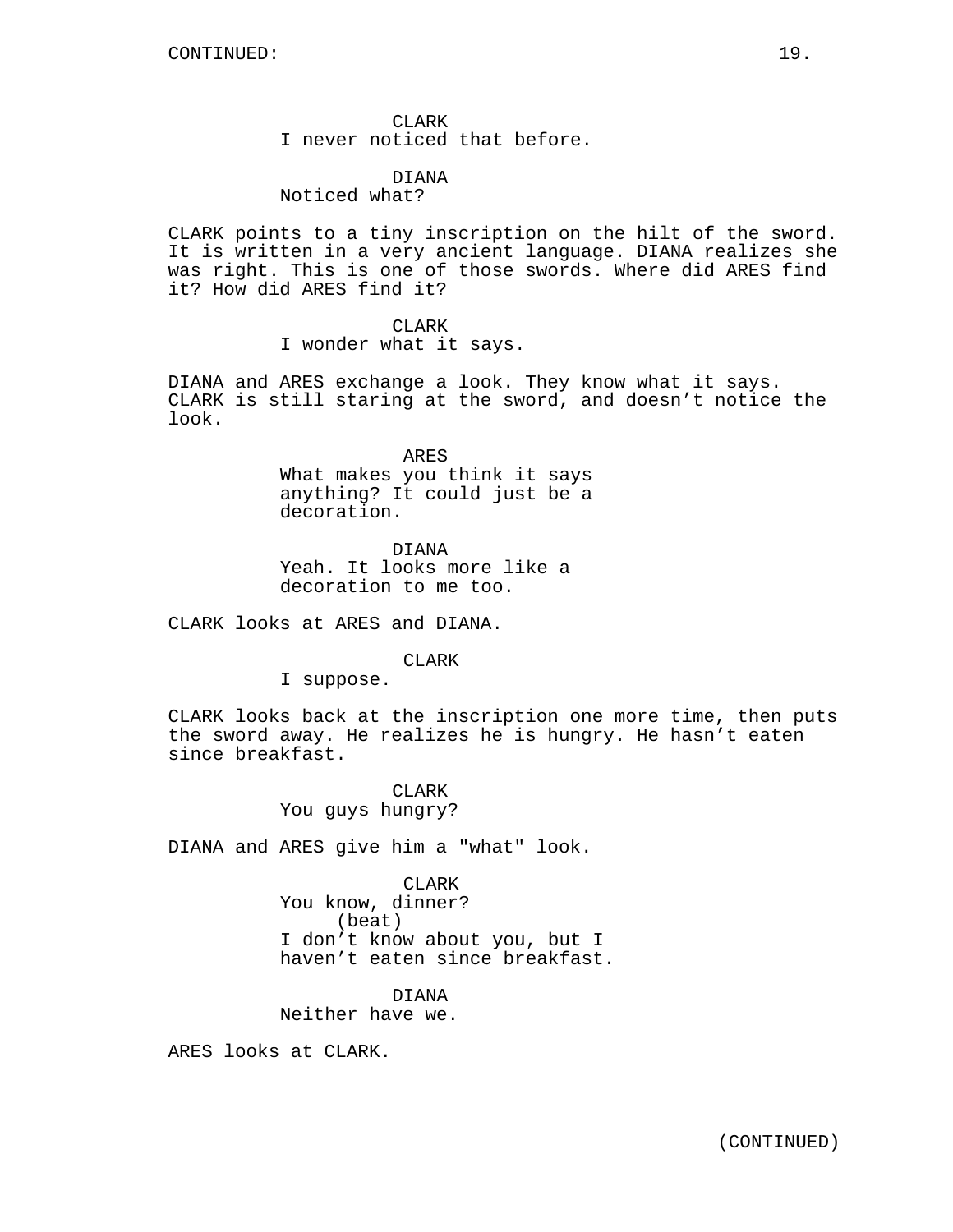ARES What did you have in mind?

CLARK

Not sure.

BEAT We could go out, or order in, or...

DIANA looks at ARES.

DIANA Let's go somewhere. We haven't done that in a while.

ARES Okay. Where shall we go?

As they decide where to go for dinner, we...

JUMP TO:

# **THURSDAY JULY 25th 2019**

15 EXT: SEATTLE (4:00PM) 15

Establishing shot of the city. Camera pans to Ares & Diana's place and zooms inside.

PAN TO:

16 INT: ARES & DIANA'S PLACE - LIVING ROOM 16

DIANA is alone. She is sitting on the sofa updating THE CHRONICLE. She finishes the last sentence and zaps the book back into its hiding spot. She rises from the sofa as ARES materializes in the room.

> ARES What are you doing for the next three months?

DIANA looks at him.

DIANA

Why?

ARES Well, I've had my powers back now for 3 years, 5 months, and 4 days, so I...

(CONTINUED)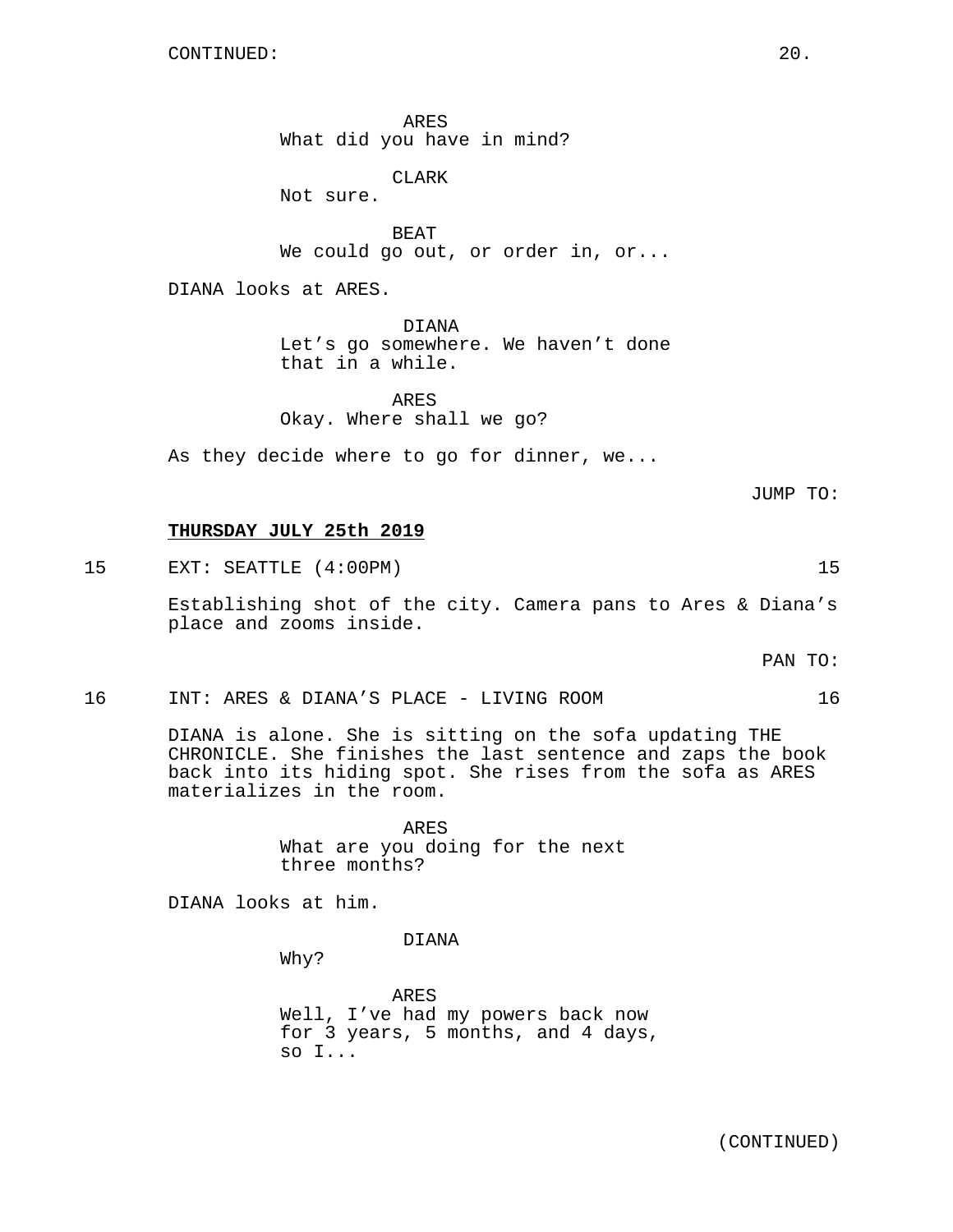DIANA What, no hours, minutes, and seconds?

ARES

Funny.

Momentary pause.

DIANA You were saying.

ARES I want to go home.

DIANA

Home?

ARES

Greece.

DIANA Really? I thought you wanted to...

ARES I've changed my mind. Besides... It's time.

DIANA

Time?

ARES I have to do this, D. I've avoided it for too long.

DIANA goes to him.

DIANA When do you want to leave?

ARES

Now.

DIANA Now? As in right now?

ARES

Yes.

DIANA You realize that it is 2:00am in Greece.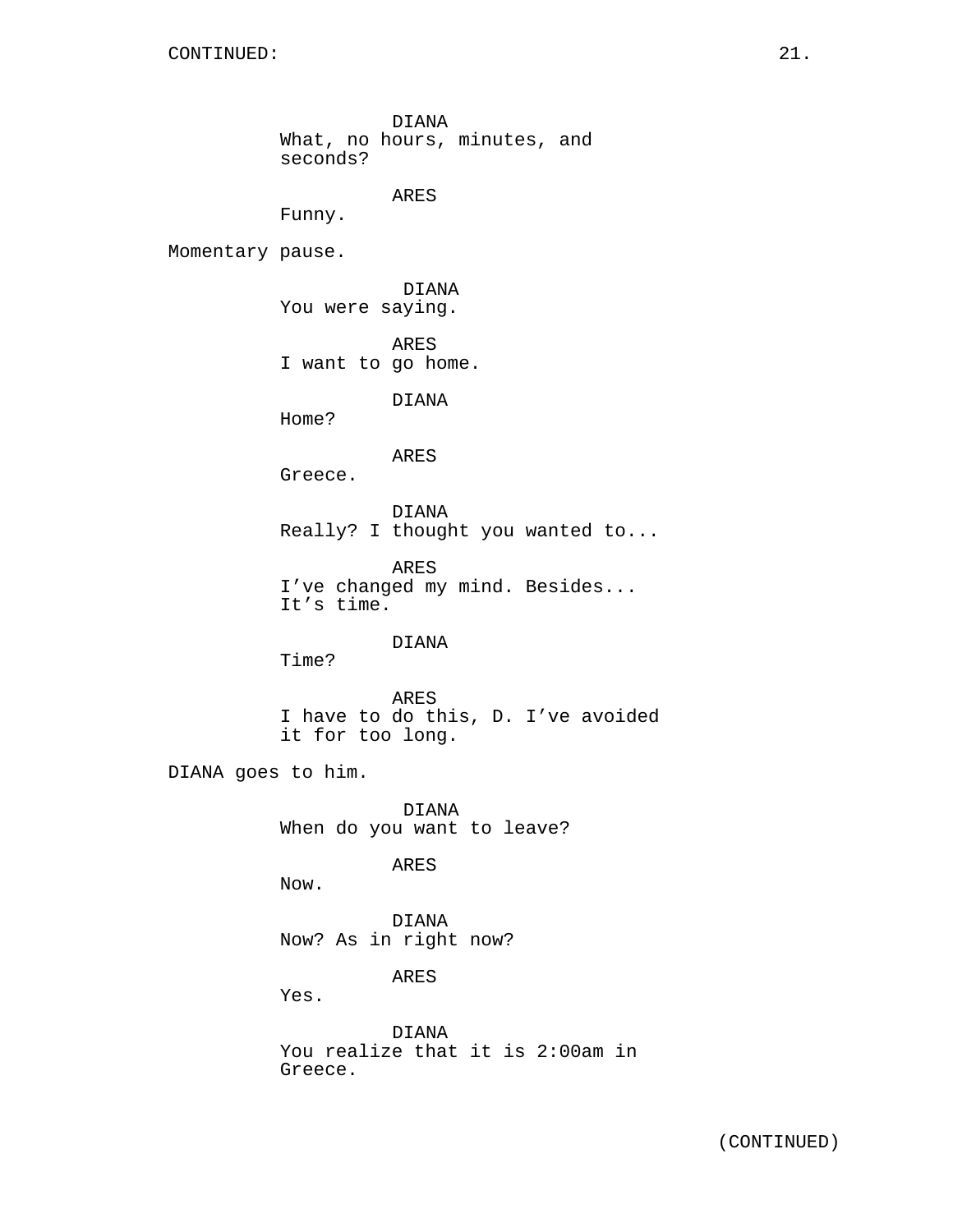ARES

Yes.

ARES puts his arm around her and looks her in the eye.

ARES What do you say?

DIANA smiles.

ARES Is that a yes?

DIANA Yes. It's a yes. Let's go.

He kisses her and they vanish.

JUMP TO:

# **FRIDAY JULY 26th 2019**

17 INT: GREECE: HOTEL ROOM (2:00AM LOCAL TIME) 17

DIANA and ARES materialize in the room. They are still kissing. ARES breaks the kiss.

> ARES I knew you'd say yes, so I reserved this room for us.

> DIANA You think of everything, don't you?

> > ARES

Of course.

DIANA So, what would you like to do first?

He smiles and looks at her.

ARES

You.

She smiles back.

DIANA

Me, hunh?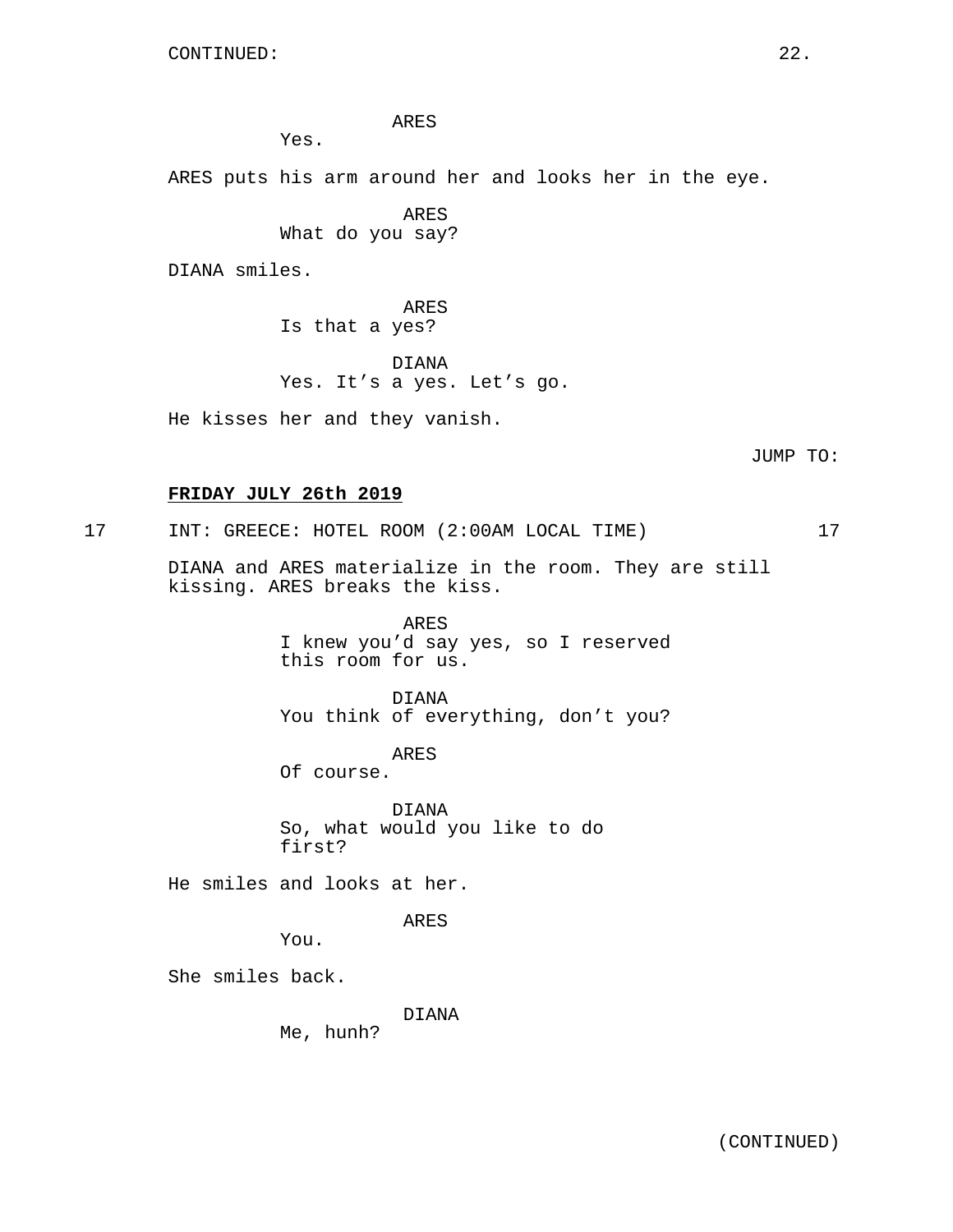ARES

Yes. You.

DIANA Any, uh, particular way?

ARES

Every way.

She looks at him.

#### DIANA

Every way?

He smiles.

## DIANA

Well... Where do you want me first?

He grabs her and kisses her. With a mere thought they are up against the wall. They are both naked. He breaks the kiss, backs away from her, and looks her over.

ARES

You look so good.

She looks him over.

#### DIANA

So do you.

She can tell he really wants her.

DIANA And it appears that you are ready to take me right now. From the size of...

ARES Oh yeah. I'm ready.

DIANA Then do it. (beat) Come over here and do me.

He goes to her. He presses himself up against her. He kisses her as he rubs up against her. He brings his hands down to her mound and inserts his thumbs into her. He pulls open her entry. She moans and pulls him closer. He thrusts into her, removing his thumbs once he is in, and starts pumping her hard. She breaks the kiss. He buries his head in her neck. He picks up her legs, and wraps them around his waist. She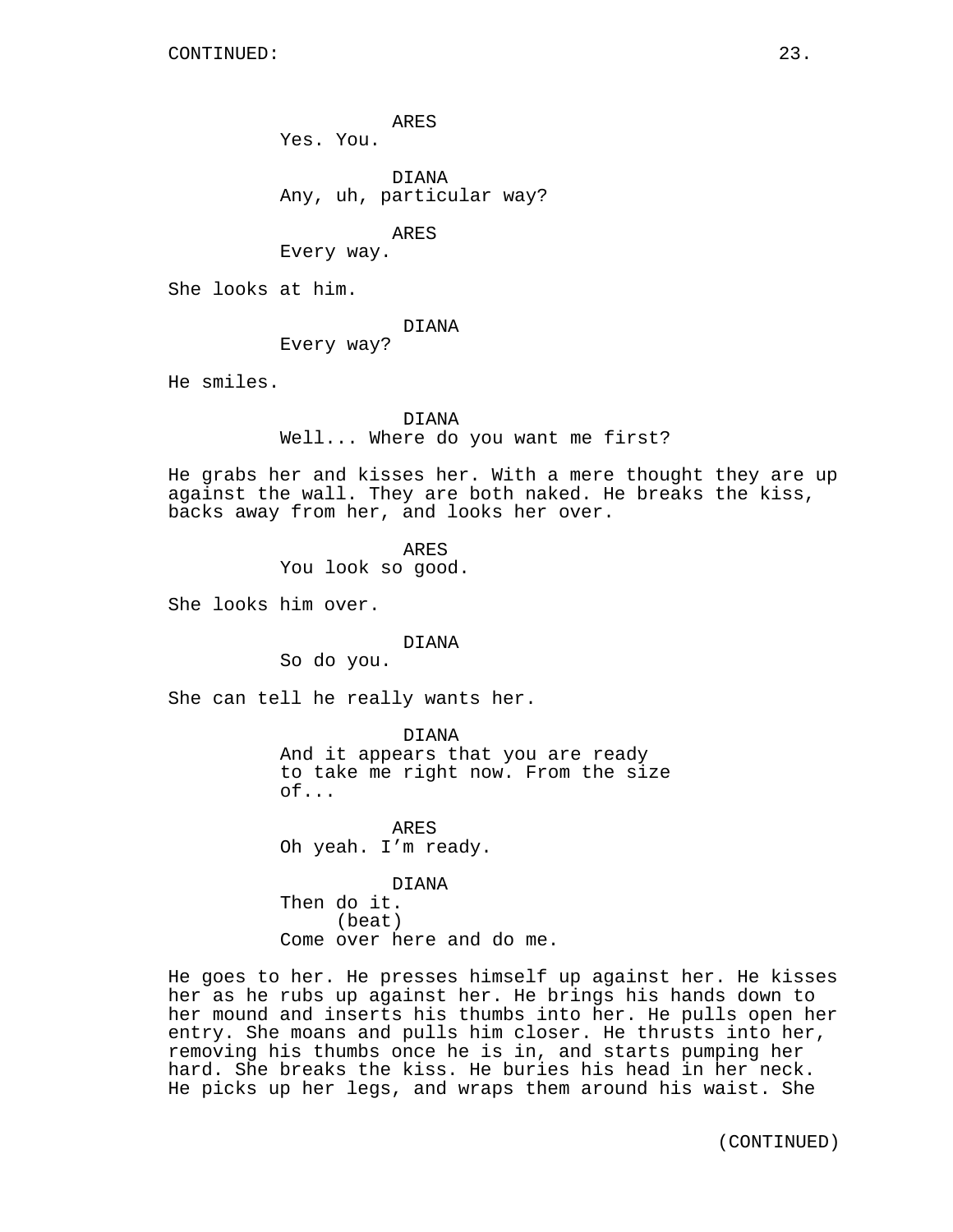presses herself up against him, as he pushes and pumps his way into her. They say at it for about 60 minutes, then he erupts inside of her. He withdraws from her. She loosens her legs from their vice-like grip on him. She is about to lower them, when he grabs them. He looks at her.

#### ARES

Where do you think you're going?

# DIANA

Nowhere. I just...

He lets her legs fall down. He looks at her ankles, and with a mere thought, clasps them to the wall. Her legs are spread nicely apart of course. Then, he removes her arms from around his neck, and clasps them to the wall over her head. Her arms and legs are spread at 45-degree angles. He looks at her, licking his lips.

> ARES Mmm. Oh yeah.

He stares at her.

DIANA

Ares?

# ARES

Hmm?

DIANA You planning on staring at me for...

## ARES

Maybe.

DIANA

I need you.

He runs his hands up and down her body.

DIANA I want you to hold me in your hand.

ARES brings his hand down to her mound and cups it.

ARES

Like this?

DIANA

Yes.

(beat)

(MORE)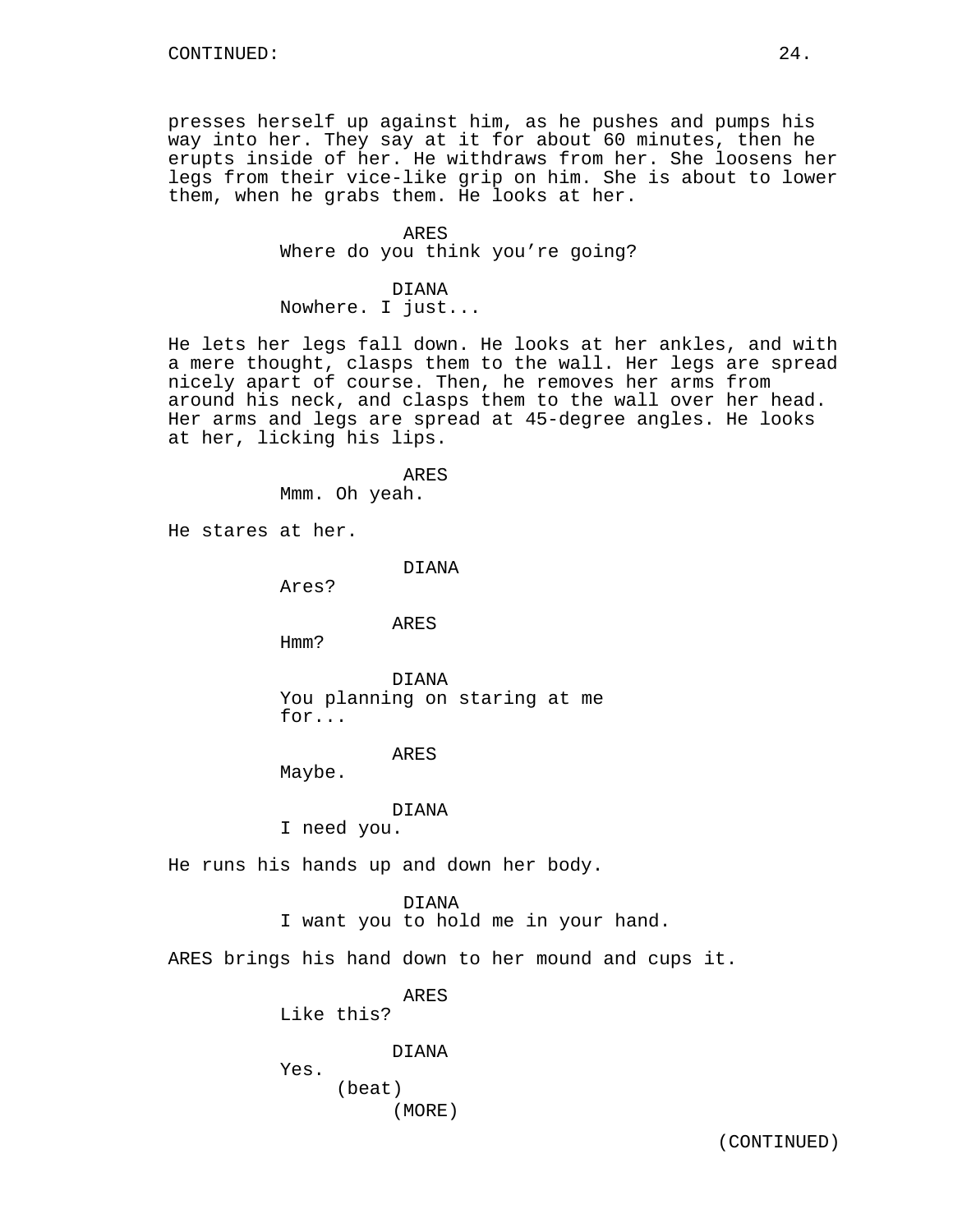DIANA (cont'd) Now, fondle it.

He starts to rub it. He inserts his thumb into her.

# DIANA Deeper. Push it in deeper.

He does so. He pushes his thumb into her. She cums for him.

DIANA

Ah. Work me. Pump me.

He fingers her for over an hour. He wants her. He wants to be in her again. He pushes his fingers into her, twisting them.

# DIANA

As the sun rises outside the window, she begs him to take her.

# DIANA

Take me.

Ah.

He does. He removes his fingers from her, and inserts himself. He wants to ride her for a long time, so he starts out slow. He works her slowly for about half an hour.

DIANA

Oh, god. (beat) Ares. (beat) Please, go faster. I...

He does. He rides her for another half an hour. Then, when he can wait no more, he thrusts into her hard and fast. He pushes with all his might, and erupts inside of her. Once he erupts, the restraints disappear. They vanish from the wall, and appear on the bed. She is on top of him. He is still inside of her. She kisses him, as she presses down on him. He stays within her, even though he has emptied himself. He lets her press down on him. It's obvious she doesn't want him out of her yet. She rocks on him. She breaks the kiss and looks at him. His hands are holding her, supporting her as she straddles him.

> DIANA Push into me. (beat) Push it, honey. Push.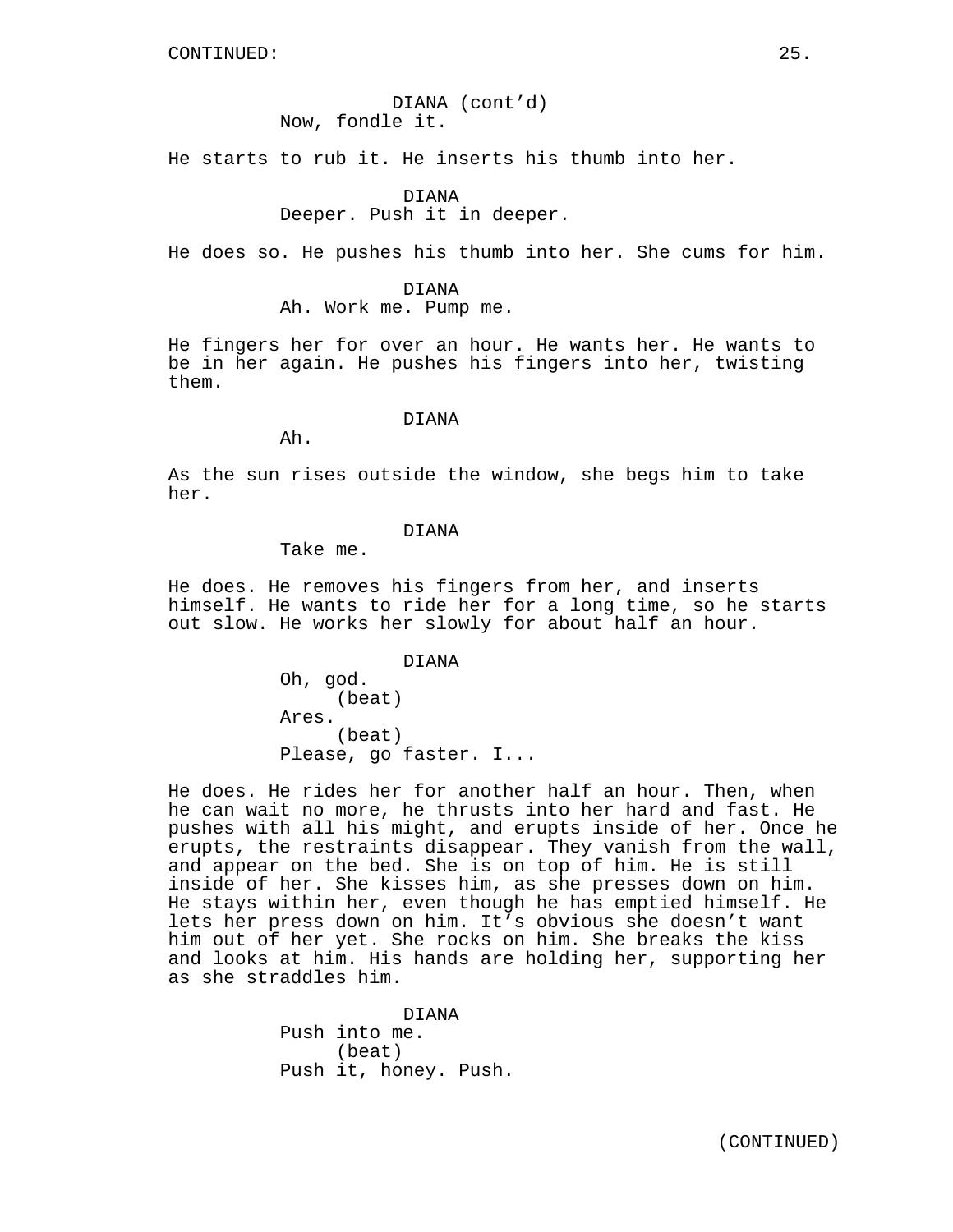She presses down on him as hard as she can. He pushes into her. She moans. She continues pressing down on him, rocking back and forth on him. She does this for approximately 20 minutes. She sighs. She can feel he is getting his strength back. He pushes into her again, harder this time. She moans. They both cum again. Once he has emptied himself in side of her, she rolls off of him. She lays in the bed, and stares at the ceiling. He is also staring at the ceiling.

CONTINUE TO:

18 TIME FLIES MONTAGE 28 18

They spend the rest of the next week visiting the modern day sites of the landmarks of Greece. As they visit each site, they remember what it looked like in Ancient Times.

JUMP TO:

#### **MONDAY AUGUST 12th 2019**

19 EXT: SEATTLE (6:00PM PST) 19

Establishing shot of the city. Camera pans to Clark's place and zooms inside.

CONTINUE TO:

20 INT: CLARK'S PLACE - BASEMENT 20

There are two tables in the center of the room. One table is small, and one table is big. On the large table are several pieces of a large broken tablet. When completed, the tablet will be approximately the same size as the table. There appears to be only two pieces missing. One near the center, and one near the top. The pieces vary in size and shape, so the gaps could contain more than one piece each. The tablet is covered in an ancient text. And, when completed, will contain a message that will reveal the location of a hidden treasure. On the small table, are pieces of parchment, very old. The parchment contains written messages. The language is a very ancient language. The text, once translated, revels the location of another piece of the tablet. The CAMERA zooms in on the tablet, giving us a better view of the near complete phrase. The CAMERA then zooms out as CLARK materializes in the room with another piece of the tablet. He goes to the table and places the piece in the center gap. It is a perfect fit.

> CLARK Perfect. There appears to be only one piece left.

- -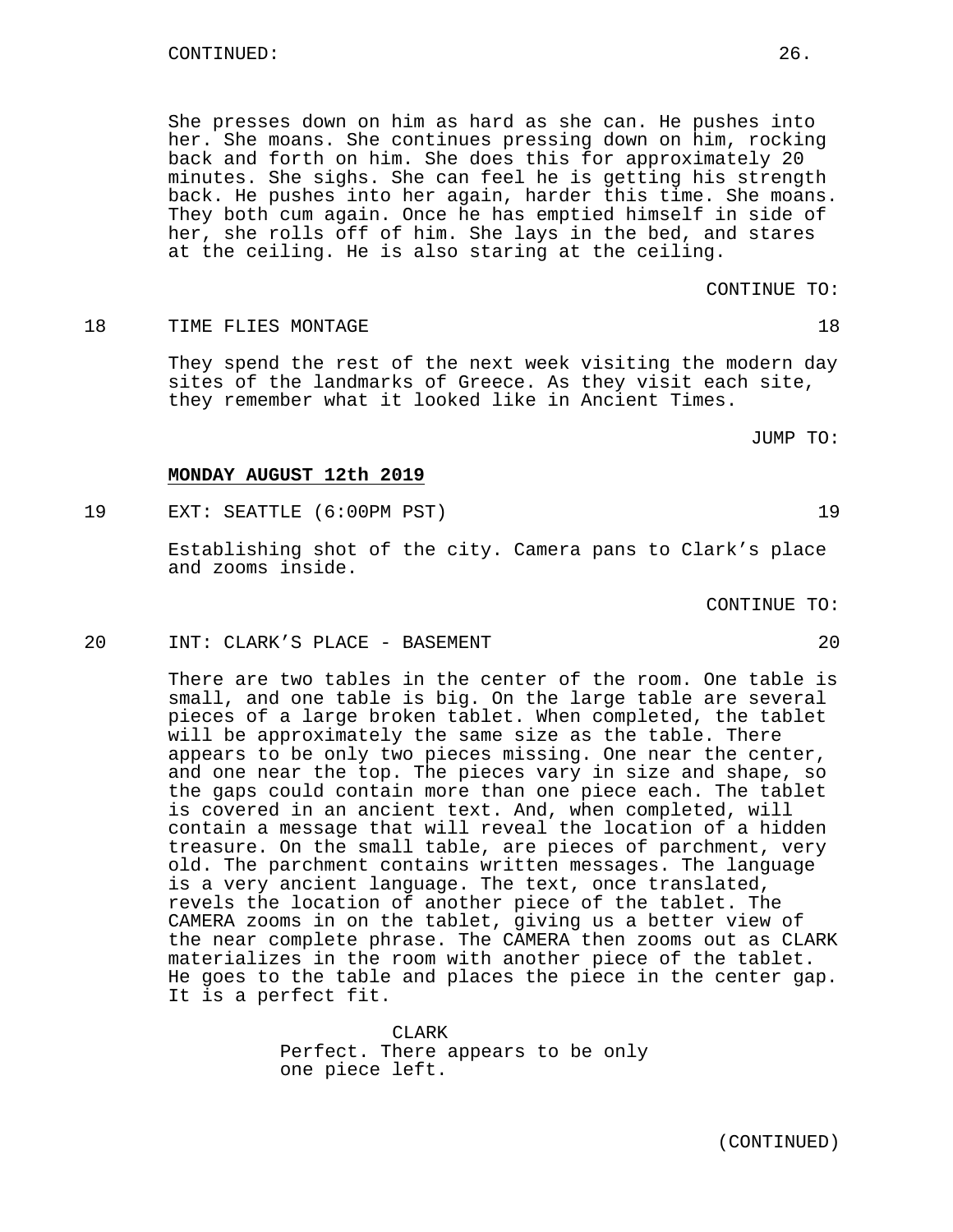A piece of parchment, like the ones on the other table, appears in front of him on the table.

> CLARK Now, where is the next, and hopefully last, piece, hiding?

CLARK studies the text on the parchment. After a few moments, he has the translation.

> CLARK Cross the great river,

to the valley of the dead

Seek their greatest ruler,

and look where his god points.

Momentary pause. CLARK thinks.

CLARK

Great River?

Momentary pause. CLARK thinks.

CLARK The Nile. Egypt.

Momentary pause. CLARK reads the next line to himself.

CLARK The valley of the dead. That would be where the pyramids are. The Valley of the Kings.

Momentary pause. CLARK reads the next line.

CLARK Their greatest ruler. I guess that would be the pyramid of the greatest pharaoh.

Momentary pause. CLARK reads the next last line.

CLARK and look where his god points.

Momentary pause.

CLARK I wonder what that means.

Momentary pause. CLARK thinks for a few moments.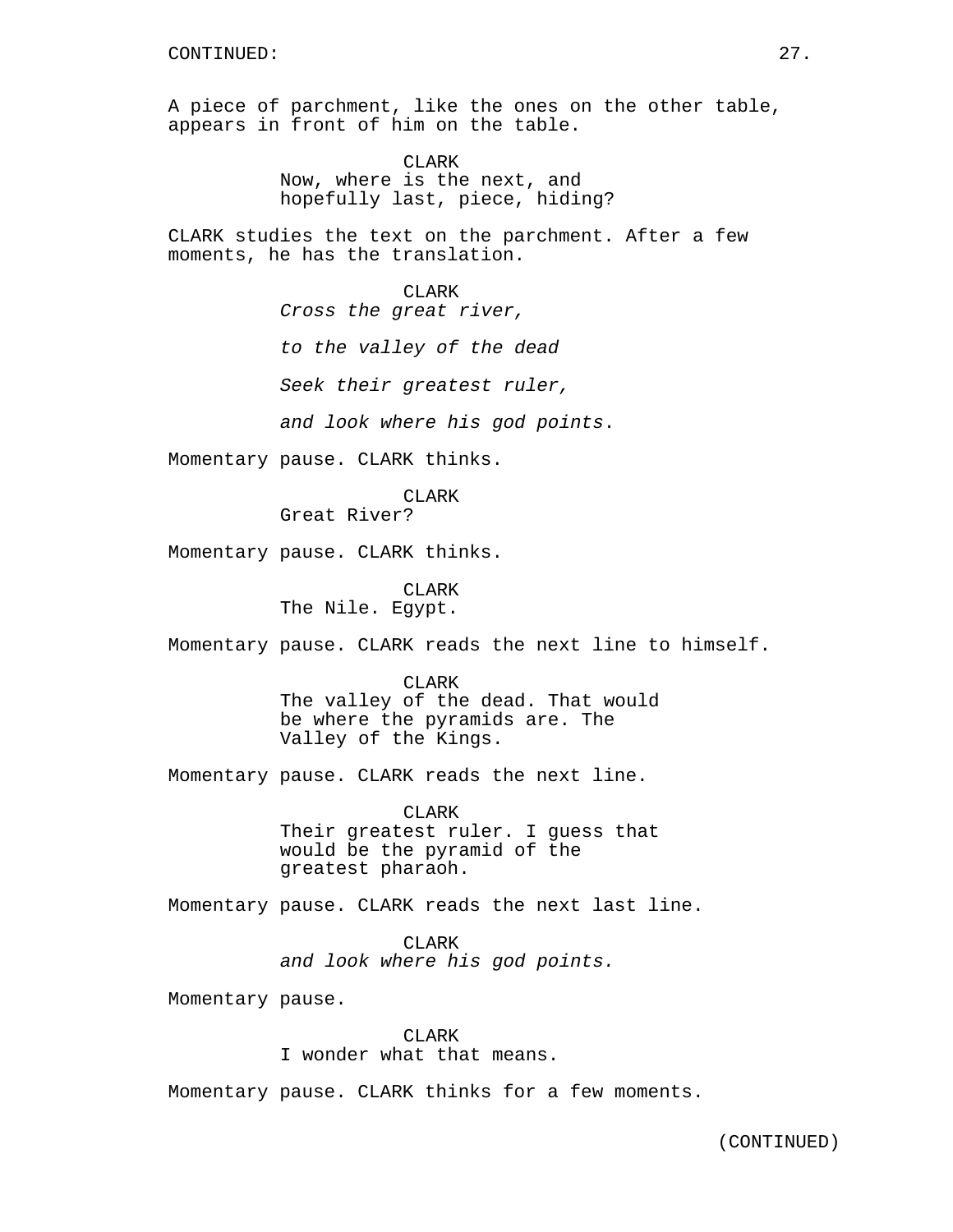CLARK Oh well. I can solve that one when I get there.

Momentary pause. The parchment vanishes from in front of him and appears on the small table on top of the other ones.

CLARK

To Egypt.

CLARK vanishes.

JUMP TO:

# **TUESDAY AUGUST 13th 2019**

21 EXT: EGYPT - VALLEY OF THE KINGS (4:00AM LOCAL TIME) 21

Establishing shot. The night sky is full of stars. The valley is dark. The light from the stars and the moon give an eerie glow to the valley. CLARK materializes, and is momentarily startled by the darkness.

> CLARK I forgot about the ten hour time difference. (beat) Looks like a big place.

CLARK zaps in a table. A map and a lantern appear on the table. The map is, of course, a map of the valley. CLARK goes to the table.

> CLARK Okay, we can safely rule out all the pyramids that post-date the tablet.

CLARK places a big red "X" through all the pyramids that post-date the tablet.

> **CLARK** That leaves us with these ones.

CLARK looks over the ones that are left.

CLARK If I remember my Egyptian history correct, the greatest ruler out of these was... (beat) This guy.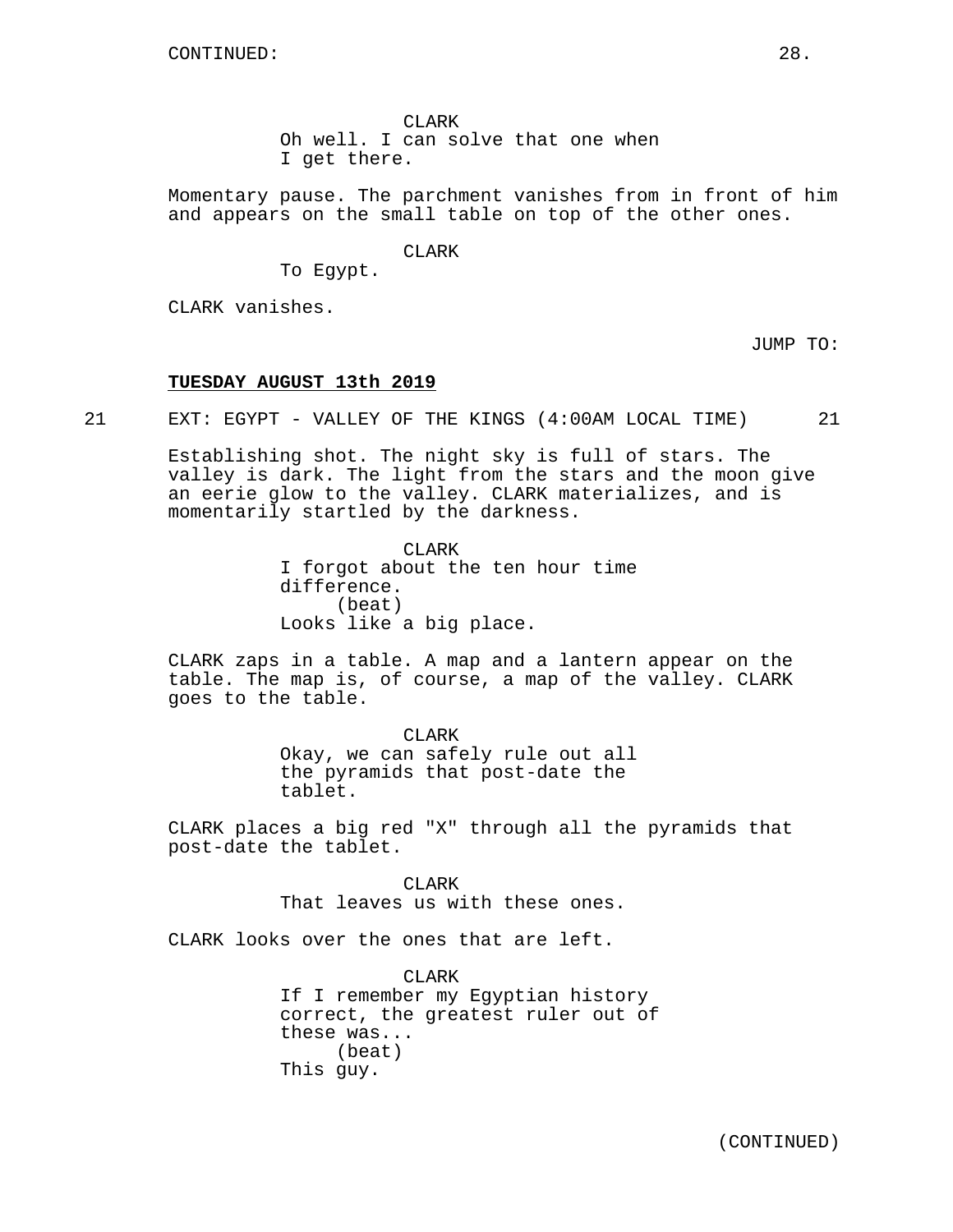CLARK teleports himself and the table to that pyramid. CLARK looks at the pyramid.

> CLARK And this is his pyramid. (beat) Now all I have to do is figure out what "...and look where his god points" means.

Momentary pause. CLARK thinks.

CLARK This is hopeless. Come on, Clark. Think!

Momentary pause. CLARK notices the sky is getting brighter.

CLARK Looks like the sun will be up soon. Maybe it will shed some light on this. Maybe...

Momentary pause. CLARK thinks of something.

CLARK

The sun! Of course. His god was Ra. Ra is the sun. The piece will be hidden within the reflection of the pyramid caused by the sun. And, if I'm not mistaken, where he points, would be the tip. When the sun rises I shall mark that spot.

CONTINUE TO:

# 22 TIME FLIES MONTAGE 22

CLARK sits and waits for the sun to rise. Once the sun has cast its light on the pyramid, and the pyramid's reflection is cast onto the sand, CLARK teleports to the tip of the reflection. He marks the area with a big X. He starts digging up the area, but isn't finding anything. He searches the whole area of the X. The sun starts to move across the sky. CLARK is getting frustrated. The other pieces were so easy to find. As the sun reaches the point in the sky where it is directly above the pyramid, and therefore there is no reflection being cast, we...

JUMP TO: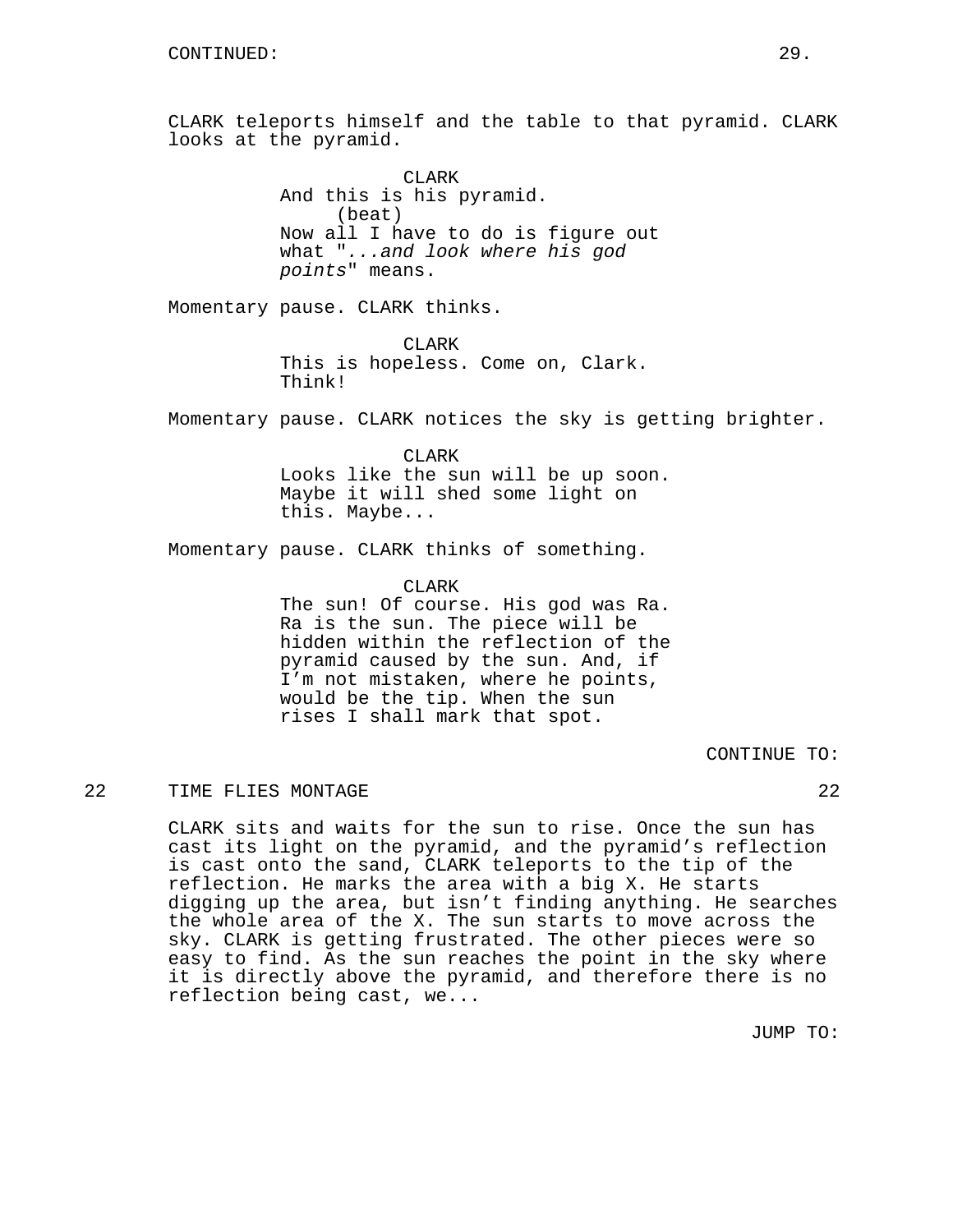DIANA is sitting in the room. ARES materializes with a big ARES I have a surprise for you. DIANA A surprise? ARES Yes. (beat) Take my hand and let me take you there. DIANA There? (beat) Where? ARES takes her hand and looks at her. She smiles. DIANA Okay. They vanish. JUMP TO: 24 EXT: HILLSIDE (1:05PM) 24 DIANA and ARES materialize in the open space. DIANA I can't believe there's still an area so open. ARES looks at her. ARES This just isn't any area, D. DIANA gives him an "it isn't" look. ARES can't believe that she doesn't know where they are. ARES

Don't you know where we are?

DIANA looks around. It looks sort of familiar.

(CONTINUED)

# 30.

23 INT: HOTEL ROOM - GREECE (1:00PM) 23

smile on his face.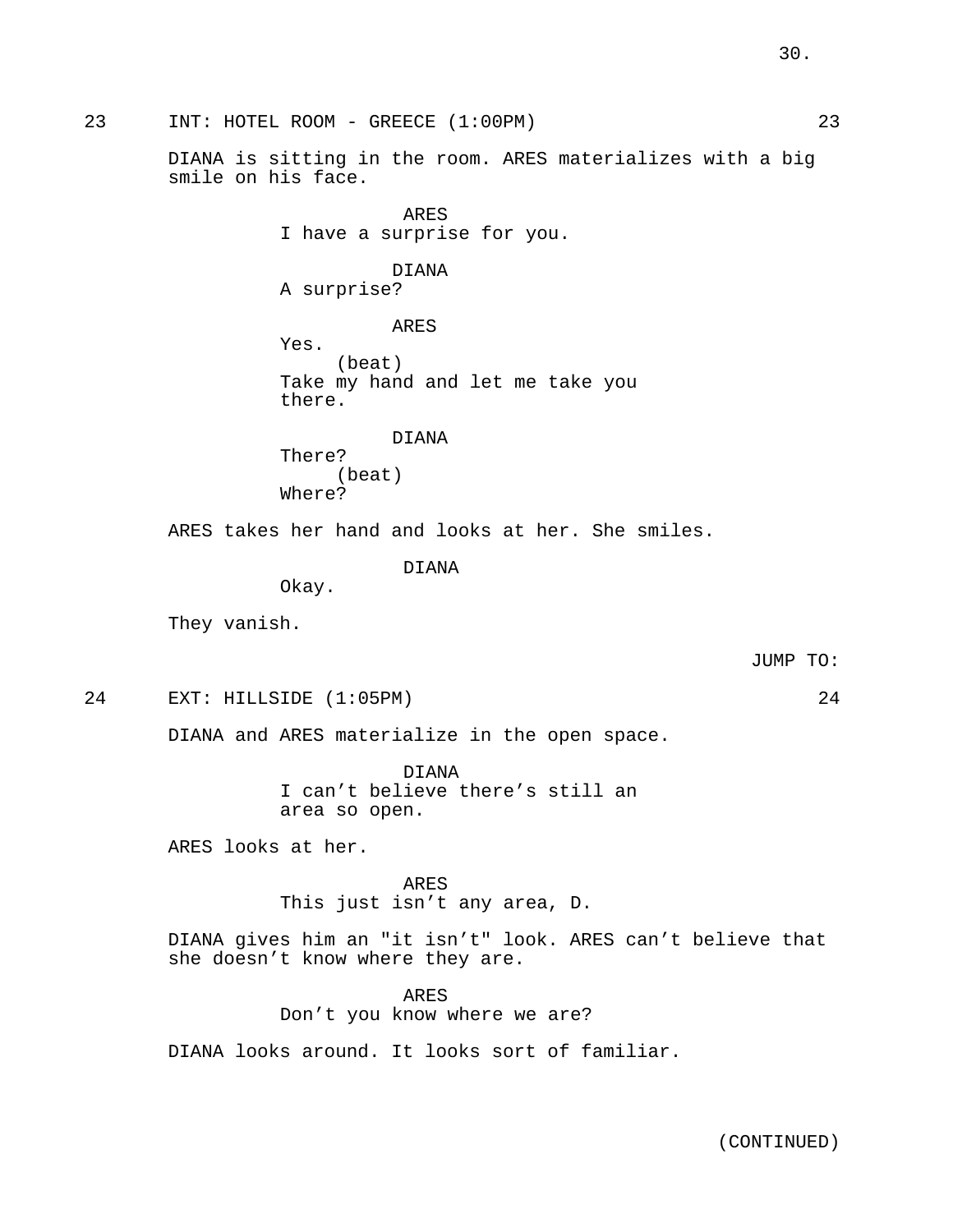DIANA It looks sorta familiar.

Momentary pause.

ARES It used to be home.

DIANA is confused. What did he mean "home"?

DIANA

Home?

Momentary pause.

ARES My temple. It used to stand...

ARES points to the spot.

ARES ...right there.

DIANA remembers.

DIANA Right. And over there...

DIANA turns and points to a spot.

DIANA

...was...

DIANA notices a young woman, kneeling near the edge of the cliff. Her name, as we will learn soon, is HELEN.

DIANA

What the...

Without thinking, DIANA zaps herself over. ARES follows.

CONTINUE TO:

25 EDGE OF CLIFF 25

DIANA materializes behind the woman and realizes that she is kneeling at a grave, and not getting ready to jump over. ARES appears beside DIANA and whispers to her.

ARES

What do you think you are doing?

DIANA whispers back.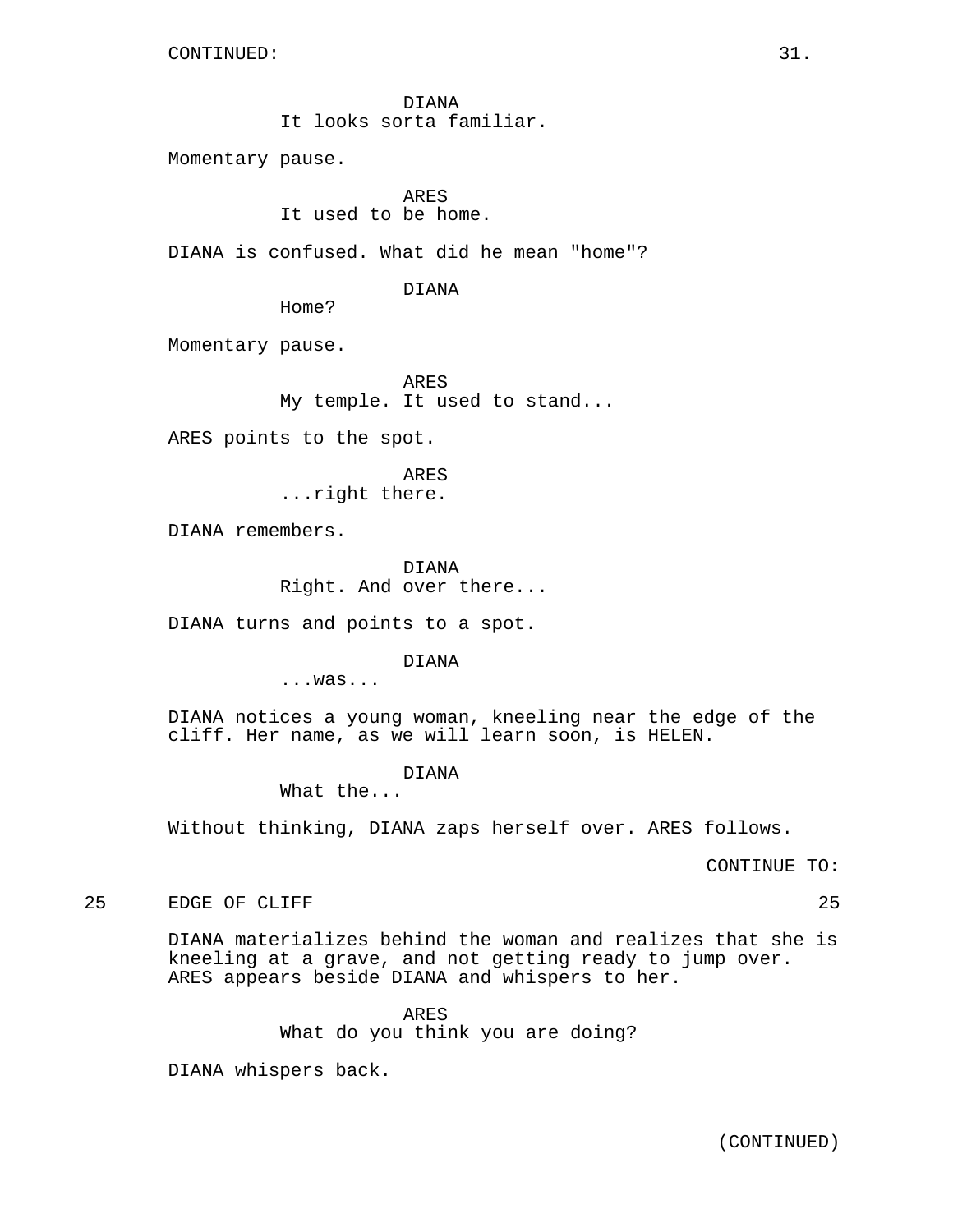DIANA I thought she was going to jump, I...

HELEN turns around and notices them standing there. DIANA and ARES weren't expecting anyone to be around, so they are in their visible state.

DIANA

Don't be afraid. We won't hurt you.

HELEN is as calm as can be, as if she doesn't have a care in the world.

> HELEN I'm not afraid of you.

ARES is both shocked and surprised.

ARES You're not?

HELEN No. You are on Holy Land.

DIANA

Holy Land?

HELEN Yes. This land is sacred to the Ancient Gods. They will protect me as they always have.

DIANA and ARES say their lines simultaneously.

DIANA

ARES Protect you?

What?

HELEN My name is Helen. This...

HELEN points to the grave.

HELEN

...was my ancestor, Protesilaus.

ARES tries to hide the fact that he recognizes the name.

HELEN He was the first Greek soldier to set foot on Trojan soil, and the first to be killed.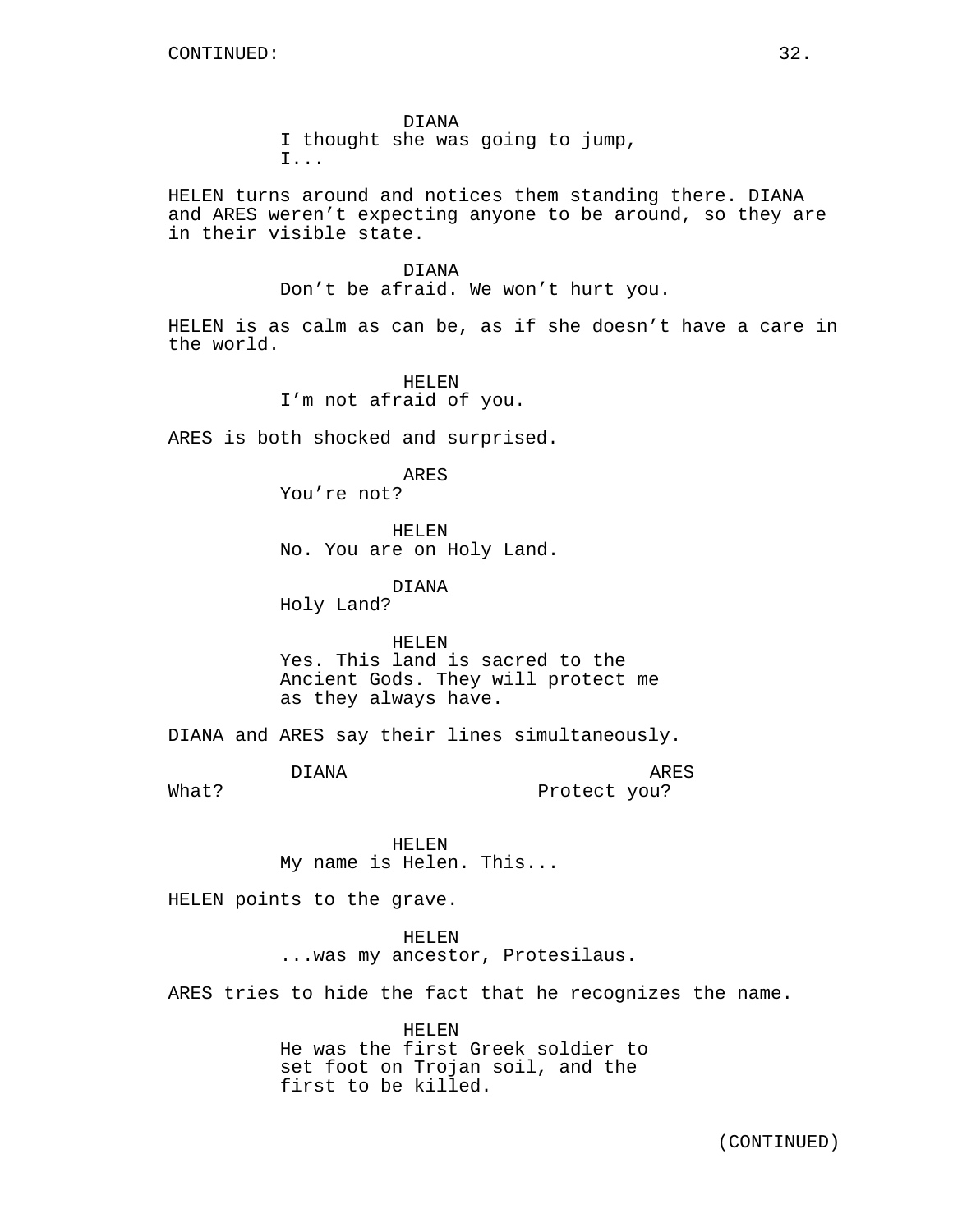Momentary pause.

HELEN Legend has it, that this land once held a great temple dedicated to Ares.

DIANA looks at ARES. ARES ignores the look, and addresses HELEN.

> ARES Protesilaus was a great warrior.

HELEN looks at him.

HELEN You say that like you knew him?

ARES wonders if he should reveal his identity to her. He decides not to. Not yet anyway.

> ARES Only what I've read.

Momentary pause. ARES gives HELEN a "believe me" look.

ARES

And he must have been a great warrior, otherwise Ares would never have let him be buried on his temple grounds.

#### HELEN

True.

Momentary pause.

DIANA My name is Diana, and this is...

ARES

Raseas.

DIANA gives him a "who?" look.

HELEN

It's nice to meet people who don't think the Ancient Gods are myth.

ARES Believe me. They're real.

HELEN looks at him.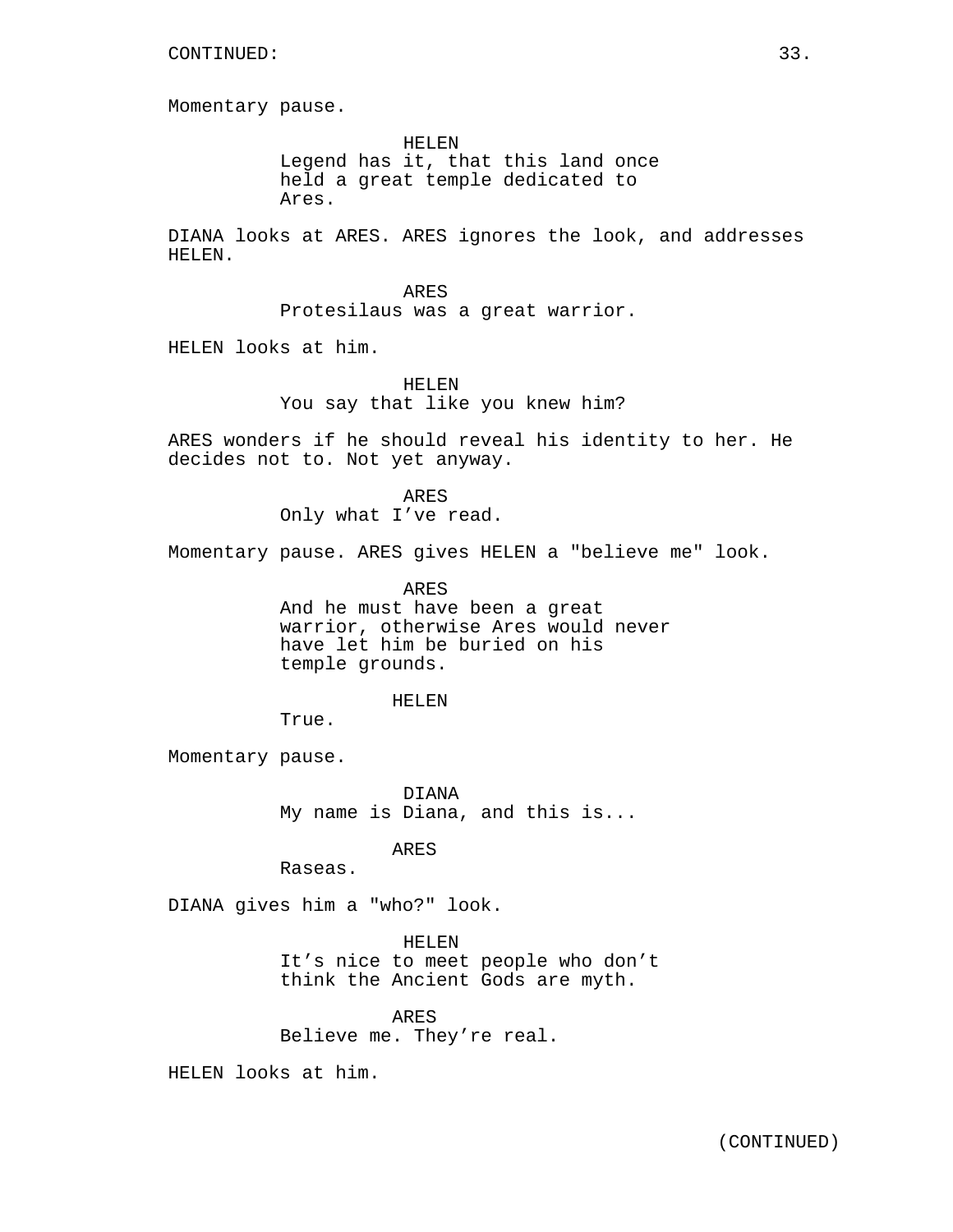HELEN You really believe they existed?

ARES

Oh yeah.

HELEN (smile) Then I have something to show you. I've shown this to no one else. Come.

HELEN heads down a path embedded in the side of the hill. ARES and DIANA exchange a look then follow her.

CONTINUE TO:

26 PATH 26

They follow the path down the side of the hill. HELEN is in the lead, DIANA is in the middle, and ARES is behind DIANA. After a few moments, they come to a cave.

CONTINUE TO:

27 CAVE ENTRANCE (1:20PM) 27

They stop at the mouth of the cave. HELEN stops. DIANA reaches HELEN and stops. ARES reaches them and stops. HELEN turns to them.

> HELEN It's at the end of this tunnel. I found it a few years ago while exploring. But...

HELEN pauses. ARES gets a strange feeling. He's not sure what the feeling means. HELEN enters the cave. DIANA and ARES follow.

CONTINUE TO:

28 INSIDE CAVE 28

HELEN picks up a flashlight from the ground just inside the entrance. She turns to them again.

> HELEN I have shown this to no one. (beat) Follow me.

> > (CONTINUED)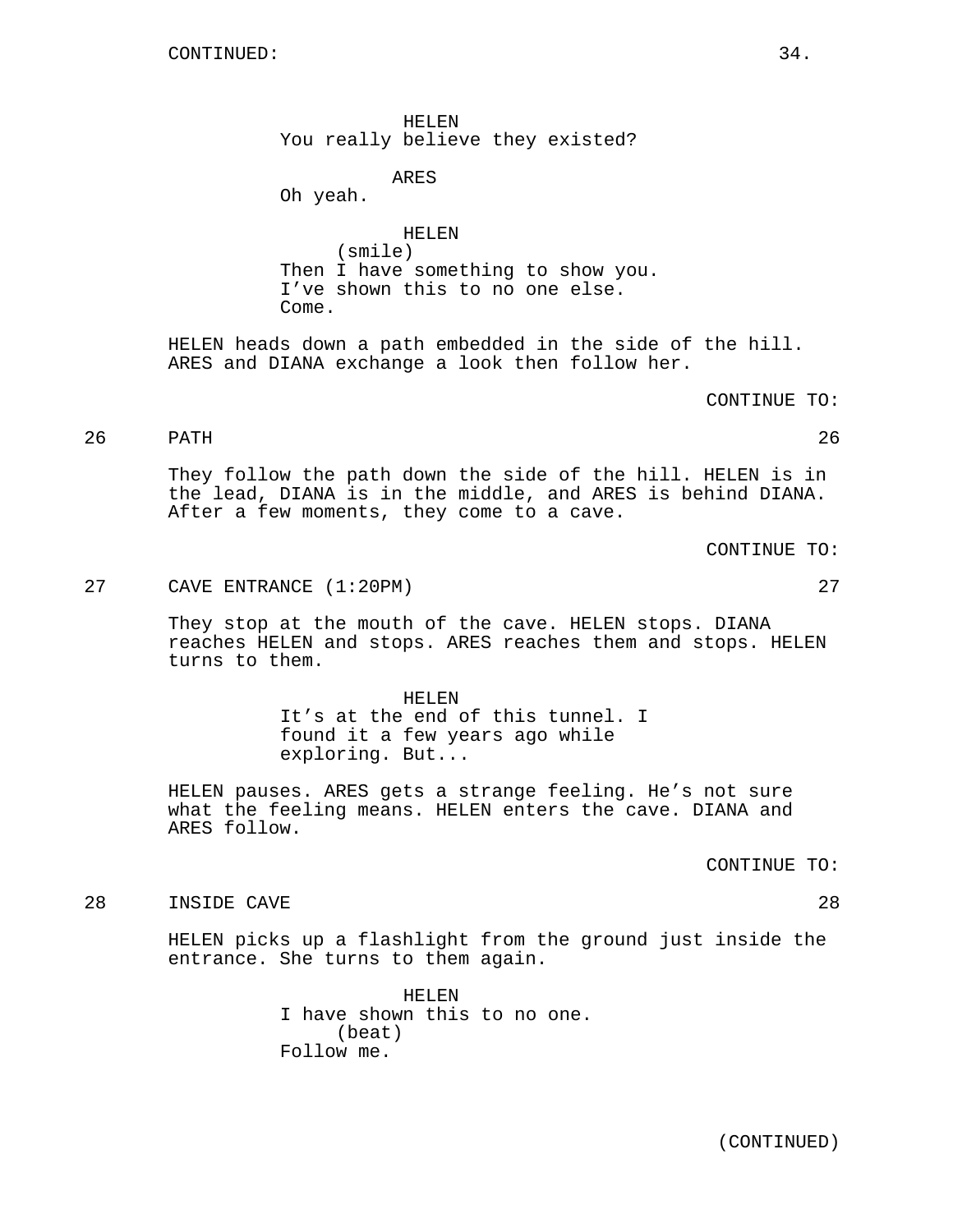HELEN, DIANA, and ARES, walk to the end of the tunnel. ARES can't shake that strange feeling. He wishes he knew what it meant.

CONTINUE TO:

29 END OF TUNNEL (1:40PM) 29

They reach the end. Once ARES sees what is at the end, the feeling makes sense.

> DIANA Is that what I think it is?

It is exactly what DIANA thinks it is. It is the door to "The Temple of Ares". ARES is awed. He tries to hide his excitement and joy.

> ARES Yes. The Temple. It is still here.

HELEN So this is Ares' Temple?

DIANA Yes. It is.

Momentary pause.

ARES I wonder if the inside is...

HELEN The door doesn't open. I've tried.

Momentary pause. ARES looks at HELEN.

ARES It will open for me.

HELEN looks at him with a raised eyebrow.

#### HELEN

What makes you think you can...

ARES places his hand on the door and it opens. HELEN is awed.

HELEN

How'd you...

ARES enters his temple.

CONTINUE TO: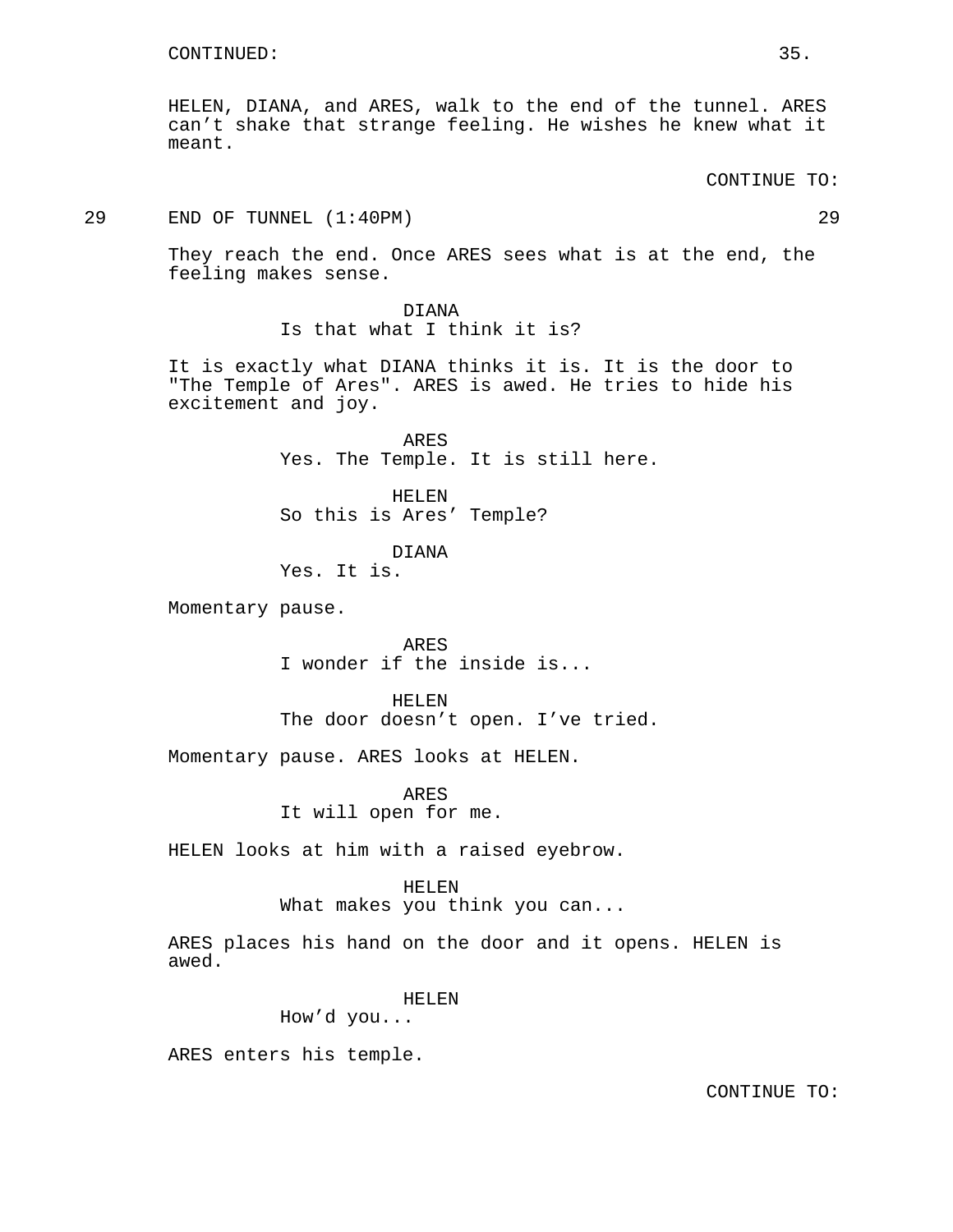30 INSIDE TEMPLE 30

DIANA follows him. HELEN follows DIANA.

ARES Diana, look. Everything is exactly like it was. Just like I left it.

HELEN looks at ARES with a raised eyebrow.

HELEN You left it? (beat) Who are you?

ARES ignores her question and looks around.

ARES It could use a little cleaning.

ARES snaps his fingers and the room cleans itself up. Everything looks new again. HELEN realizes that there is only one person he could be.

> HELEN By the gods. You're... (beat) You're him, aren't you? (beat) The God of War. (beat) You're Ares!

> > ARES

Yes. I am.

HELEN I knew you guys were real. I...

ARES looks at HELEN.

ARES Thank you for bringing me here. I... feel so alive again.

ARES goes to DIANA, smiling.

ARES Diana, it is still here. It has survived.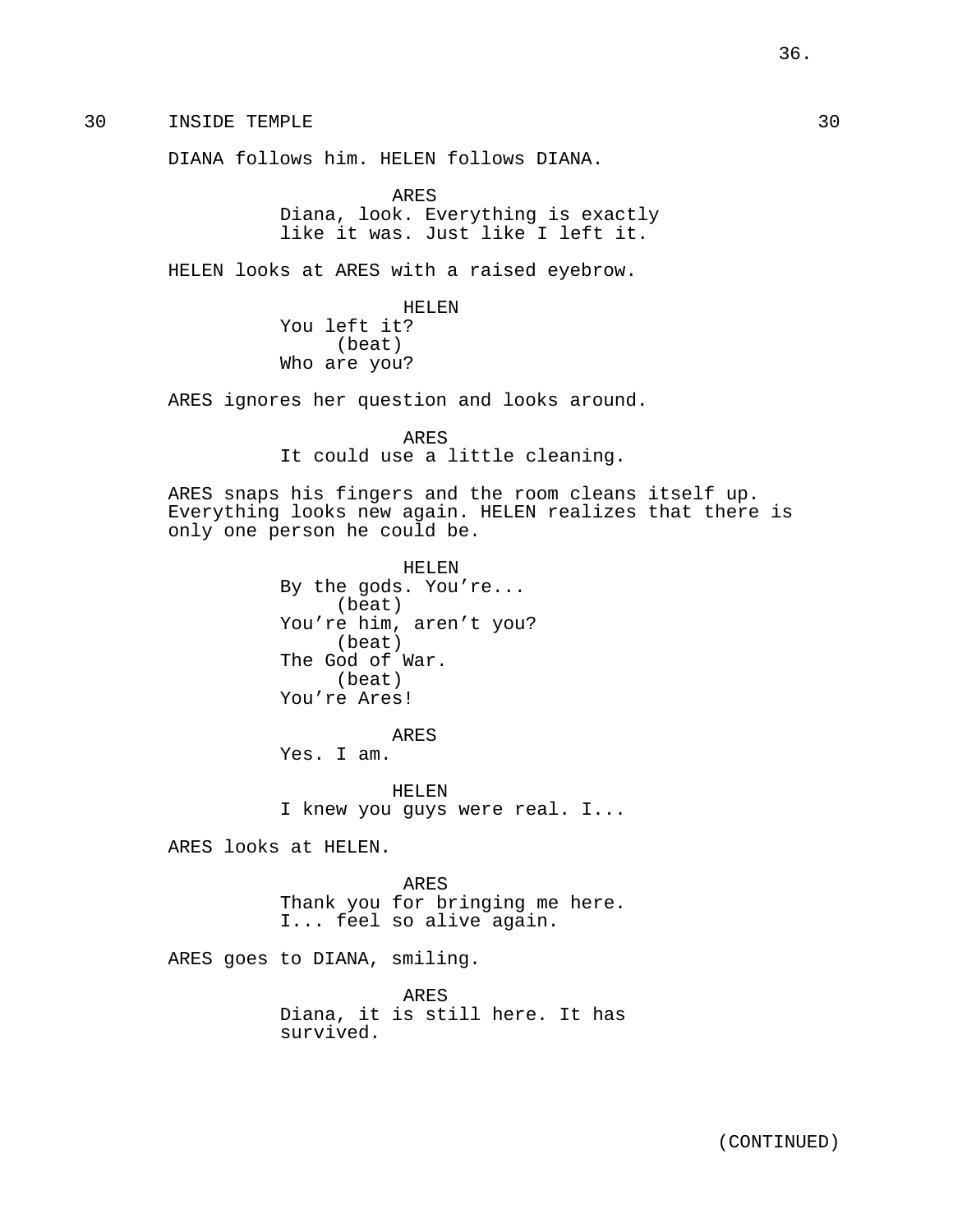### DIANA

## Of course it has.

ARES kisses DIANA. HELEN looks at them. They vanish. HELEN is momentarily shocked. They materialize on the throne. ARES is sitting in the throne, and DIANA is on his lap. They are still kissing. DIANA breaks the kiss. They look at HELEN who is trying to absorb all of this. HELEN heads over to them.

#### HELEN

Tell me about Protesilaus.

## ARES

What do you want to know?

HELEN takes a deep breath. There are a million questions going through her mind. Well, maybe not quite a million. She picks one.

### HELEN

Is the story about the Trojan War true?

#### ARES

Yes.

HELEN What was he like?

Momentary pause.

#### DIANA

Well, he was one of the great King's of Thessaly. He had sister named Alcimede. Alcimede married Aeson of Corinth, and they had a son named Jason.

HELEN Wait, Jason? Thee Jason? As in Jason and the Argonauts, Jason?

### DIANA

Yes.

HELEN I'm related to Jason. Wow, I...

Momentary pause. HELEN thinks of something.

HELEN Diana, are you a goddess?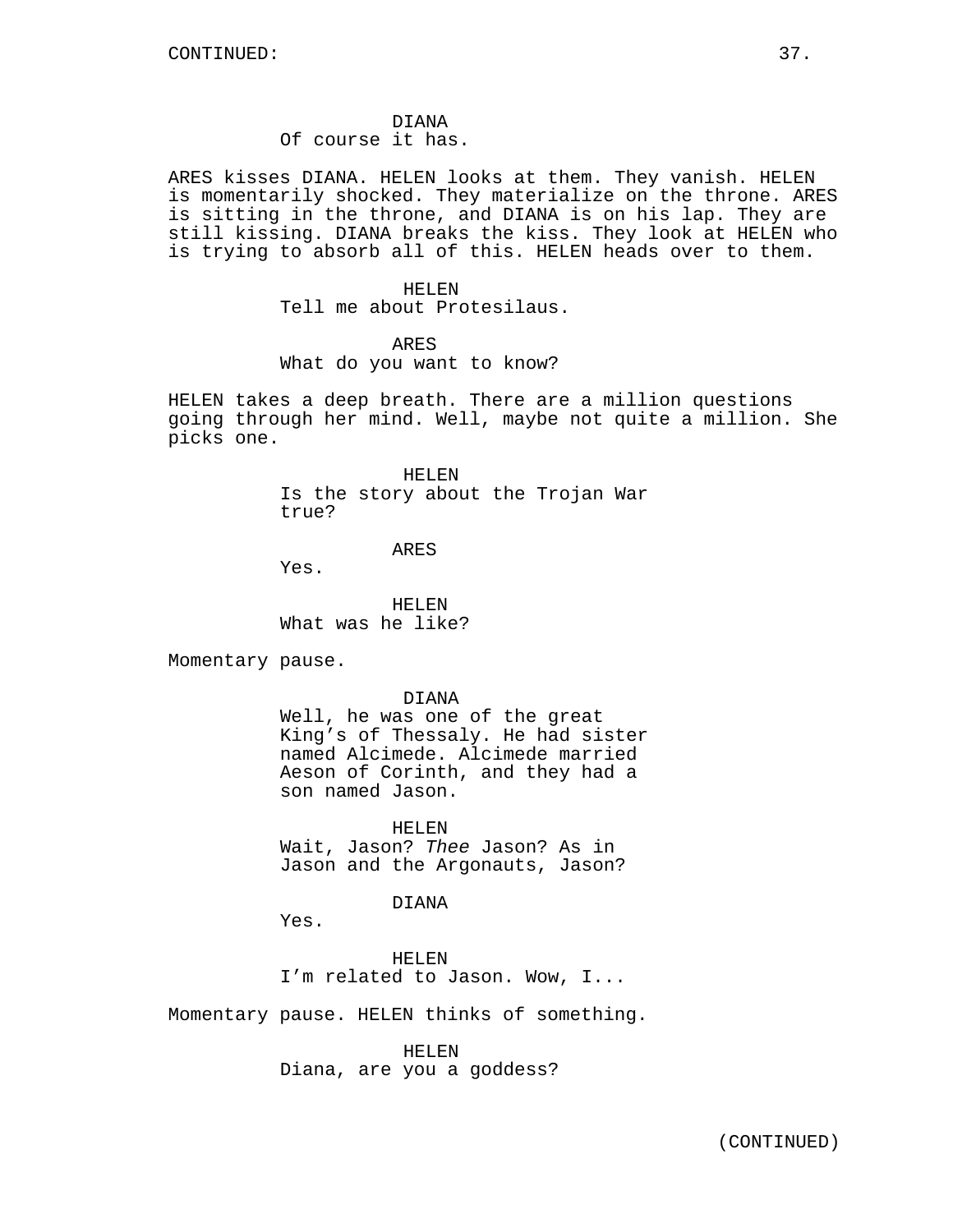DIANA Well, sort of.

HELEN

Sort of?

DIANA I was born mortal, but...

DIANA looks at ARES and smiles at him. He smiles back.

DIANA

Ares made me immortal.

Momentary pause. ARES and DIANA stare at each other. But, as soon as HELEN starts talking again, they look back at her.

> HELEN I have so many questions. I... I...

HELEN takes another deep breath and collects herself.

HELEN I can't wait to tell everyone that I was right. That the Olympian Gods were... no are... real. And to let everyone know that Ares has returned.

HELEN is so happy and excited. She turns and heads to the door.

> DIANA Helen, where are you going? I thought you...

HELEN I'll be back shortly.

HELEN continues to head for the door. DIANA looks at ARES.

DIANA You can't let her tell everyone who you are?

ARES

Why not?

DIANA They won't accept you.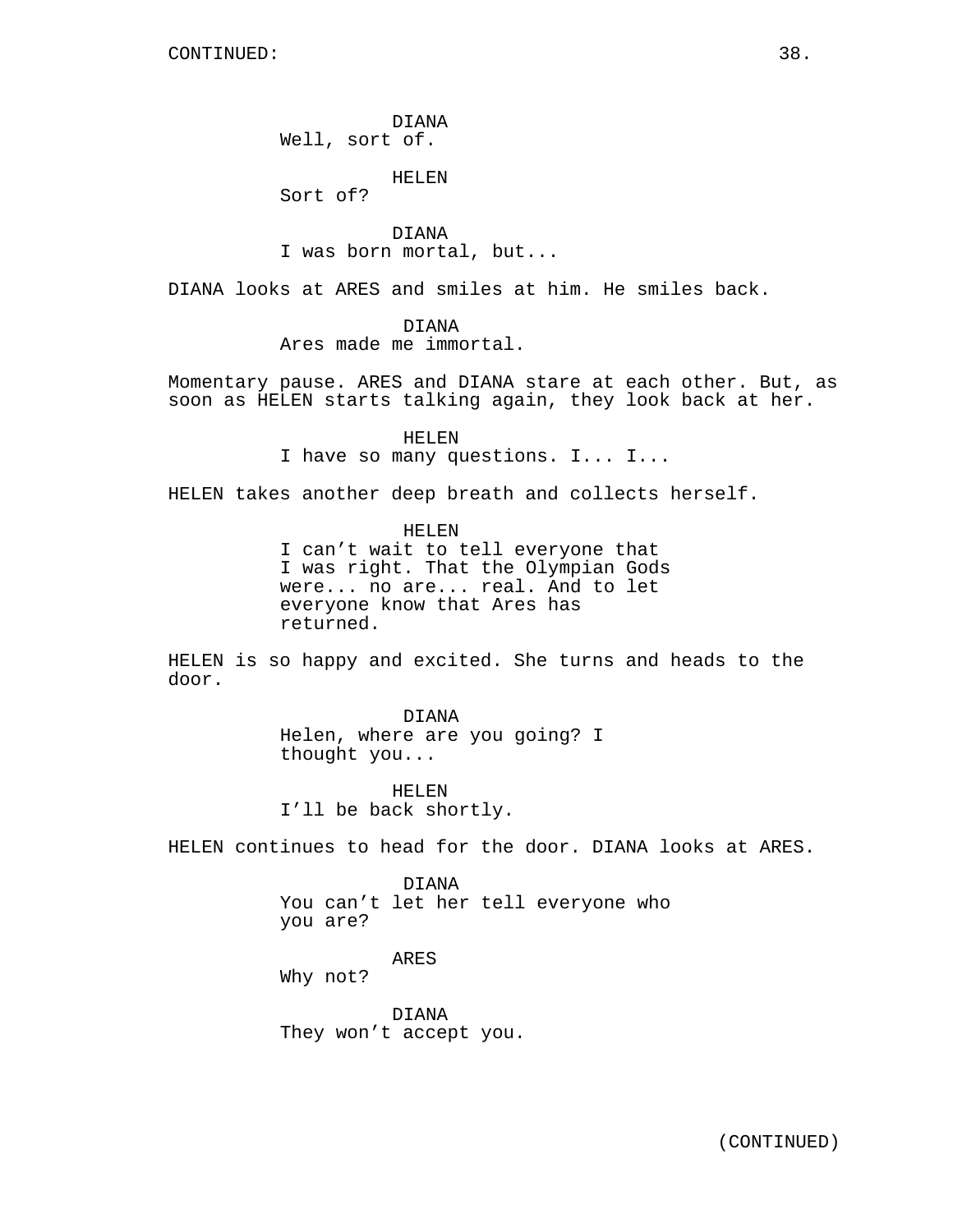ARES I'll make them accept me.

DIANA Now is not the time, my love. Please, for me, don't let her make a fool of herself.

Momentary pause.

ARES Okay. For now.

ARES looks at HELEN who is just going through the doors. ARES points at the doors. They slam shut behind HELEN.

CONTINUE TO:

31 CAVE (END OF TUNNEL) / OUTSIDE THE TEMPLE DOOR 31

HELEN jumps at the sound of the doors slamming behind her.

HELEN

What the...

HELEN turns back. She tries to open the door.

## HELEN

Ares, Diana, what happened? Why...

All of a sudden the door gets a blue glow to it. HELEN is zapped with a sort of electrical charge.

HELEN

Ah.

HELEN faints.

CONTINUE TO:

32 TEMPLE 32

ARES puts his hand down and looks at DIANA.

ARES There. It is done.

DIANA

What did...

ARES She will remember nothing. She won't even remember meeting us.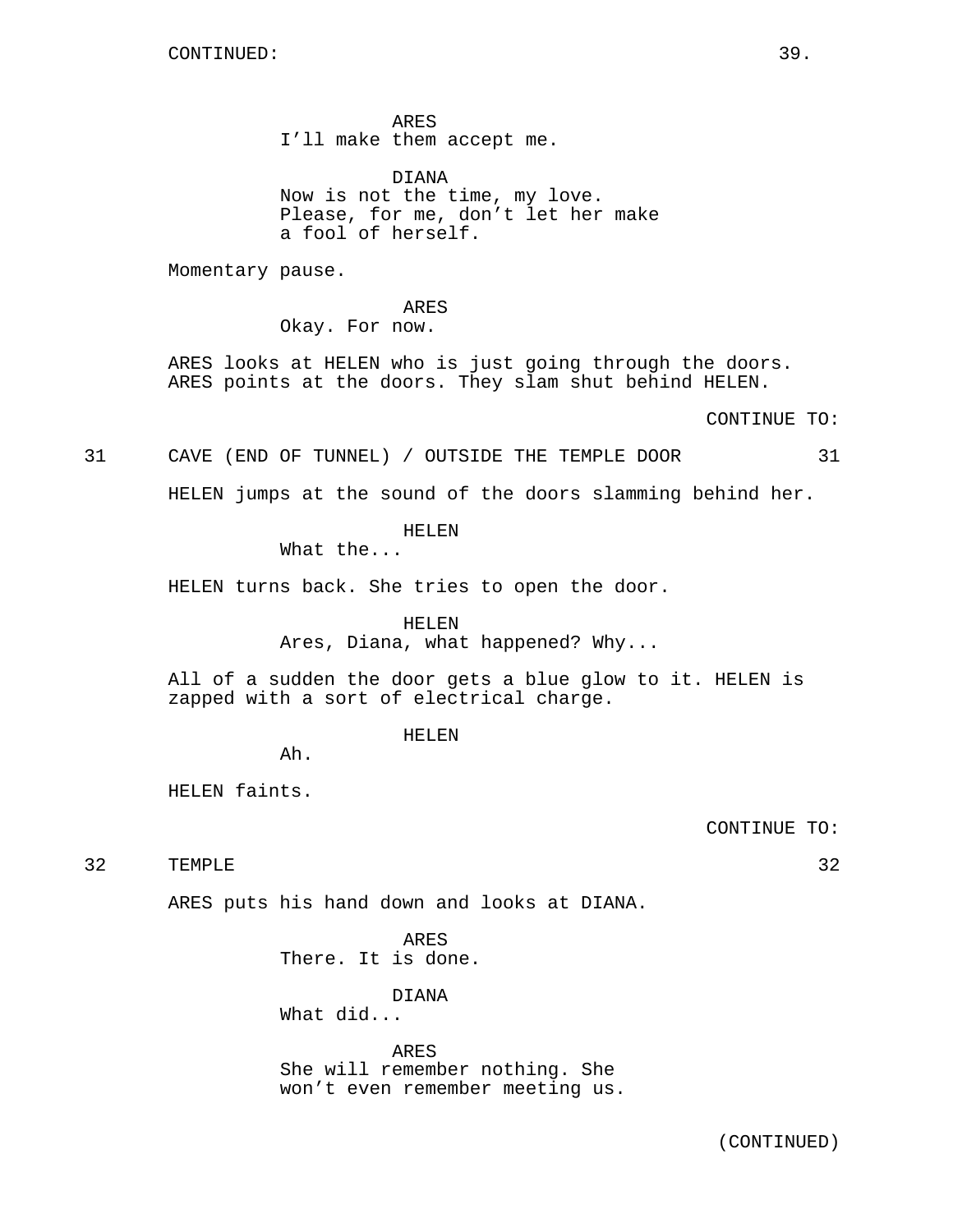ARES kisses DIANA. He breaks the kiss after a few seconds, and looks at her.

ARES

Now, how would you like to be the first person in over 4000 years to make an offering in my temple?

DIANA acts all innocent.

DIANA But whatever shall I over him? What could I possibly have to offer the mighty God of War?

ARES flashes a seductive evil smile.

ARES I hear he likes it when hot young women lay on his alter and offer themselves to him.

DIANA Really? What would the big bad God of War possibly want with little ole me? What could I do for him that, all his soldiers couldn't?

ARES flashes a seductive evil smile.

ARES

Why don't you find out?

DIANA smiles and vanishes. She reappears, lying naked on the altar. ARES admires her. DIANA addresses the ceiling.

> DIANA Ares! I have come to make an offering.

ARES vanishes from the throne and appears at her side.

ARES And what might that offering be?

DIANA Me. I wish to give myself to Ares. I am offering him my body to do with as he pleases.

ARES pretends to be giving her an "inspection". You know the general "once over" look.

(CONTINUED)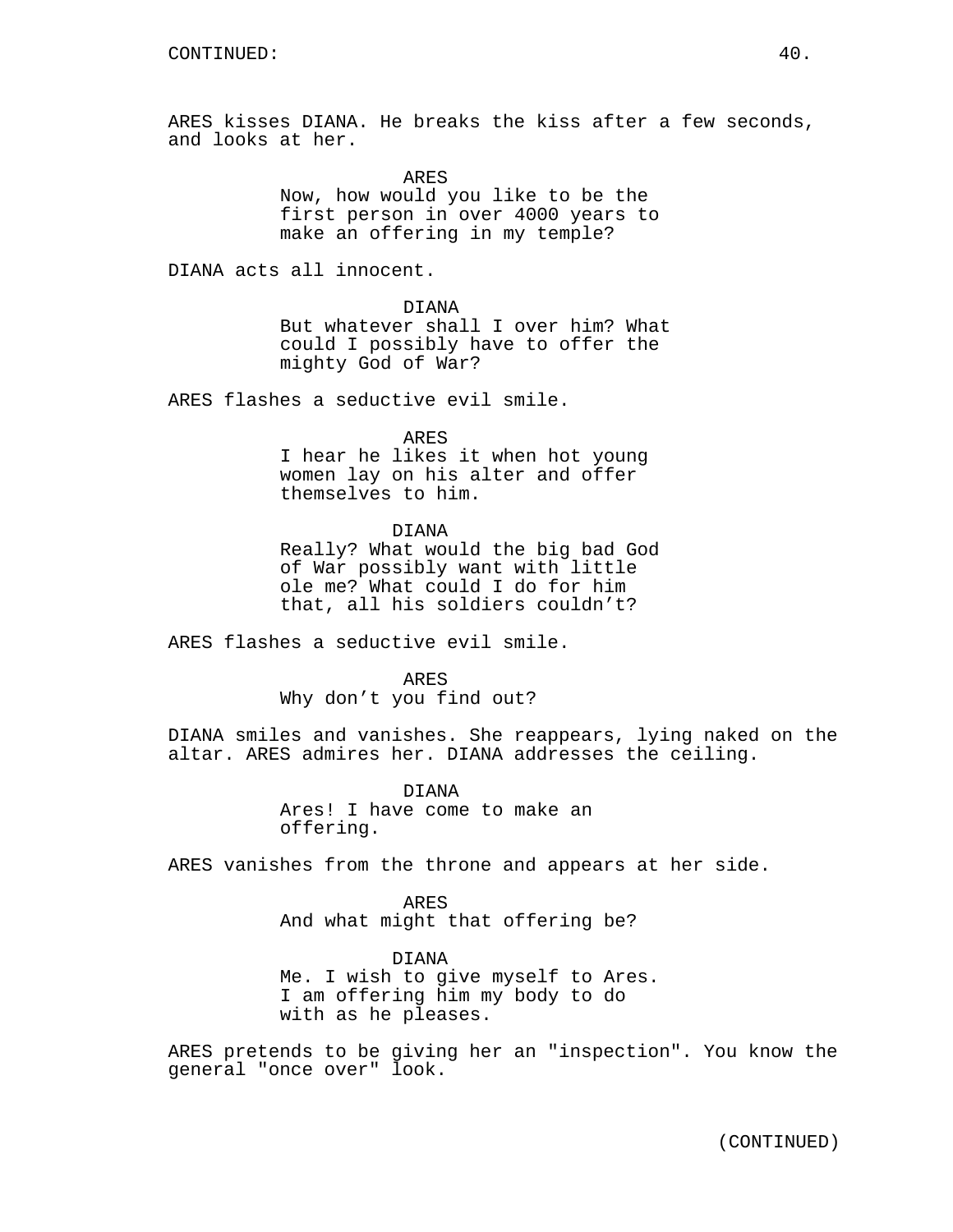ARES As he pleases?

DIANA Yes. Tell him I am his. Tell him to come and take me. Tell him he can ri...

ARES vanishes from her side and reappears on top of her. He is now naked as well.

> ARES You know what he likes to do to first time offerings?

He smiles and, with no more than a mere thought, chains her wrists and ankles to the altar.

ARES

Just to make sure they meant it when they said "as he pleases". Sometimes they change their minds and try to run.

### DIANA

Run? Oh, I have no intentions of running, my lord. I want to know what it feels like to have the God of War make love to me. I want him so bad. Touch me, my lord. Feel how much my body yearns for his touch. Feel how wet my...

ARES brings his hand to her mound and touches it. She sighs at his touch.

ARES

So you are.

Momentary pause. His hand cups her wet mound.

ARES You have passed the test. (smile) I will accept your offering.

DIANA (smile) I am all yours, my lord. Take me.

ARES kisses her. As he kisses her, his fingers press into her, opening her up, preparing her for his entry. She sighs. He breaks the kiss.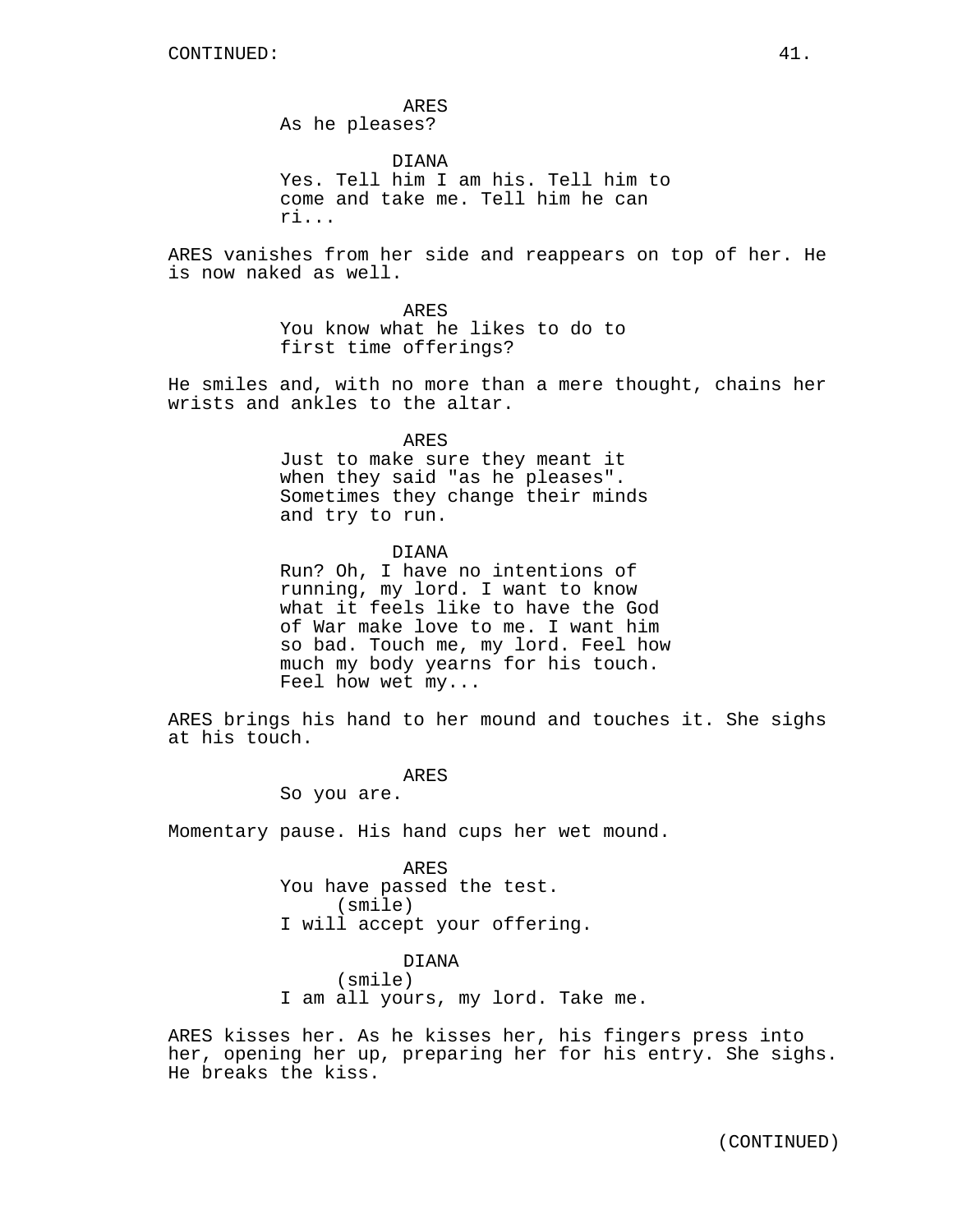DIANA Mmm. That feels so good.

ARES (smile) Yes. It does.

He fingers her for a while, then he inserts his thumbs and pulls her walls open. She gasps and cums for him.

> DIANA Is my lord enjoying his offering?

> > ARES

Oh yes.

He returns to fingering her.

ARES He is enjoying playing with his treasure.

He presses his fingers into her. She sighs.

ARES He's enjoying the way your juices feel on his fingers. The way they flow so freely onto his hand, and then out between your legs.

DIANA (smile) I am glad to give them to him. And I am glad I please him so. But...

ARES looks at her.

DIANA I'd like to please him more. I want to give him more.

ARES stops fingering her. But leaves his fingers inside of her. He just stops moving them. He looks at her.

> DIANA I bet he'd like to let his juices flow.

She's right. He would. He can feel his body yearning to join with hers.

(CONTINUED)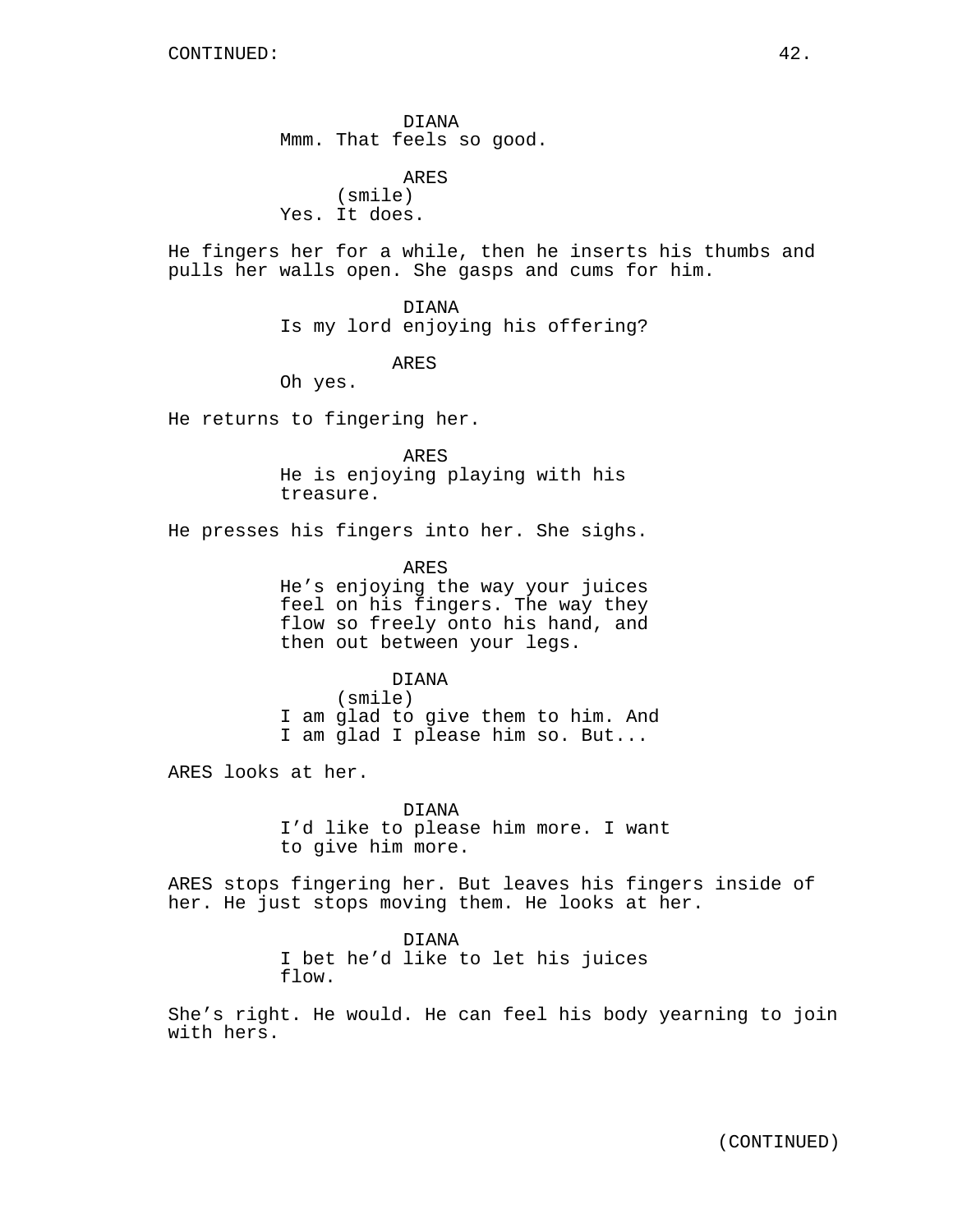#### DIANA

I am ready for him, my lord. I am ready for him to take me. I want him to take me. I want him to ride me til the sun goes down. I want to feel him flowing inside of me.

ARES

(smile) I bet you do.

### DIANA

'Tis only fair, my lord. I have cum for him, now I want him to cum for me. I know he'll enjoy me.

ARES

Oh, he'll enjoy you all right. You can count on that.

## DIANA

Then what is he waiting for? I am willing. I am able. And I am ready. Oh, I am so ready. Surely he can see how ready I am?

ARES

Yes. He can.

## DIANA

Then what is it? Why is he waiting? Am I not pleasing enough for him?

## ARES

Oh, you please him. You really please him.

DIANA If that is true, then I bet he'd just love to insert his big hard self into me.

ARES presses a finger into her.

ARES Yes, he would.

DIANA To get it all wet with my juices.

ARES presses his fingers into her again.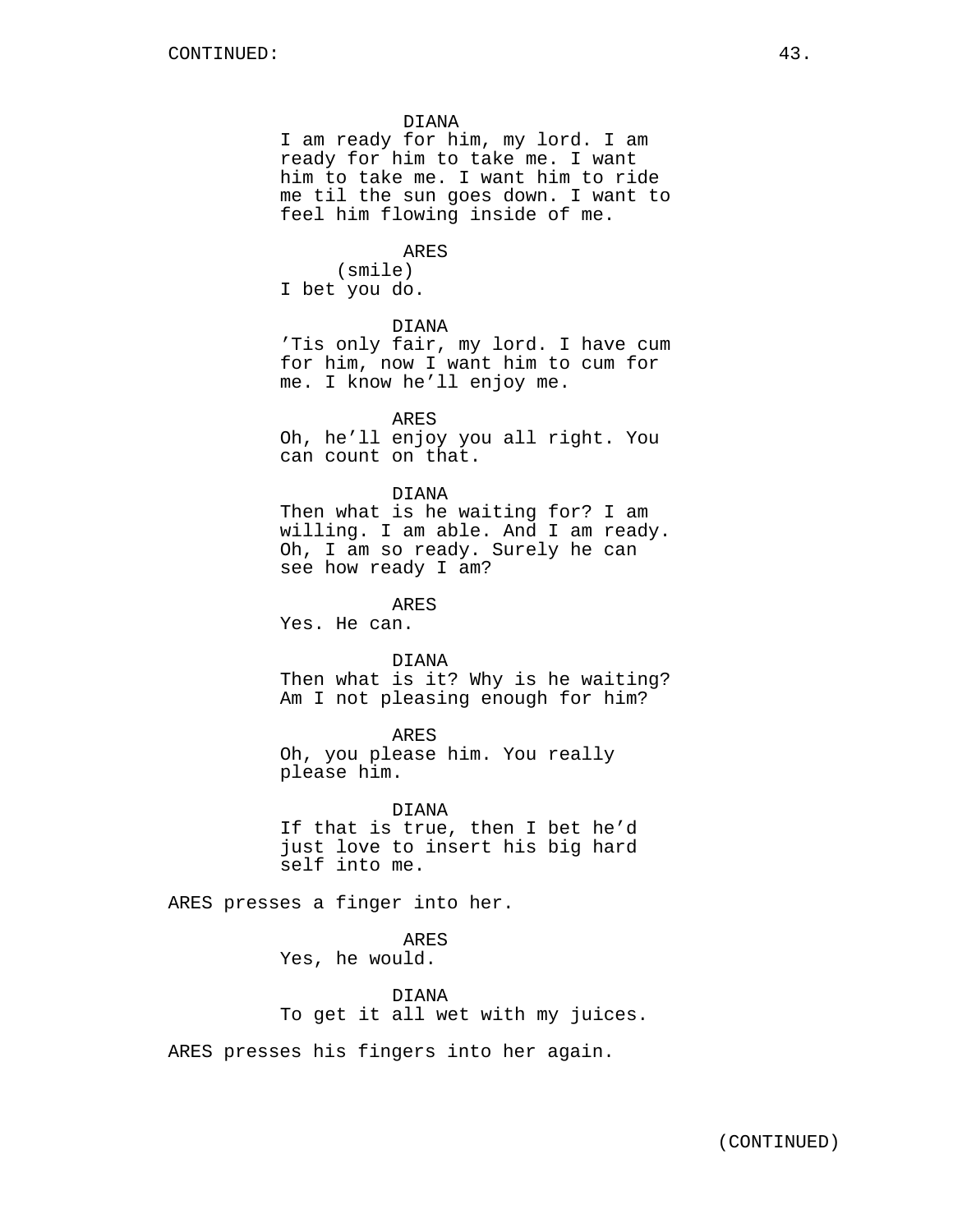ARES

Yes.

DIANA I know that at first I may be to small for such a large object to insert itself.

ARES stops pressing his fingers into her, and raises an eyebrow in curiosity.

> ARES Small you say?

DIANA Yes. You see, I have never had one inserted into me before.

ARES How fitting. If you'll pardon the pun.

DIANA But, I hear he loves a challenge.

ARES Yes he does.

## DIANA

I also hear he likes it when his offerings are innocent. I hear he likes to mould them.

ARES smiles.

DIANA I'm sure he will enjoy opening me wide enough so that he can have his whole self in me.

ARES Yes he will.

DIANA Well, I am ready for him to start.

ARES Then prepare yourself for your God to take you.

DIANA I am prepared. I've been ready for...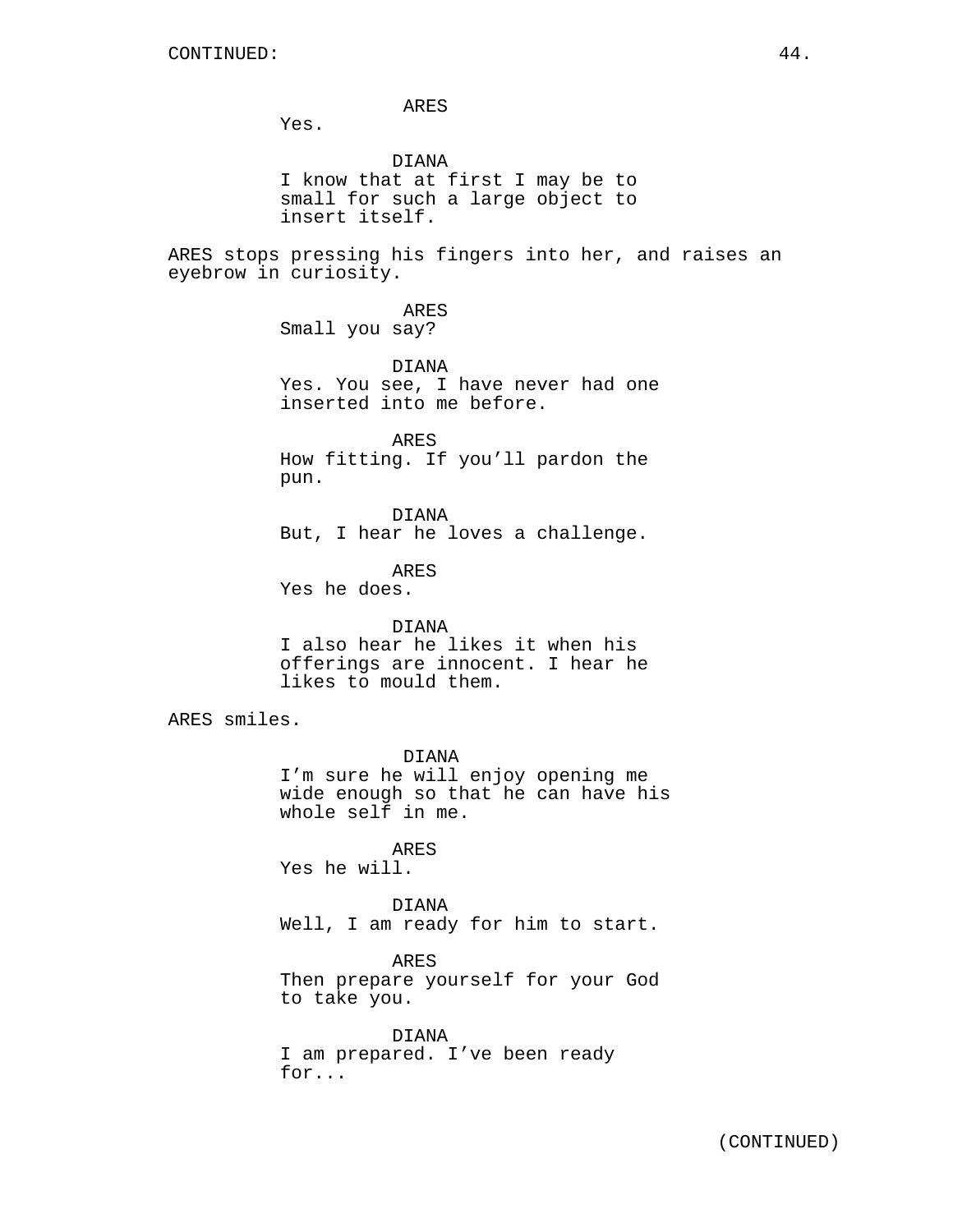ARES Good. (beat) Now, you claim that I won't fit in you entry?

DIANA Correct. Look and see.

ARES removes his fingers from her, and positions himself so that he can get a good look at her entrance. She's right. It does appear small. He smiles knowing that she is playing this game to the max.

> ARES Hmmm. You appear to be correct.

He stares at her wet mound.

ARES

There are three ways I can make myself fit.

DIANA Oh, and what may they be?

ARES One, I could gradually pull your walls apart with my fingers, making your opening wider, like I did earlier.

DIANA That would take too long, my lord.

ARES

True.

#### DIANA

And I don't want to keep you waiting. I want you to take me. I want you inside of me. I want you to make me yours.

Momentary pause.

ARES Two, I could just force myself in. Thrust in hard and fast.

DIANA Yes. That would work.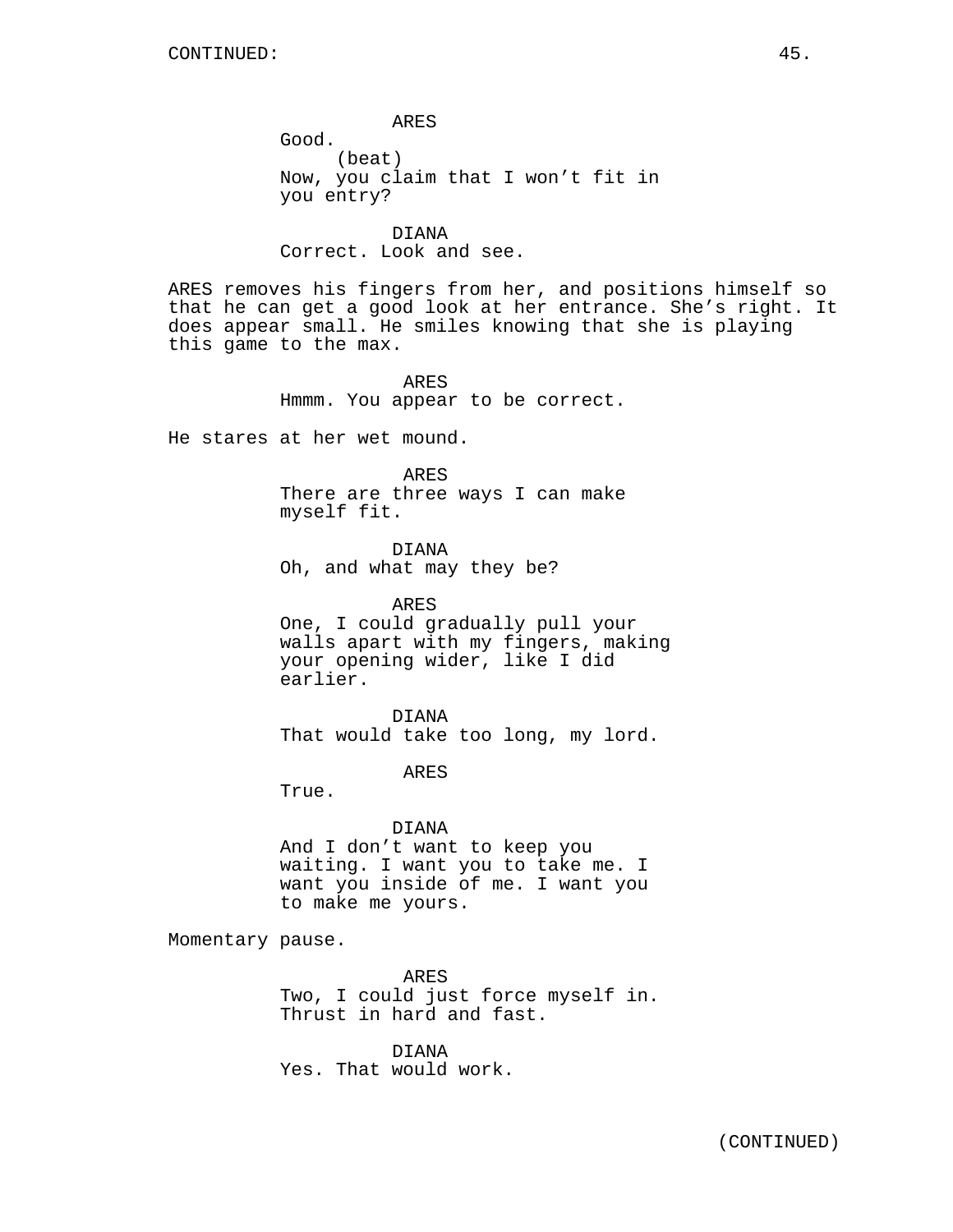ARES Don't you want to hear option three?

DIANA Not really. I want my lord to enjoy me. I want him to take me. Hard and fast sounds good. So, please, do it. Do me.

ARES lays back on top of her. He looks her in the eyes.

ARES Are you ready?

DIANA Yes, my lord. I am.

ARES This will only hurt for a moment, then it will be paradise.

DIANA Yes, my lord. Do it. Take me.

ARES kisses her. He thrusts himself into her, hard and fast, and pushes deep. She moans. He presses himself as close to her body as he can, and pushes himself in as far as he can on the initial thrust into her. She is so tight. He breaks the kiss.

> ARES Oh, you are so tight.

DIANA I told you I was.

ARES You feel so good clamping onto me.

DIANA Does my lord like that?

ARES

Yes he does.

He withdraws a little, and pushes in again.

DIANA Good. Then take me.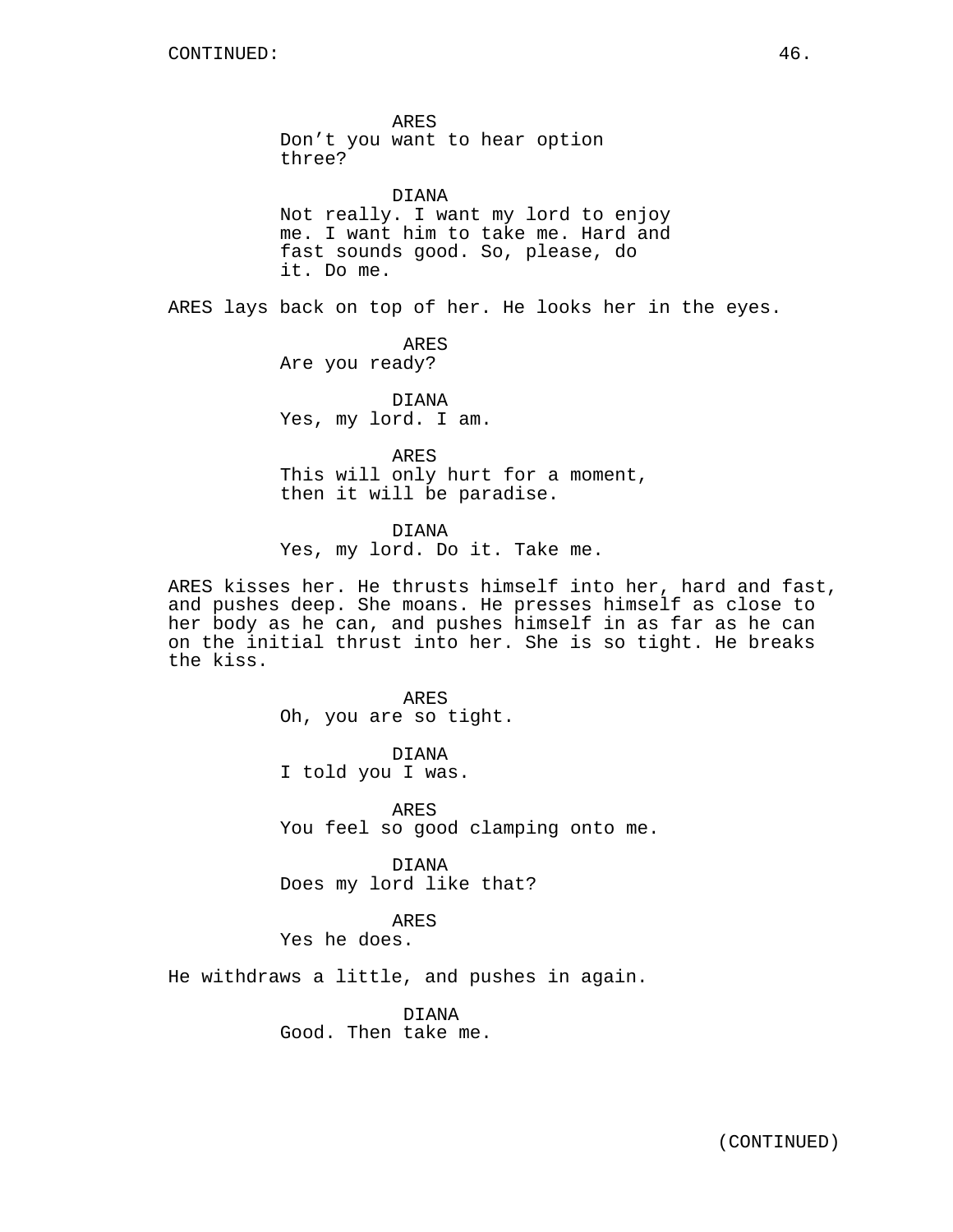ARES Are you ready to be pumped up?

DIANA

Yes.

He starts pumping her up. They make love for hours. When he can hold back no longer, he releases his godly seed into her. He pumps her till he is empty. Then he withdraws from her, but stays laying on her.

ARES

Thank you.

DIANA

For what?

ARES For pretending to be a...

DIANA Oh that. It was nothing.

ARES

It wasn't nothing. Do you know how it felt forcing myself into a hole that was smaller than I was?

DIANA

I'm not sure how you felt, but I felt great. The way you just rammed into me, and expanded me. I...

ARES

I love you.

DIANA

I know. (beat) Can I ask you one favor?

ARES After what you just did for me? Anything.

DIANA Could you please remove these restraints. I'd do it myself only...

She smiles and acts all innocent.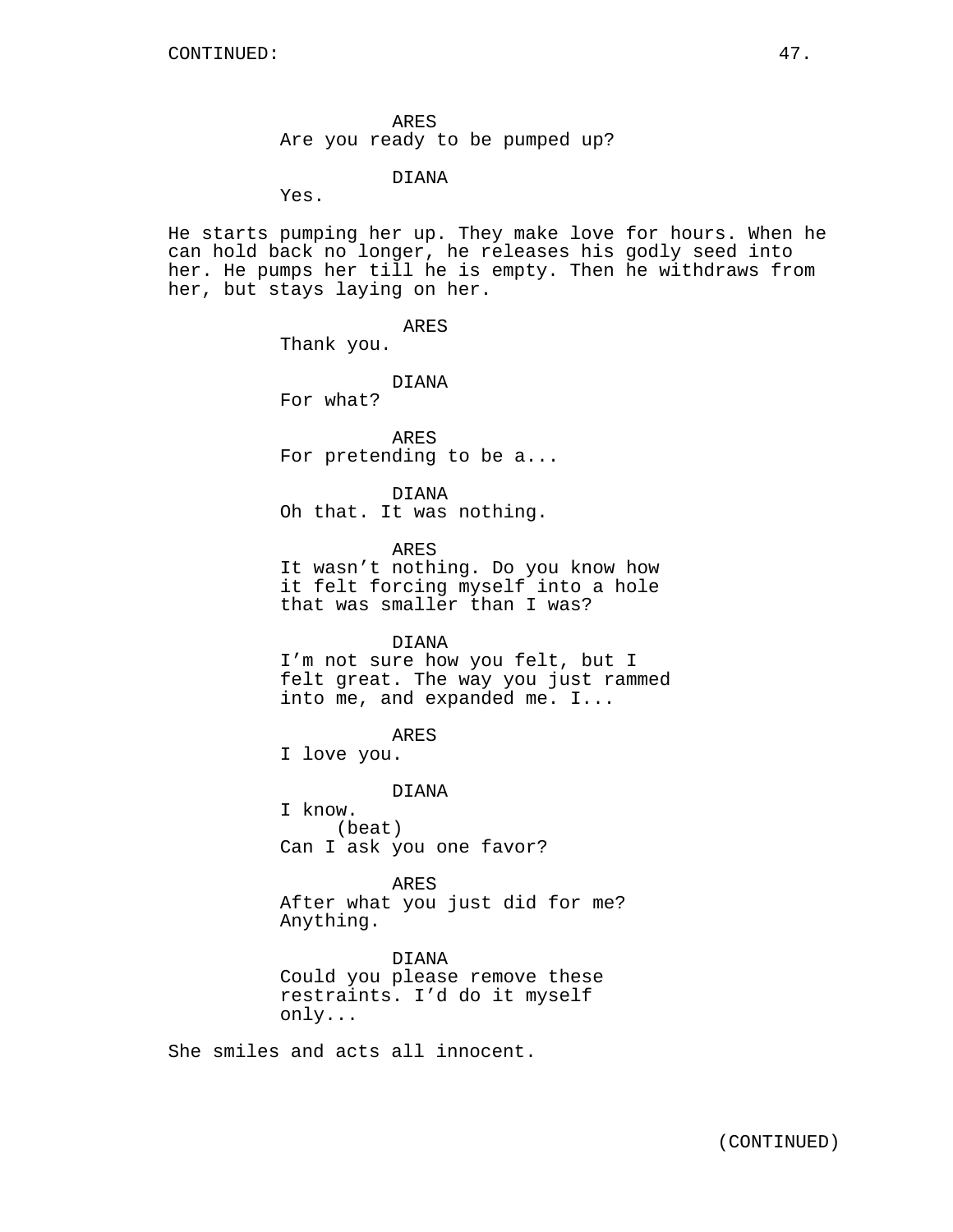DIANA

I am your slave, my lord, and...

ARES laughs and with a mere thought removes the restraints. She throws her arms around his neck and kisses him.

CUT TO:

33 EXT: VALLEY OF THE KINGS - EGYPT (5:00PM) 33

CLARK is sitting at the table, staring at the pyramid. The position of the sun is now casting an almost complete reflection of the pyramid on the opposite side then the one where CLARK searched earlier.

> CLARK Maybe I've got the wrong Pharaoh, the wrong pyramid.

CLARK rises and goes to the table. He looks at the map again.

> CLARK Nope. This is the right one. I'm sure of it.

He looks back at the pyramid and notices the shadow.

CLARK Wait a second. (beat) Maybe I was supposed to use the reflection at sunset and not sunrise. (beat) Could it be that easy?

CLARK teleports to the tip of the pyramid's reflection.

CLARK Well, here it goes.

CLARK digs, and after a few moments, he finds the tablet piece.

> CLARK Yes! I got it! The last piece.

He picks up the tablet and notices that there is a piece of parchment with it, just like there was with every other piece.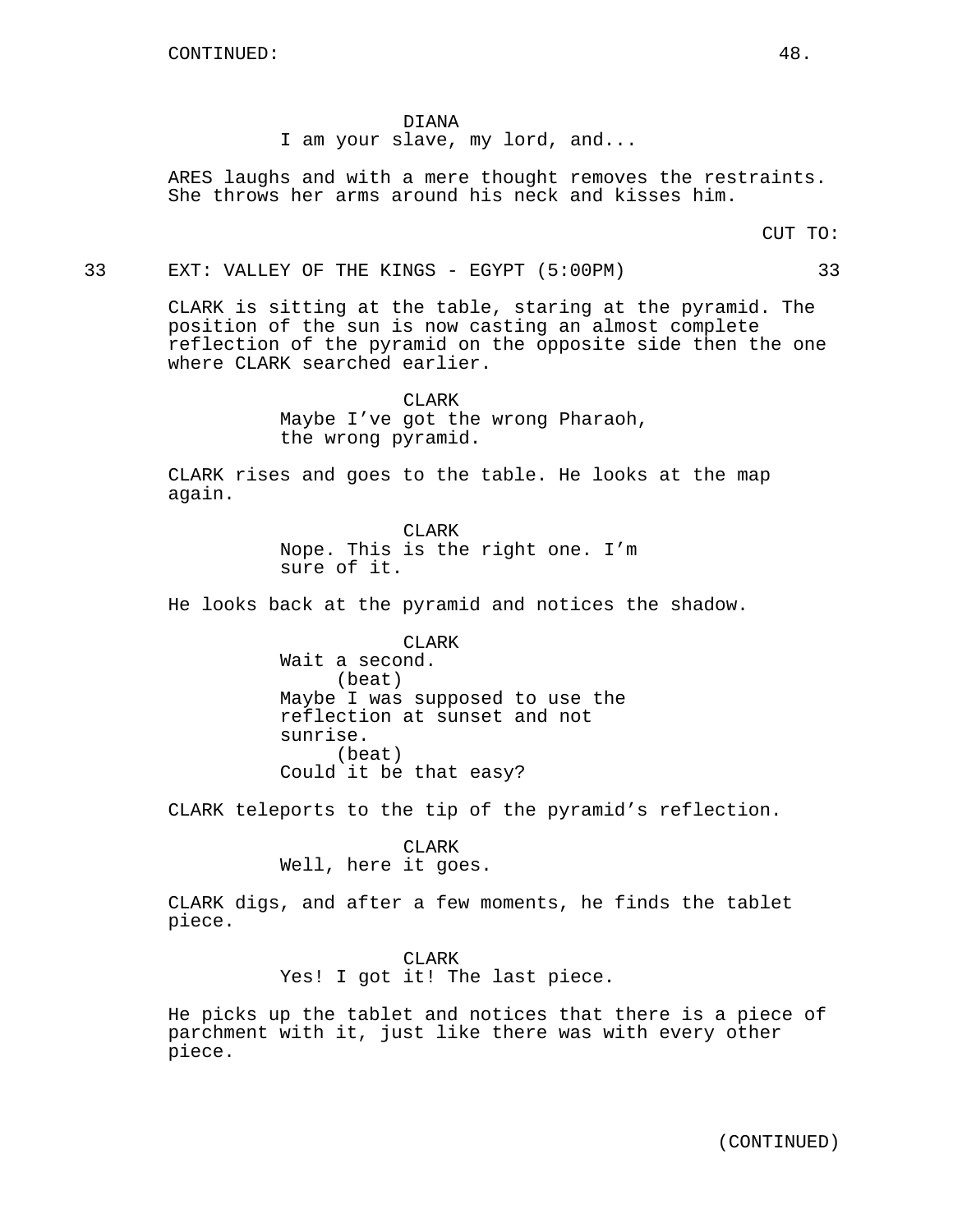He picks up the piece of parchment and notices part of something buried underneath it.

### CLARK

I wonder what it is?

With a mere thought, he teleports the tablet piece to his table, and unearths what was hidden under it. It is a small box.

## CLARK

Should I open it?

Momentary pause. CLARK debates on whether or not to open it.

CLARK No. Not yet. I have to connect this piece. It looks like it should fit, but...

CLARK vanishes. So do the table and all the other stuff that CLARK had zapped in.

JUMP TO:

## **TUESDAY AUGUST 13th 2019**

34 INT: CLARK'S PLACE - BASEMENT - SEATTLE (7:40AM PST) 34

The table, and all it's contents, appears in the room. The box appears on the table. CLARK materializes.

> CLARK Ah, home at last.

The tablet piece vanishes from the table, and appears in his hand. CLARK goes to the table with the tablet on it, and places the piece in its spot. It is a perfect fit. CLARK is confused.

## CLARK

It fits. But...

He stops talking as the tablet starts to glow.

CLARK

What the...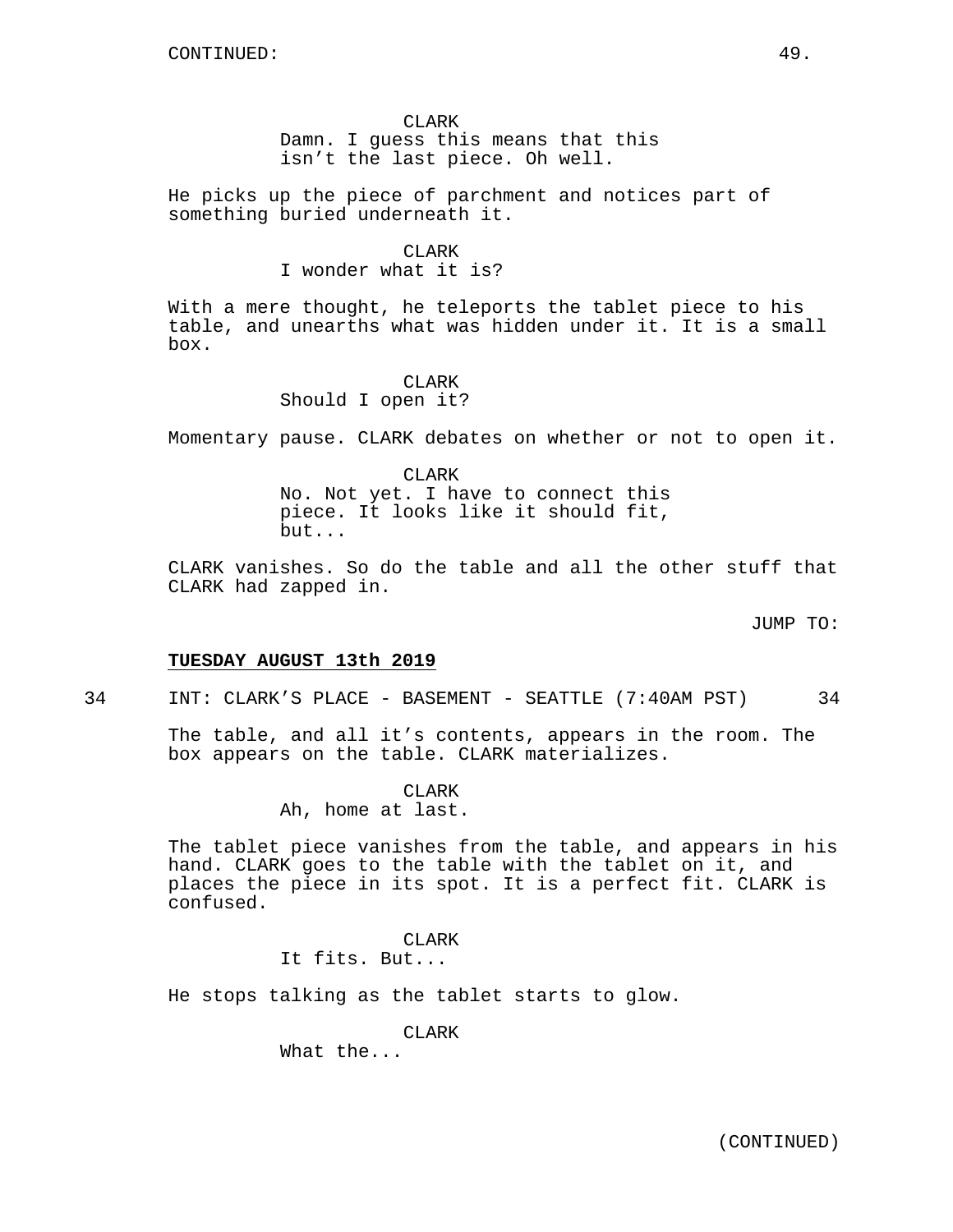After a few moments, the glow vanishes. The tablet is whole. Completely whole. You would never have known that it had just been in pieces a moment ago.

> CLARK The tablet is complete. Finally. I... I wonder what that piece of parchment I found with it was for.

CLARK teleports the parchment over and translates it. He laughs as he realizes that the translation is for the location of the very first piece he found.

> CLARK Of course. This is for the location of the very first piece I found. Every piece leads to another. There is no guarantee which piece will be found first, so... (beat) Anyway, back to work.

CLARK looks at the tablet. It is seamlessly connected. He studies it.

> CLARK Now for the fun part. Translating it. (beat) I wish Ares were here.

Momentary pause. CLARK stares at the tablet.

CLARK He'd have this translated in a heartbeat. (beat) Those parchments were child's play compared to this.

Momentary pause. CLARK sighs.

CLARK I could call Methos. He would love this. (beat) No. I don't want to involve him. But, one mistake in the translation and I could...

CLARK let's his thought fade as he stares at the tablet. He has completely forgotten about the mysterious box that was buried under the piece in Egypt.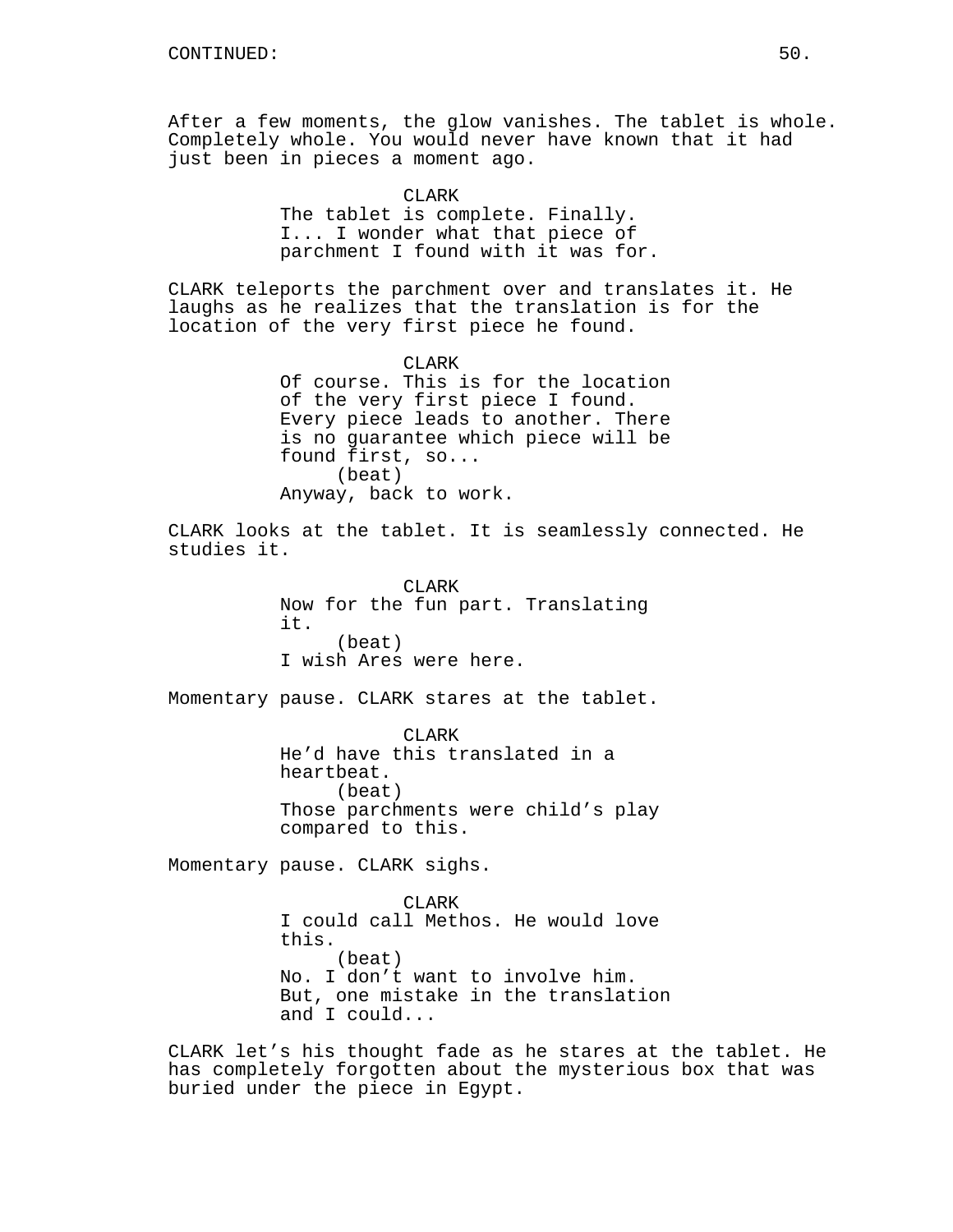# PAN TO:

## 35 BOX 35

The CAMERA pans around the room and zooms in on the box. The box is starting to glow red. After a few moments, it starts to vibrate. The table that the box is on, starts to shake, causing things to fall off the table.

PAN TO:

36 CLARK 36

CLARK turns around to see what the noise is. But, as soon as he turns around, the box stops moving and glowing. CLARK stares at all the items on the floor, and looks around the room. Then his attention is drawn to the box, which is the only item left on the table.

> CLARK I'd forgotten about that box. I wonder if it holds a key to the tablet, or...

On the word "tablet", CLARK teleports the box from the table to his hands. It appears in his hand on the word "or", burning hot.

#### CLARK

Ouch!

CLARK drops the box, causing the seal on it to break. It's empty. Or is it. CLARK shakes his hand, then looks at his palm. There is a burn mark in the center of his palm. The mark is of an attacking cobra. As CLARK is looking at the mark, his hand heals and it vanishes. CLARK looks at the box. He picks it up. It is no longer burning hot. In fact it has cooled way down. He looks inside.

> CLARK Figures. It's empty. Why bury an empty box?

CLARK tosses the box into the corner, and returns to the tablet.

> CLARK Now, where was I?

> > PAN TO: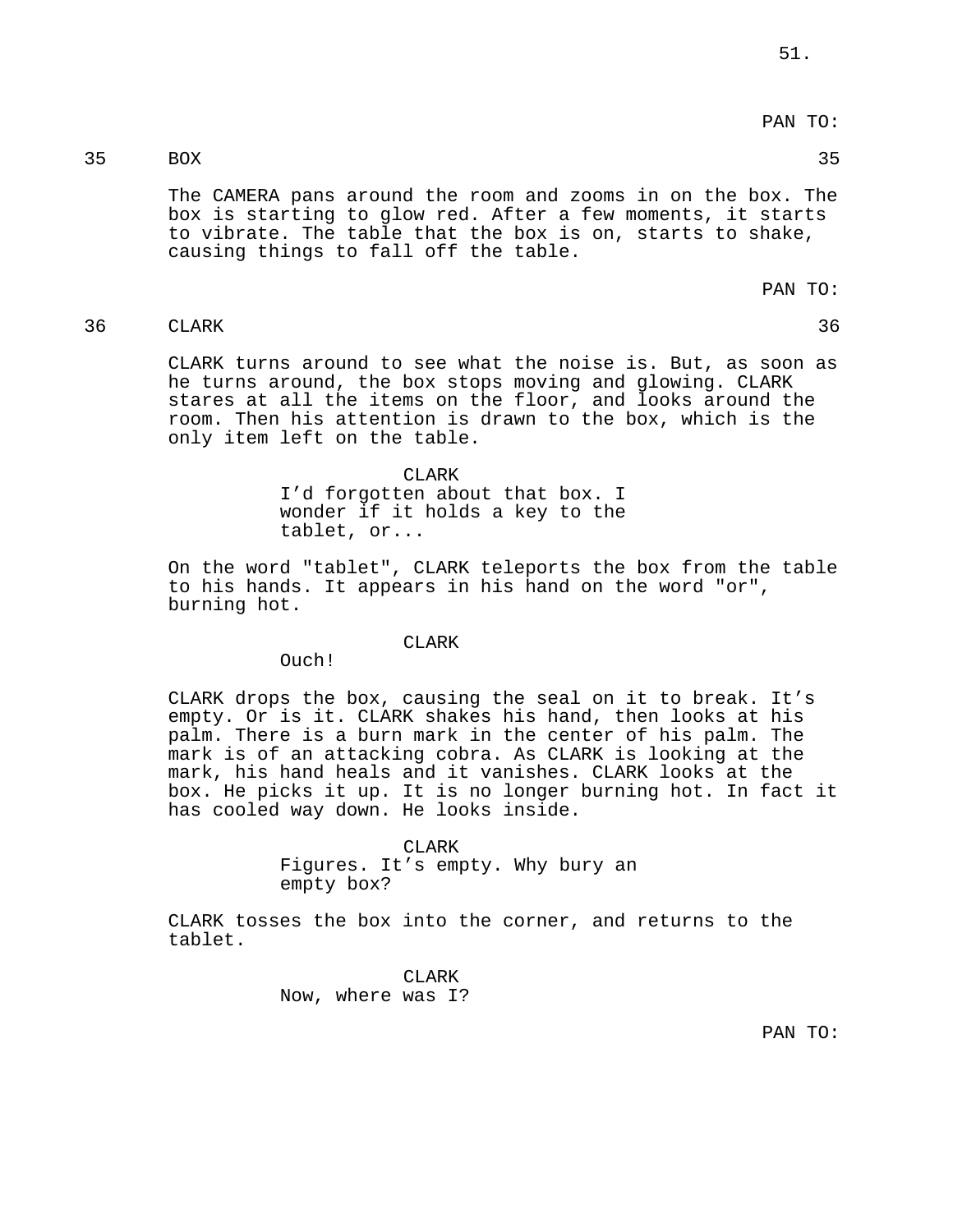37 BOX 37

The CAMERA focuses on the box. It starts to shake again.

### PAN TO:

## 38 UNDER TABLE 38

The CAMERA then pans under the table that the tablet is on. We see a strange glowing yellow ball.

PAN TO:

39 BOX 39

The CAMERA returns to the box as it explodes.

PAN TO:

## 40 CLARK 40

CLARK turns to the sound of the explosion.

### CLARK

## What the...

His sentence is cut off by another explosion. This time it was the glowing yellow ball under the table. CLARK turns back to see the table and the tablet shatter into pieces.

### CLARK

No!!!! Not the tablet! Not the...

CLARK looks at the pieces of the tablet. The pieces are a lot smaller and will be a lot harder to put back together. CLARK is so absorbed in the pieces of tablet that he doesn't realize that the ceiling is collapsing around him. CLARK kneels down by the pieces of the tablet, and starts to collect them. A large portion of the ceiling falls and hits him on the head. He looks up just as the whole ceiling collapses. CLARK can't teleport out, he doesn't have enough time.

## CLARK

## Noooooo!!!!!!

CLARK is buried under the collapsing ceiling.

JUMP TO: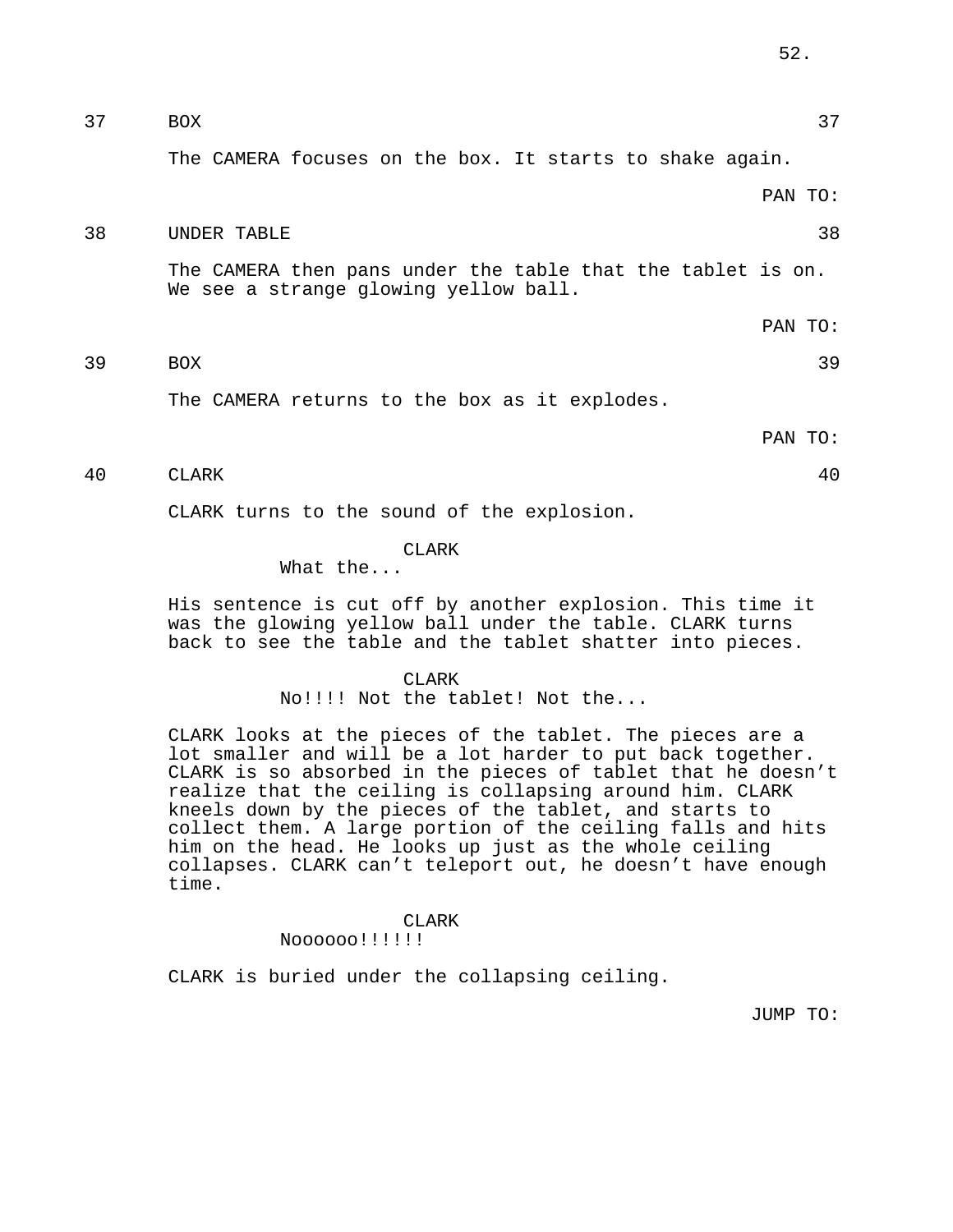41 EXT: HOTEL ROOM - BALCONY - GREECE (SUNSET) 41 The sun is just disappearing. DIANA is in ARES' arms. DIANA Today was a good day. ARES I'd say so. We... ARES stops talking as an eerie, spooky, feeling, rips through him. DIANA feels it too. She turns and looks at him. DIANA Did you feel that? ARES Yes. DIANA What was it? ARES I don't know. DIANA I've never felt anything like that before. ARES Neither have I. Momentary pause. DIANA You think it's something we need to worry about? ARES I'm not sure. Momentary pause. DIANA You've never felt something like that before? ARES No. Never. DIANA You sure?

(CONTINUED)

53.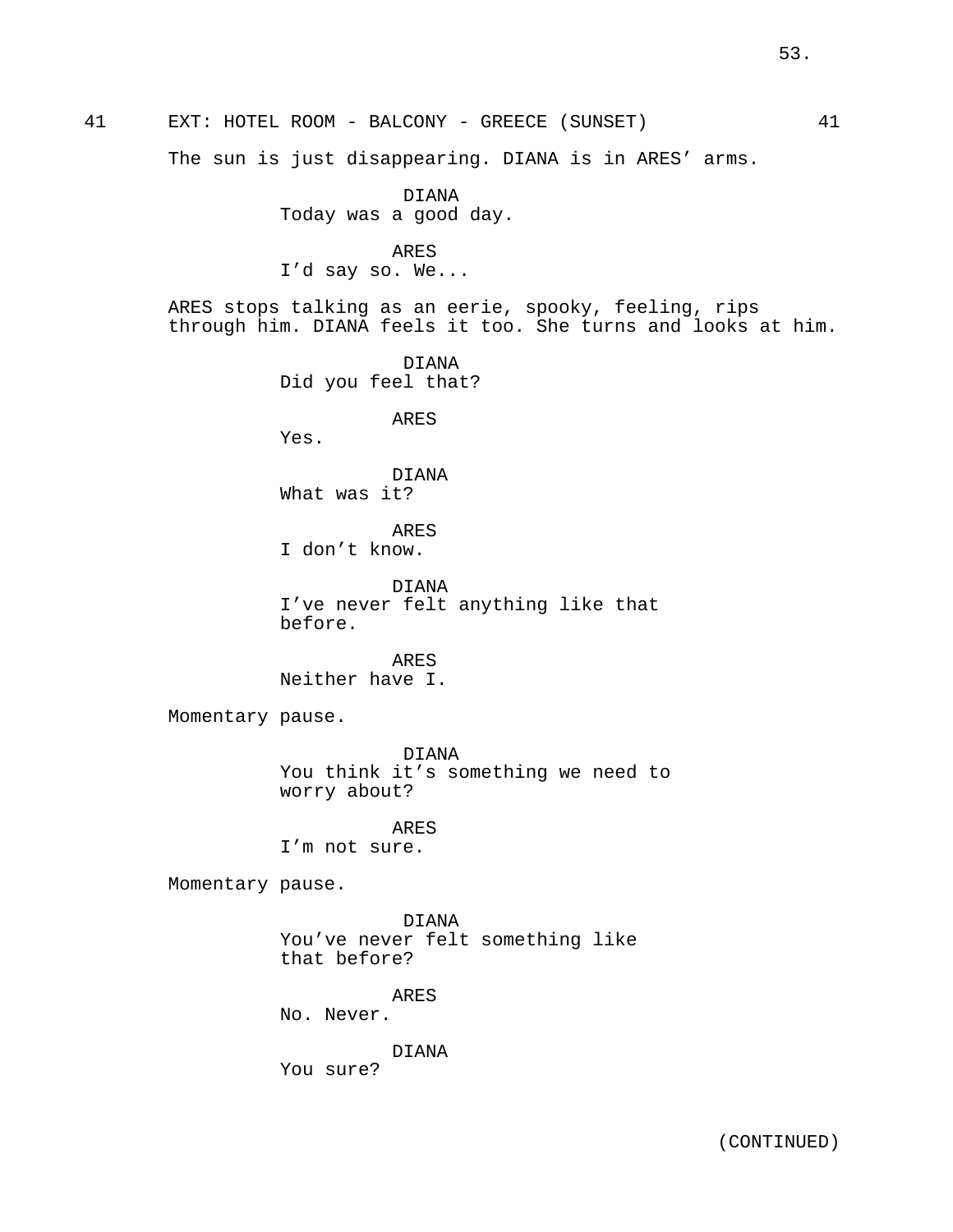ARES Positive. (beat) What did you feel? DIANA It's kinda hard to describe. It was just an eerie feeling, you know. Like... Momentary pause. DIANA searches for the words to describe the feeling. DIANA Have you ever gotten a sudden chill for no reason? ARES Not since I've gotten my godhood back. DIANA Exactly. ARES looks at her. DIANA I haven't gotten once since you made me immortal either. But... that's the closest thing I can think of to describe the feeling I just got. ARES I guess it did kinda feel like that. (beat) Well, it's gone now. Whatever it was. So... ARES strokes her face. ARES Let's just forget about it, okay? DIANA smiles at him. DIANA And how do you propose we do that?

ARES smiles and brings her lips to kiss.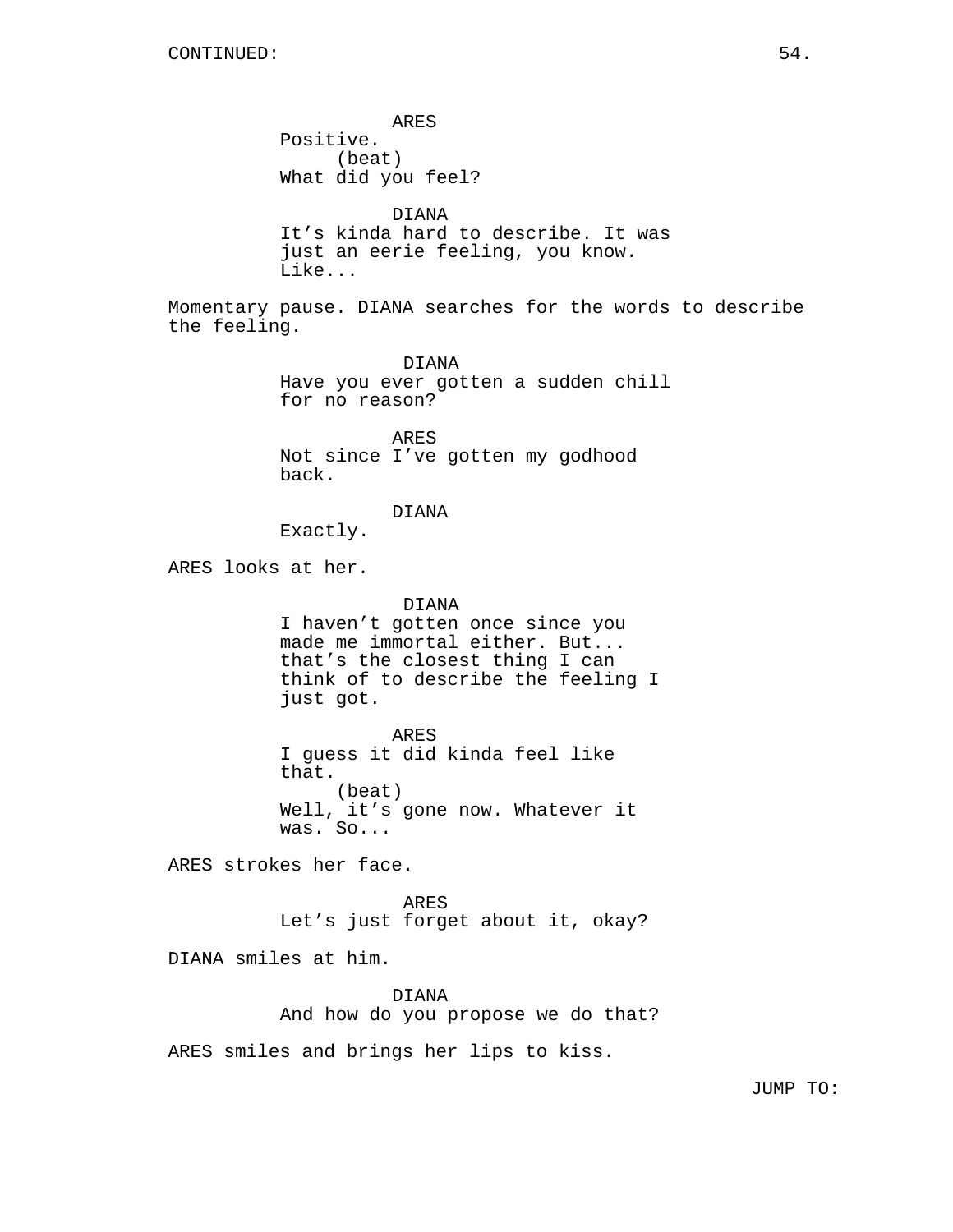## 42 INT: CLARK'S PLACE - SEATTLE 42

The house is a wreck. All we see are the four walls. The front door appears to be half way up the wall. The main floor and the second floor have collapsed into the basement. All that can be seen is a pile of rubble. The CAMERA pans over the rubble. A blue vapour rises out of the rubble and heads to an exit.

CONTINUE TO:

43 EXT: CLARK'S PLACE 43

The blue vapour exits the house through the chimney and disappears.

CUT TO:

### **FRIDAY OCTOBER 25th 2019**

44 EXT: ARES & DIANA'S PLACE - SEATTLE (2:00PM) 44

Establishing shot of the city. Camera pans to Ares & Diana's place and zooms inside.

CONTINUE TO:

45 LIVING ROOM 45

ARES and DIANA materialize in the room.

DIANA Home sweet home.

ARES

Yeah.

DIANA looks at him.

DIANA

What is it?

ARES

Nothing.

DIANA We didn't have to come home, you know. We could have stayed longer.

ARES That's not it.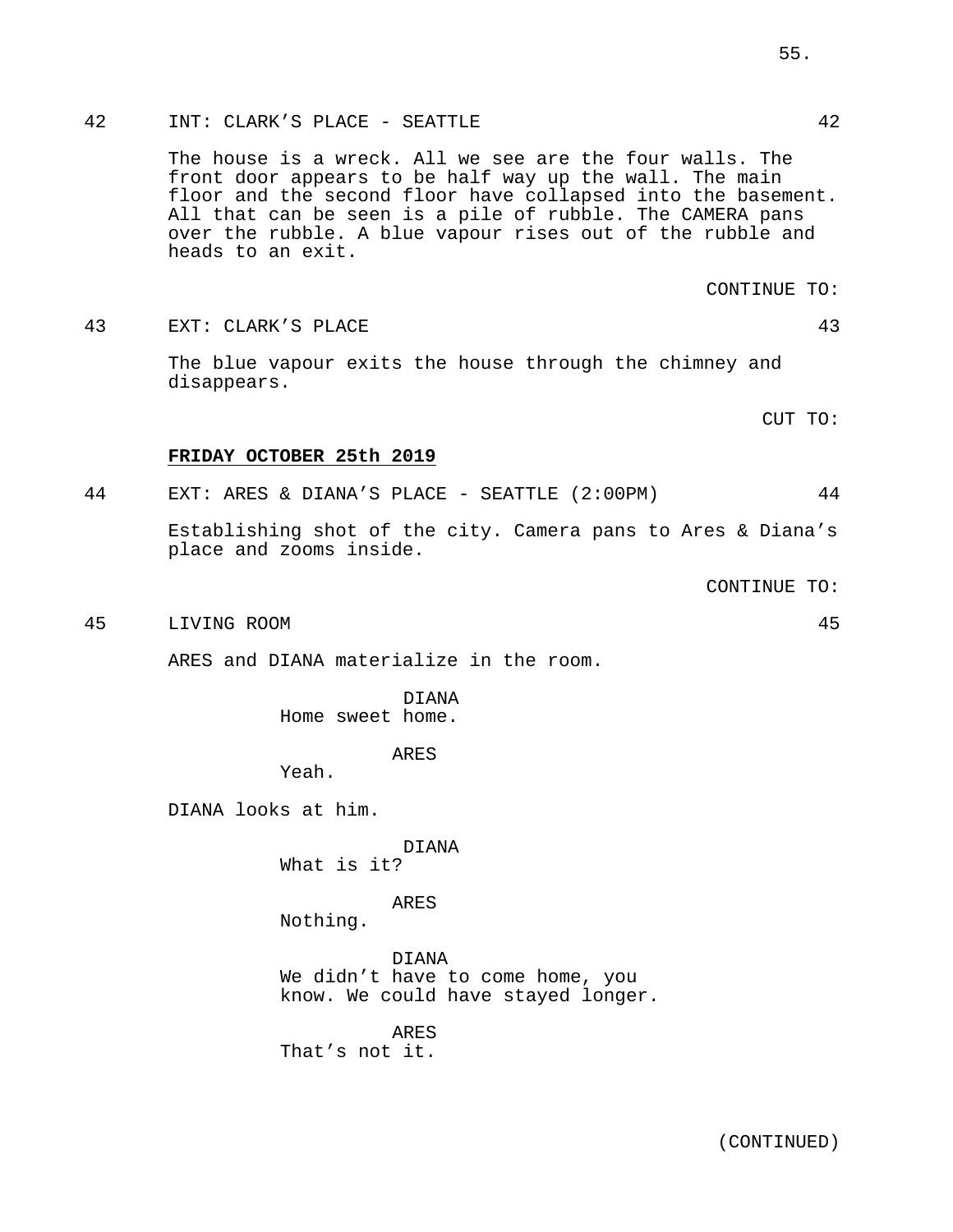DIANA You know what you need?

ARES

What?

DIANA You need to go rough housing.

ARES gives her a look.

DIANA Why don't you see if Clark is free?

ARES I guess. I wonder if...

ARES tries to "find" / "hone in on" Clark.

ARES That's weird.

DIANA

What is?

ARES I can't seem to find him.

DIANA

What?

ARES I just searched for his thoughts so I could go to him, but I...

DIANA tries to "find" Clark. She can't. She looks at ARES with concern written all over her face.

> DIANA What does this mean? Why can't we...

ARES Don't know. Let's go to his place and see if he's there.

ARES and DIANA vanish.

JUMP TO: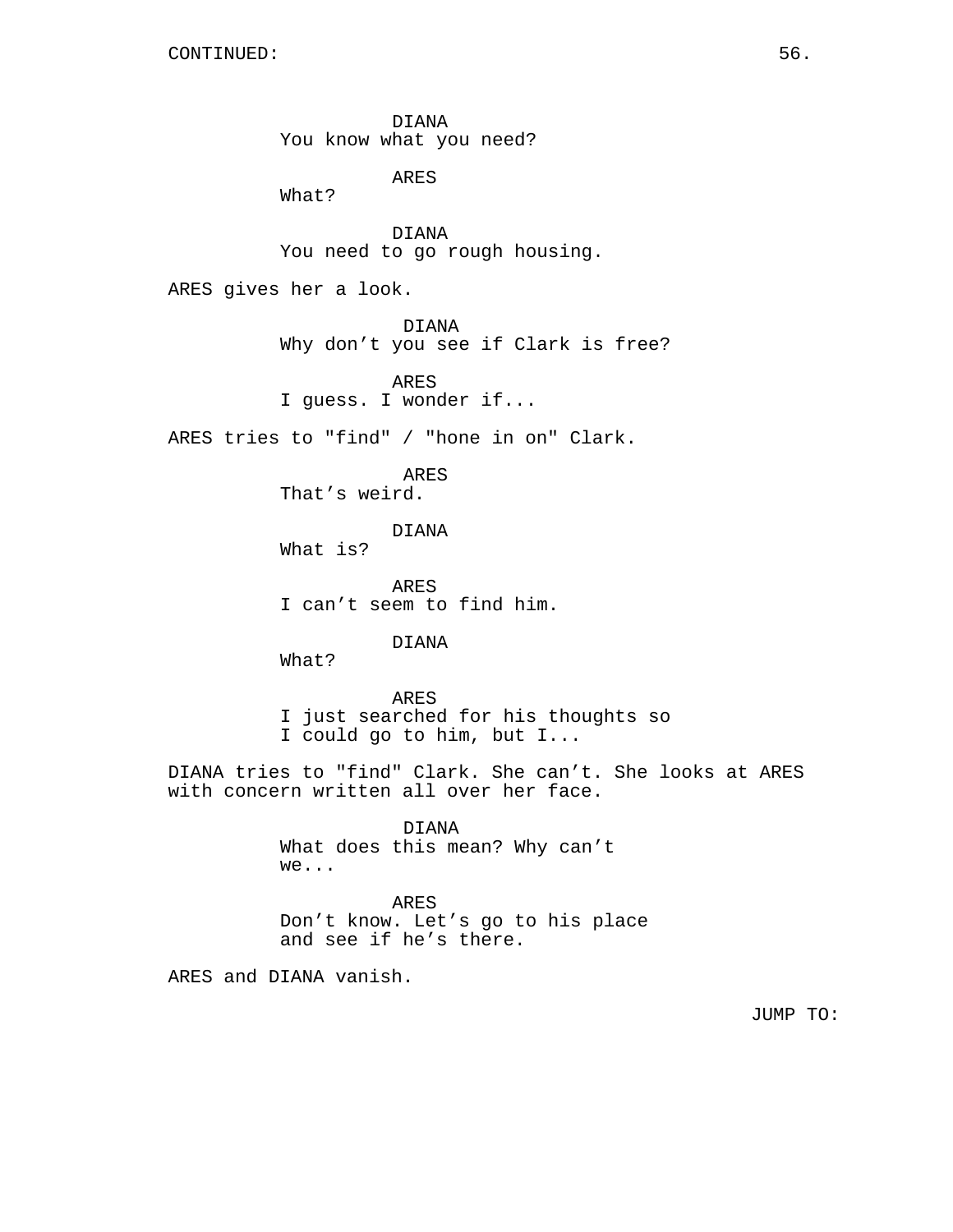## 46 INT: CLARK'S PLACE 46

ARES and DIANA appear. In mid air. They were planning on arriving in living room, but that room no longer exists. The place they are is where the room used to be.

> DIANA What happened here?

ARES I don't like this.

DIANA is about to float down, but ARES stops her.

ARES

Wait a second.

ARES waves hand. The house reconstructs itself. They are now standing in the living room. DIANA gets a look on her face. ARES gets the same look. They both sense CLARK.

ARES / DIANA

The basement.

DIANA and ARES vanish.

JUMP TO:

47 BASEMENT 47

DIANA and ARES appear in the basement. DIANA spots CLARK first.

DIANA

Clark!

DIANA goes to him. ARES follows.

DIANA Clark? Son? Can you hear me?

Momentary pause. CLARK comes to.

CLARK Ugh. What hit me?

CLARK rises to his feet. ARES looks at him.

ARES It appears that the whole house fell in on you.

CLARK looks at ARES with a raised eyebrow.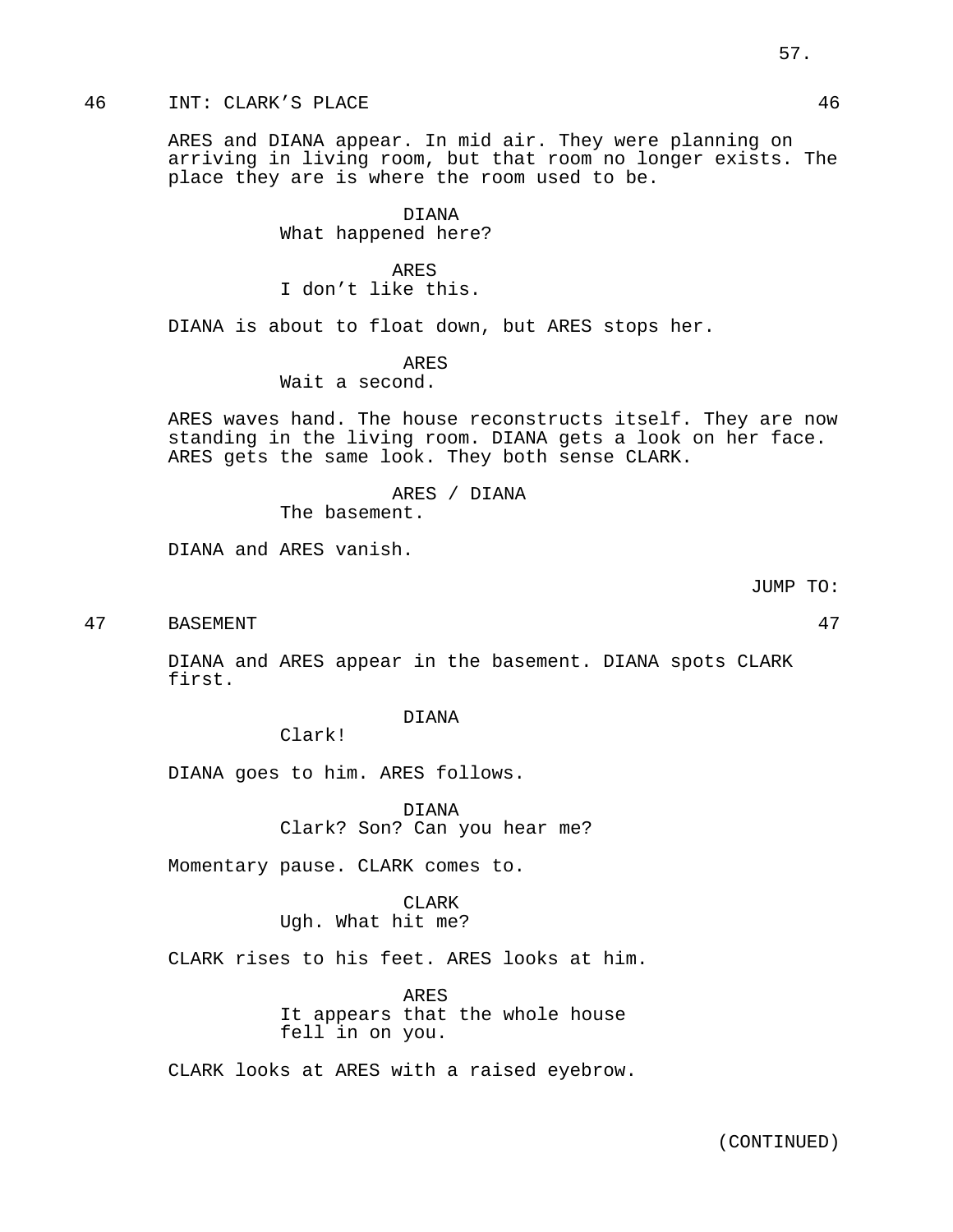ARES What did you do? CLARK Nothing! I just... CLARK looks at the shattered tablet. CLARK The tablet. (beat) Man, how will I ever get this back together now?! ARES (raise eyebrow) Tablet? CLARK Long story. ARES I always loved a good story. CLARK Where do I start? DIANA You can start by cleaning yourself up. CLARK snaps his fingers and he is all cleaned up. DIANA How long have you been buried under this stuff anyway? CLARK Depends. What day is it? DIANA Friday CLARK Friday? Wow 3 days. So I guess I haven't... (beat) Wait what are you guys doing back? I thought you were going to be gone

for a few months?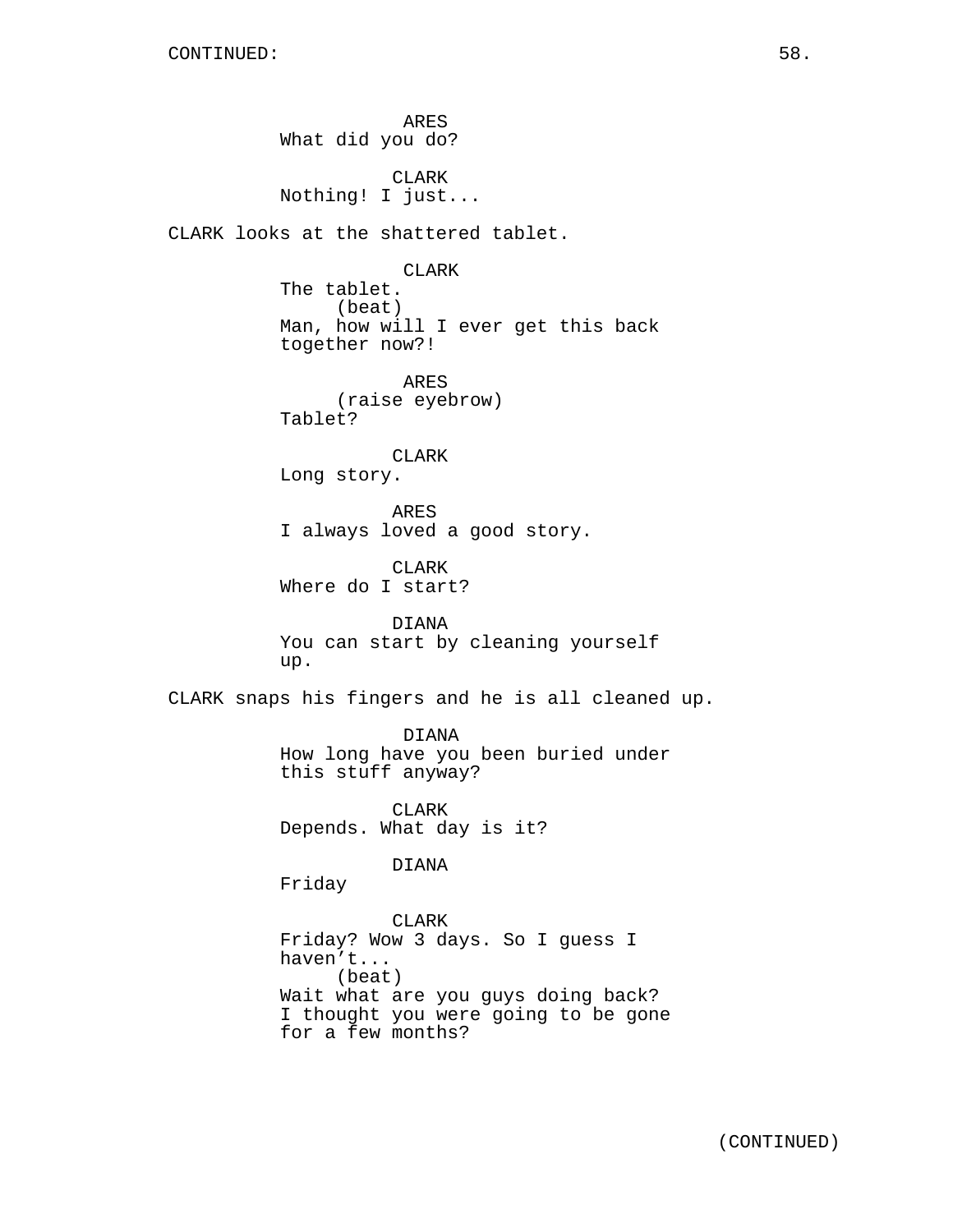DIANA We have been. CLARK thinks of something. CLARK What is the exact date? DIANA October 25th. CLARK October? DIANA Yes. Why? CLARK Then it's been a lot more than 3 days. More like two months. DIANA What do you mean?

ARES thinks of something.

ARES What was the exact date that...

ARES indicates the mess.

ARES ...this happened?

CLARK looks at ARES and can see that serious look. DIANA looks at ARES and notices the look too.

CLARK

August 13th.

As soon as CLARK says the date, DIANA and ARES share a look. DIANA looks back at CLARK.

> DIANA August 13th? You're sure.

> > CLARK

Yes.

DIANA looks back at ARES.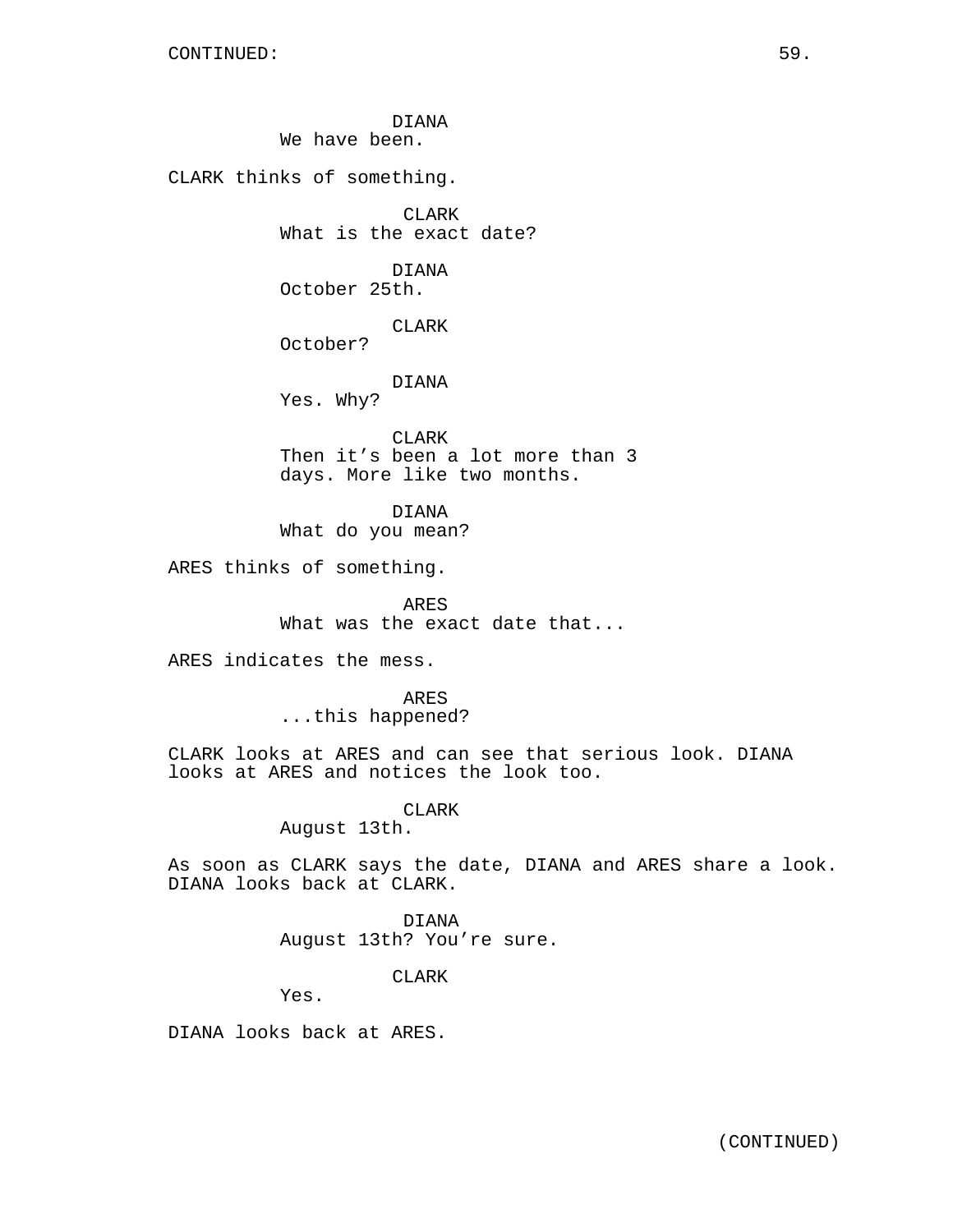DIANA That was the day we both got that eerie feeling, wasn't it?

ARES Yes it was. (beat) What were you doing that caused...

CLARK Right. Let's go upstairs, shall we?

ARES and DIANA nod. Then, all three of them vanish.

48 LIVING ROOM 48

CLARK, DIANA, and ARES, materialize in the room.

CLARK Make yourself comfortable. This might take a while.

ARES and DIANA sit on the sofa. CLARK looks at the coffee table, and a tray containing a pitcher of juice and three glasses appears. The glasses are full of juice. DIANA and ARES each take a glass, and then look at CLARK.

CLARK

It started off quite by accident.

CONTINUE TO:

49 TIME FLIES MONTAGE 49

CLARK tells the story of how he found the first piece of the tablet almost by accident. Then he tells them of his adventures in finding all of the pieces. CLARK is wrapping up the part involving the last piece. (Note: The pitcher of juice is nearly empty.)

CONTINUE TO:

## 50 LIVING ROOM 50

CLARK That's when I realized that it was sunset, not sunrise.

DIANA Easy mistake.

(CONTINUED)

JUMP TO: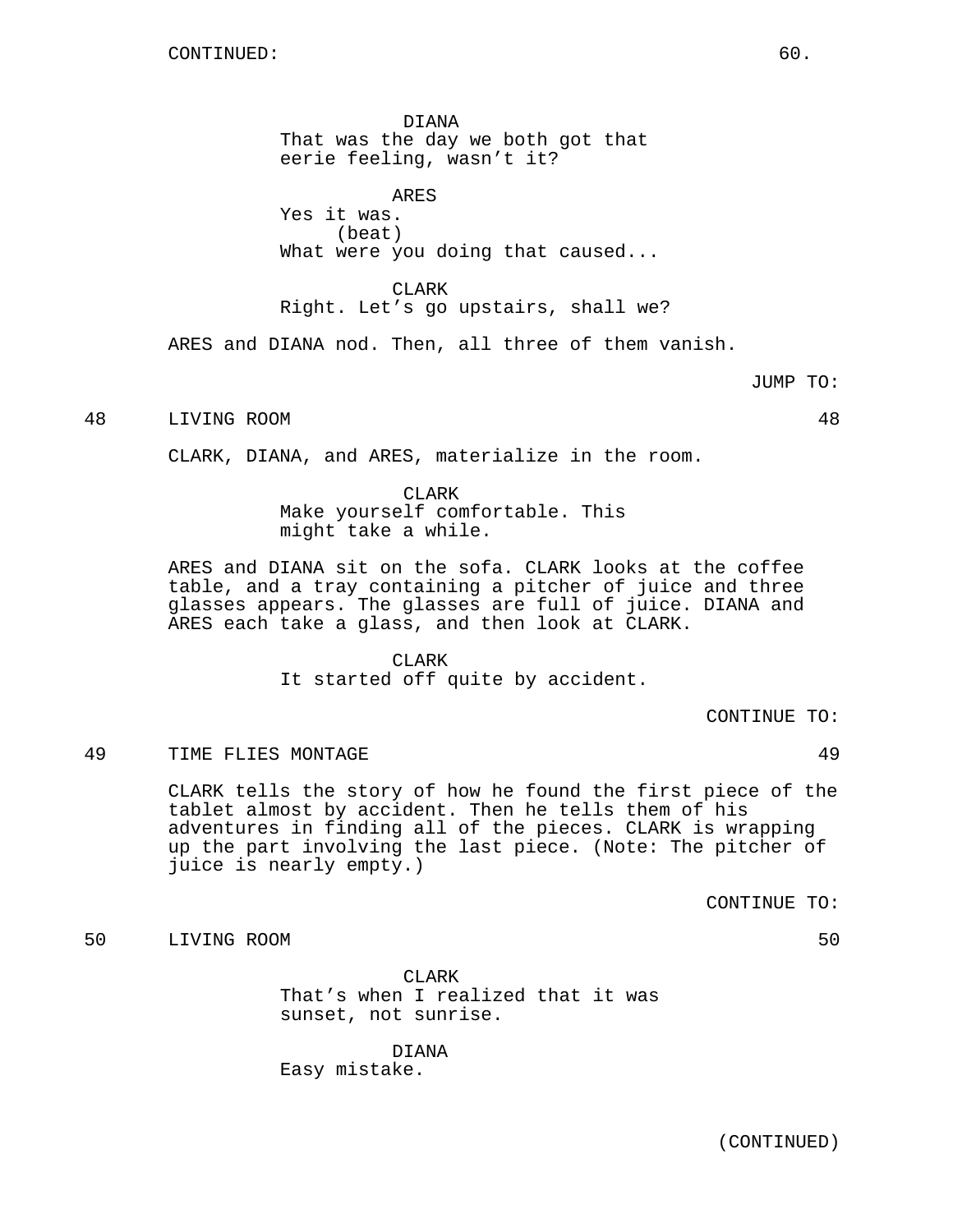CLARK I know. (beat) Anyway, when I unearthed the remaining piece of the tablet, I noticed that there was a metal box under it. I thought it might be important, so I brought it back as well.

ARES raises an eyebrow in curiosity.

## ARES

What sort of metal box?

## CLARK

Doesn't matter now. It's gone. (beat) I'm not sure what it was really.

Maybe some sort of curse. All I know is that it caused the tablet to blow up. First the box, then the table, and then the whole house. It just exploded, bringing the inside of the house down on me.

### ARES

You should have known better then to take that box.

Momentary pause. CLARK looks at him.

#### ARES

None of the other pieces came with a box. What made you think the box belonged to the puzzle?

**CLARK** 

I don't know.

### ARES

Maybe it was there from before. Maybe it had absolutely nothing to do with it. Maybe...

DIANA

Clark, if you weren't who you are, you'd be dead.

CLARK I know mom. But at the time I just wasn't thinking. I...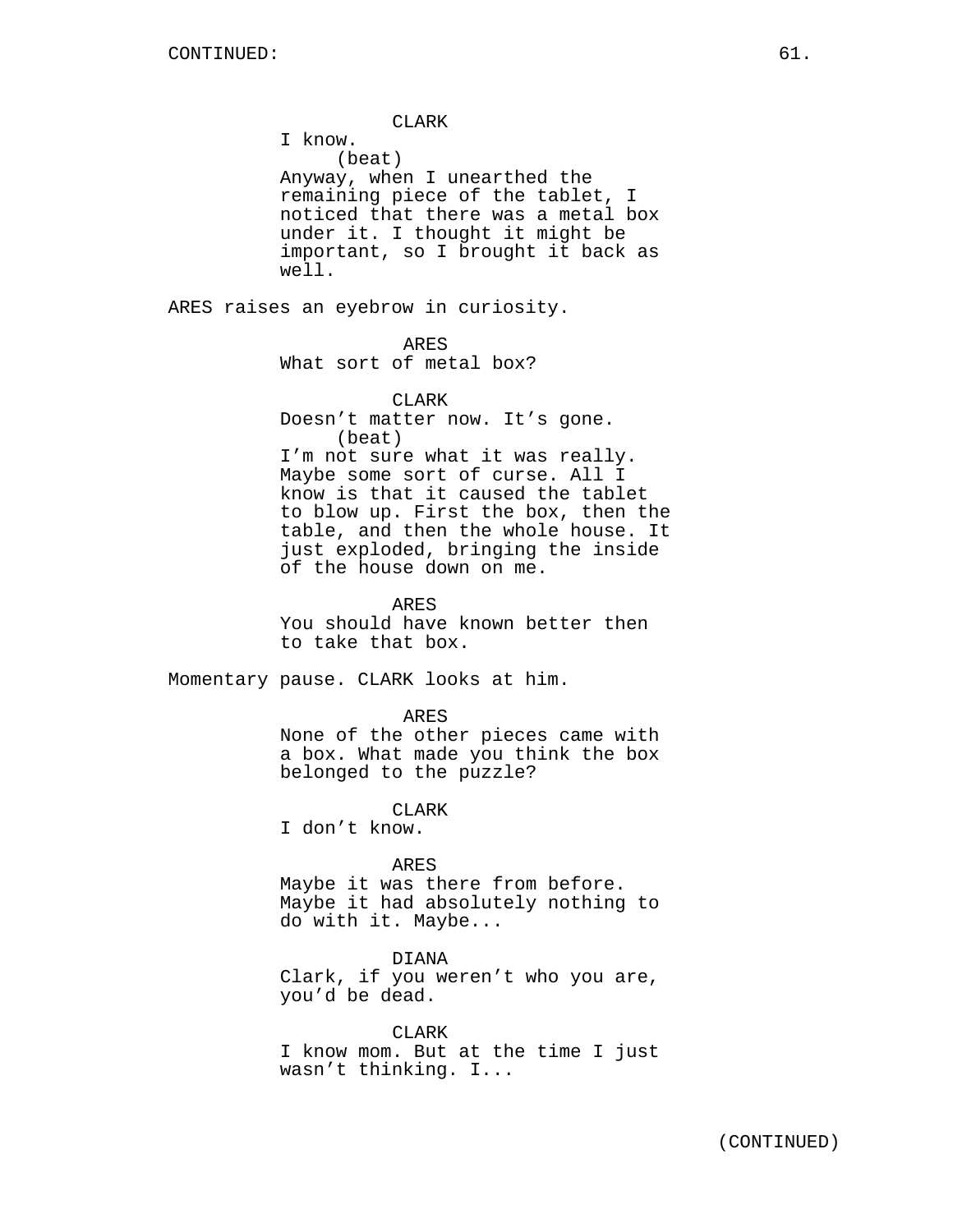DIANA It doesn't matter now. All that matters is that you are okay. CLARK But the tablet is ruined. It's gonna take me forever to put it back together. ARES is really intrigued at this tablet. He would love to see it. ARES I could help you, if you want? CLARK Thanks, Unc, but... (beat) I want to do this by myself. ARES Okay. If you change your mind... CLARK I know where to find you. Momentary pause. ARES smiles. DIANA looks at CLARK. DIANA I'll see you later, son. Don't work too hard. Remember, there's no rush in putting... CLARK I know. I know. DIANA vanishes. ARES raises from the couch. ARES Well, I'll leave you to your puzzle. CLARK Thanks. ARES vanishes. CLARK This is gonna be a whole lotta fun.

CLARK vanishes.

JUMP TO: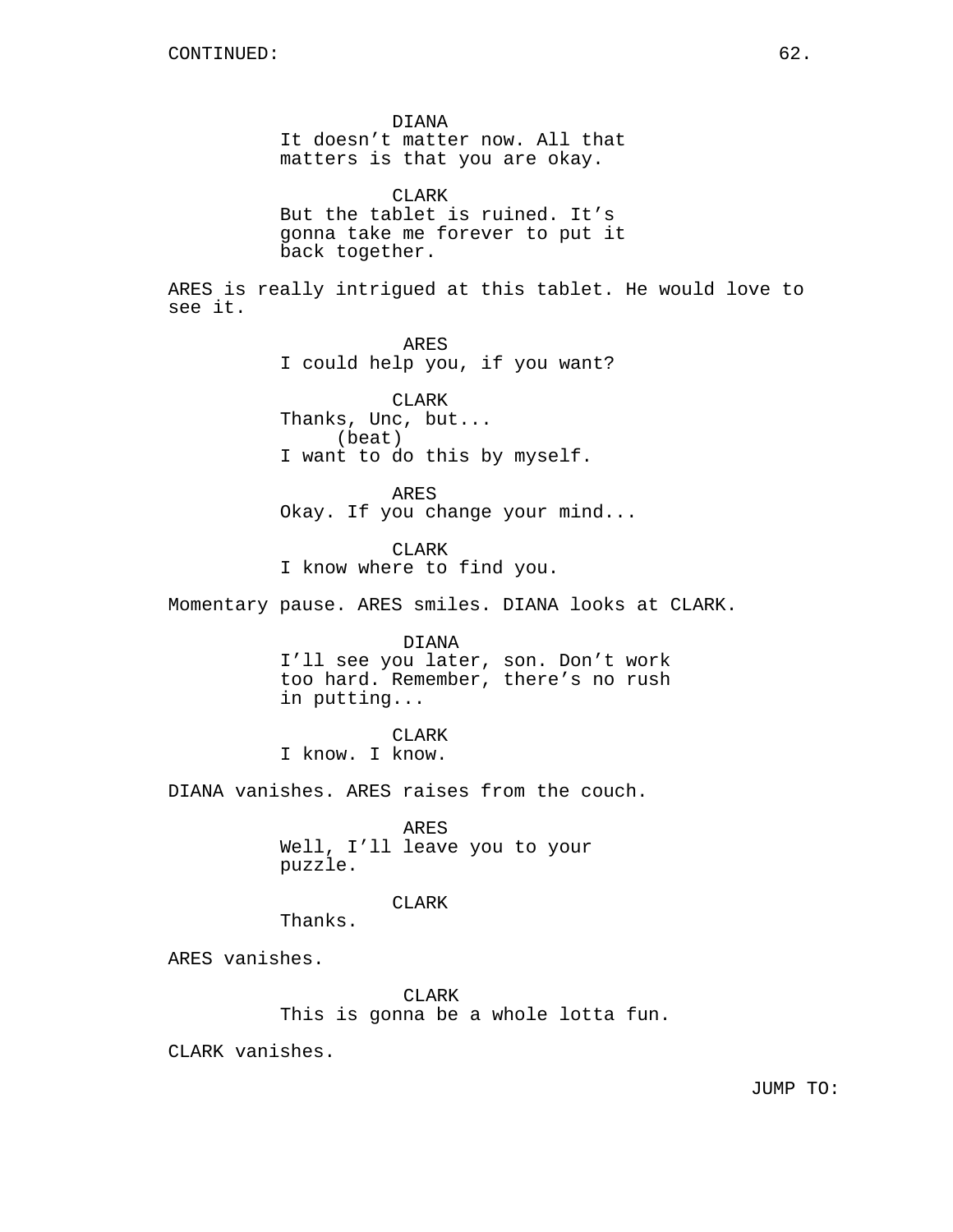51 BASEMENT 51

CLARK materializes in the room. He looks around at the mess where the tablet is.

> CLARK Gods! What a mess! Where do I start?

CLARK looks around some more.

CONTINUE TO:

### 52 TIME FLIES MONTAGE 52

CLARK decides that the first thing to do is organize the basement. Here's what he does:

Step 1: He fixes the table along the north wall, placing all of its belongs back onto it. This table will be referred to as table #2.

Step 2: He fixes the table along the west wall, placing all of its belongs back onto it. This table will be referred to as table #3.

Step 3: He fixes the table along the south wall, placing all of its belongs back onto it. This table will be referred to as table #1.

Step 4: He fixes the blackboard that ran the full length and 75% of the height, of the east wall.

Step 5: He fixes the table, in the center of the room, that the tablet was on.

Step 6: He removes any and all items from the floor that are not pieces of the tablet. These items either just disappear, or get placed in an unused portion of the basement.

CONTINUE TO:

### 53 TIME RESUMES 53

CLARK admires his clean up job.

CLARK Okay. Now the fun starts.

CLARK looks at the mess of tiny pieces on the floor.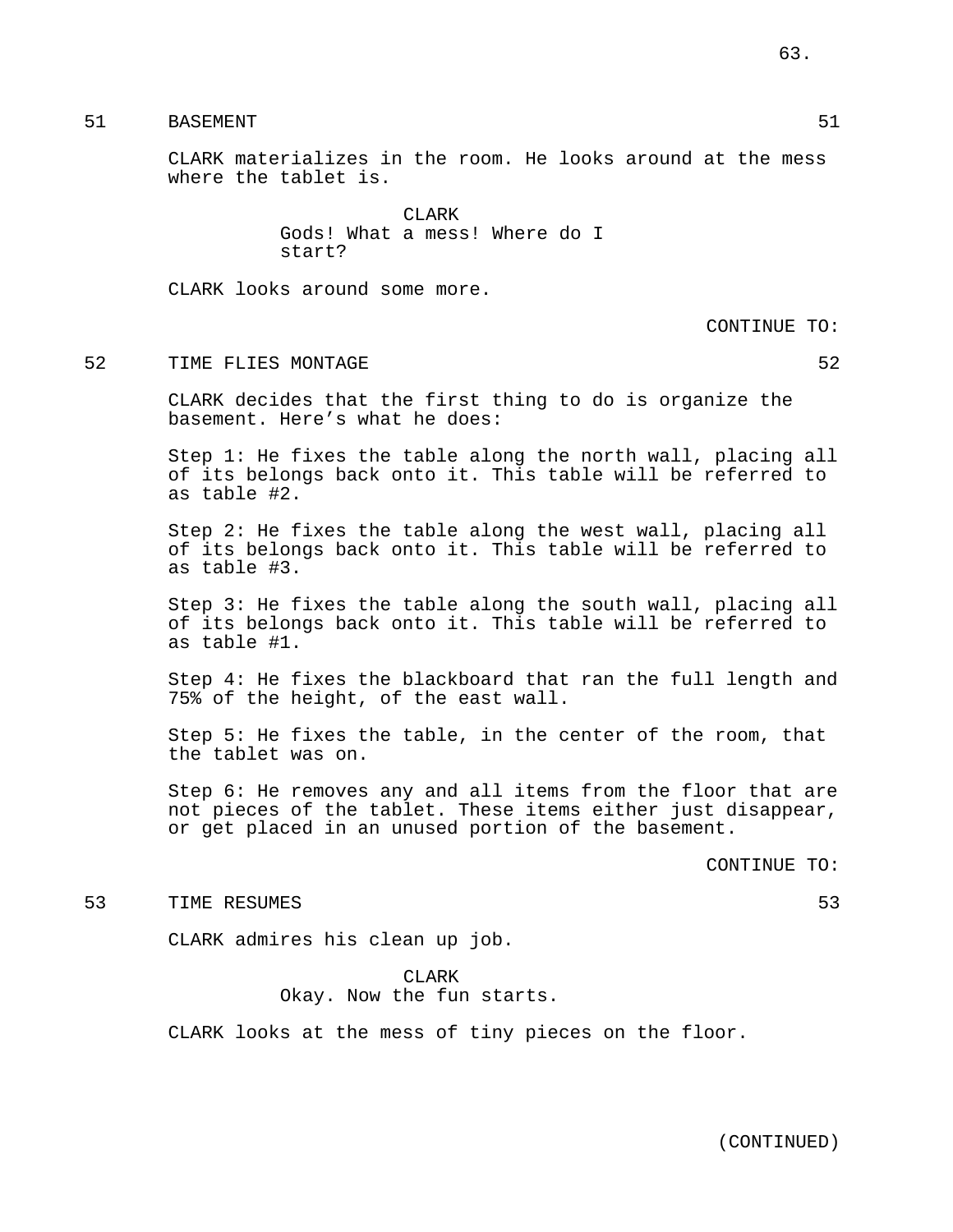CLARK This is gonna have to be done the hard way. I can't magically put it back together because the pieces

are far too small.

CLARK takes a deep breath and starts picking up the pieces and placing them on the table.

### CONTINUE TO:

## 54 TIME FLIES MONTAGE 34

CLARK works day and night trying to get the tablet back together. He starts with the biggest pieces and works down to the smaller pieces. He occasionally stops to eat and sleep, but not too often. As a God, he can go days, weeks, months, without eating or sleeping. At one point, a view screen appears in mid air. On the screen is picture of the tablet, taken from CLARK's memory, just before it was destroyed. He tries to use that picture as a guide.

## **TUESDAY JANUARY 25th 2022**

55 INT: BASEMENT (NOON) 55

CLARK places the final few pieces in the tablet. But, as the last piece is inserted, the magical sealing that happened before, doesn't happen. He looks from the tablet to the view screen, and then back at the tablet.

> CLARK I'm sure this is right. (beat) So why isn't it sealing? (beat) Maybe the explosion caused... (beat) Oh well, I can fix this.

Momentary pause. CLARK waves a hand over the tablet, and is about to use his powers to seal it when ARES materializes beside CLARK. He looks at the table and notices that the tablet is complete.

> ARES I see you finished it! CLARK Yes. I did.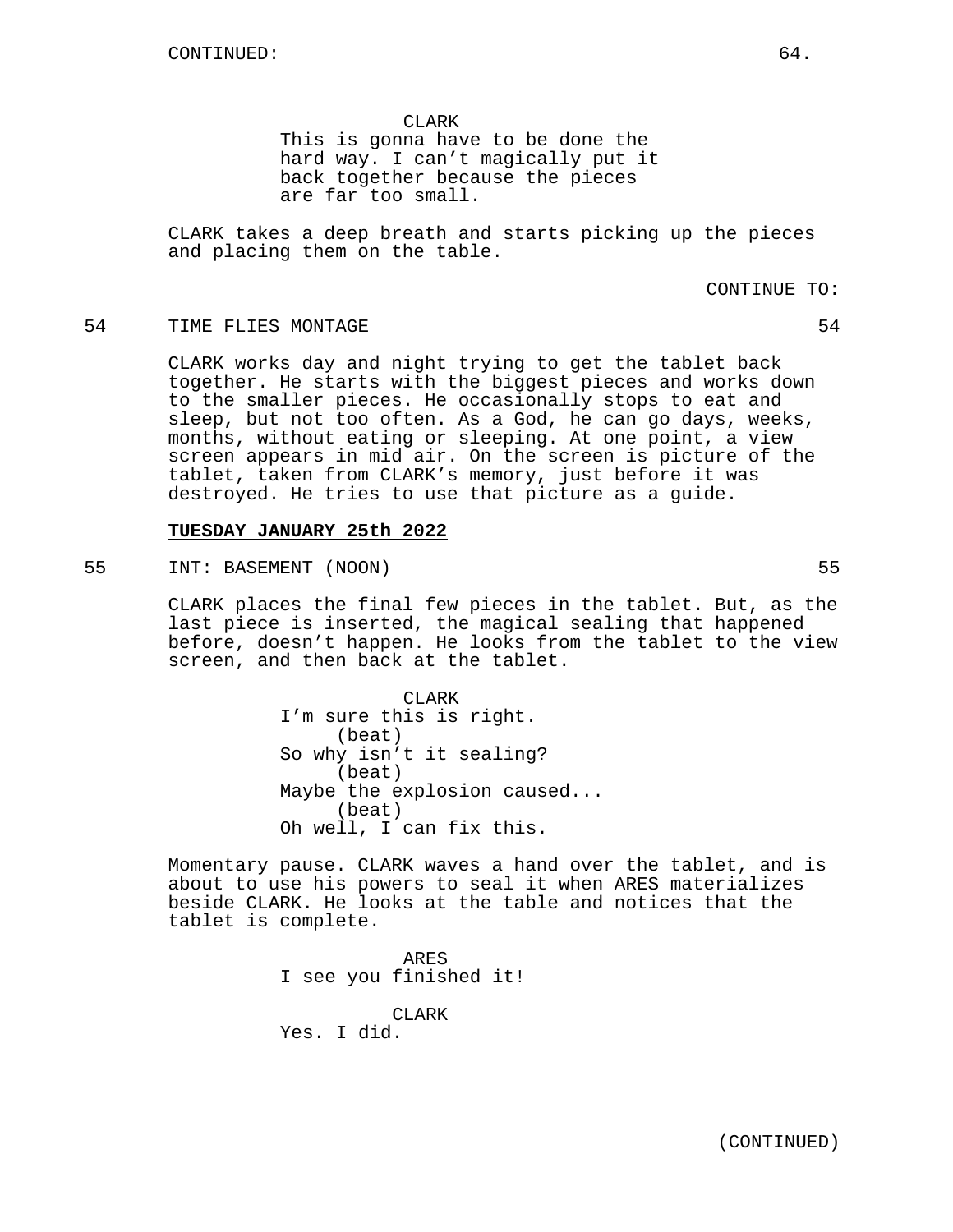CLARK returns his attention to the tablet. ARES looks at it as if he is studying it. ARES moves a few pieces around. Some were upside down, some were in the wrong spot. As soon as he moves the last piece, the tablet seals itself.

## **CLARK**

Thanks.

ARES No problem. (beat) Want me to help you translate it?

Momentary pause. CLARK thinks to himself for a moment. Accepting ARES' help would make the task a whole lot easier, but, he really wants to do this on his own. He also doesn't want to hurt his uncle's feelings, so he decides to decline the offer, for now.

### CLARK

Not yet.

CLARK looks at ARES.

CLARK Let's see how far I can get on my own.

ARES gives CLARK a raised eyebrow look. He wonders if CLARK knows what the tablet is.

ARES

Okay.

ARES gives the tablet one more look, then looks back at CLARK.

> ARES If you need me, just call.

#### CLARK

Thanks.

ARES vanishes. CLARK stares at the table for a few moments.

CLARK

Finally. (beat) Now, after 27 months, I am back to where I was. Let the fun begin.

CONTINUE TO: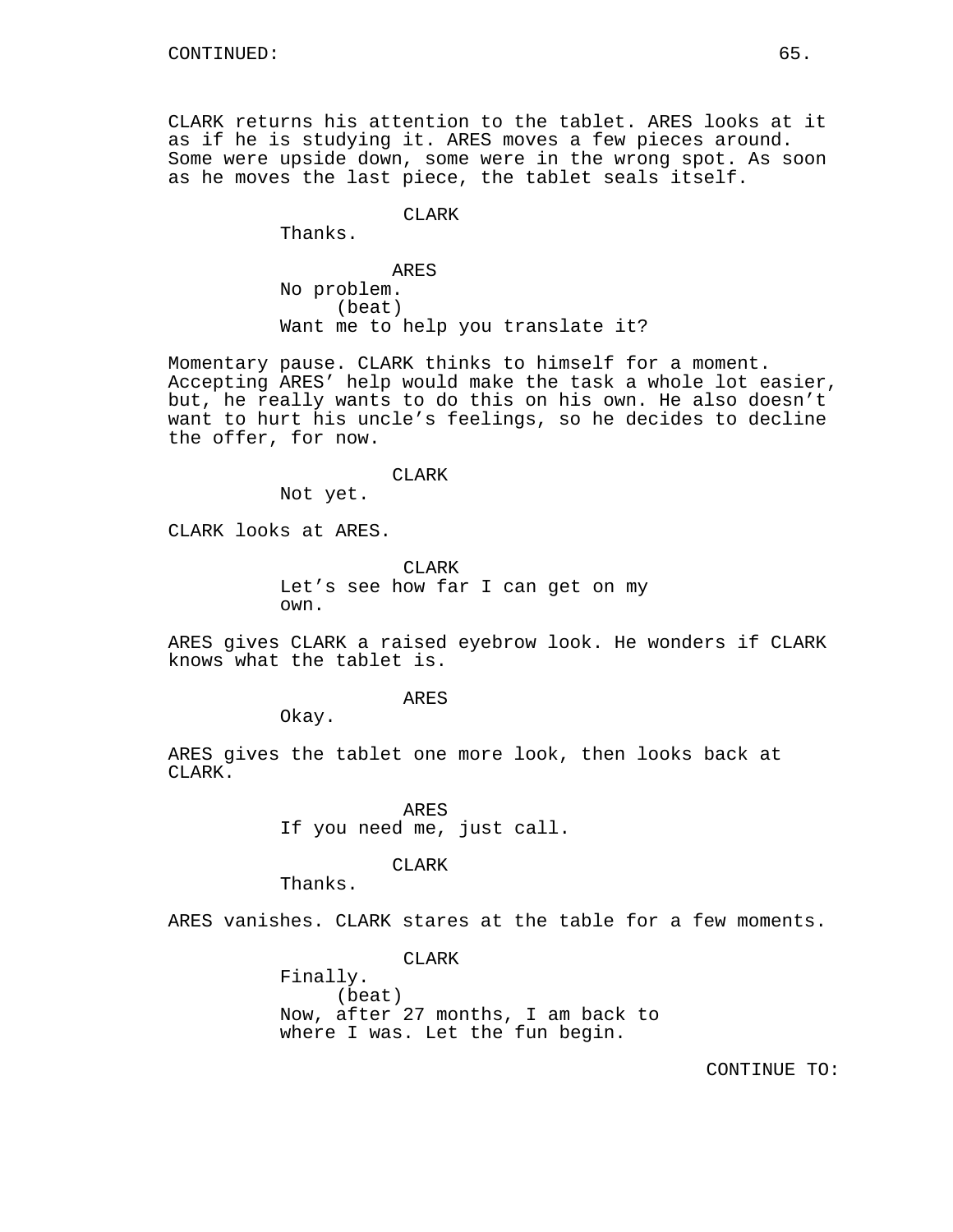### 56 TIME FLIES MONTAGE 56

CLARK goes to the large blackboard and starts to work on the translation. He uses every trick that Methos taught him. He hits a few "bumps" along the way. At one point he realizes he made a mistake and has to go back a few lines to fix it. Overall the translation takes about 6 months.

## **WEDNESDAY JANUARY 25th 2023**

## 57 INT: BASEMENT (2:00PM) 57

CLARK translates the last sentence. Once finished, he stares at the board and reads the translation.

> INSCRIPTION This is the story of a mighty king and his wise and trusted warlock adviser.

The story opens on the eve of a great victory.

The king asked the warlock to forge 12 swords. One for each year that the war had lasted.

The warlock agreed, and presented the king with the swords at the end of the week long festival. The warlock told the king that the swords not only had the power to guarantee a long and successful reign, but that they also had the power to create new worlds if used correctly.

The king did indeed have a long and successful reign, but he never quite understood the second part of his friend's statement.

The warlock had created a large stone circular altar-like table that would hold all 12 swords when the time came that the king would ask what he had meant. But the king never asked.

When the king died, none of the princes were deemed worthy enough to hold the power of the swords, so the warlock scattered the swords all over the world.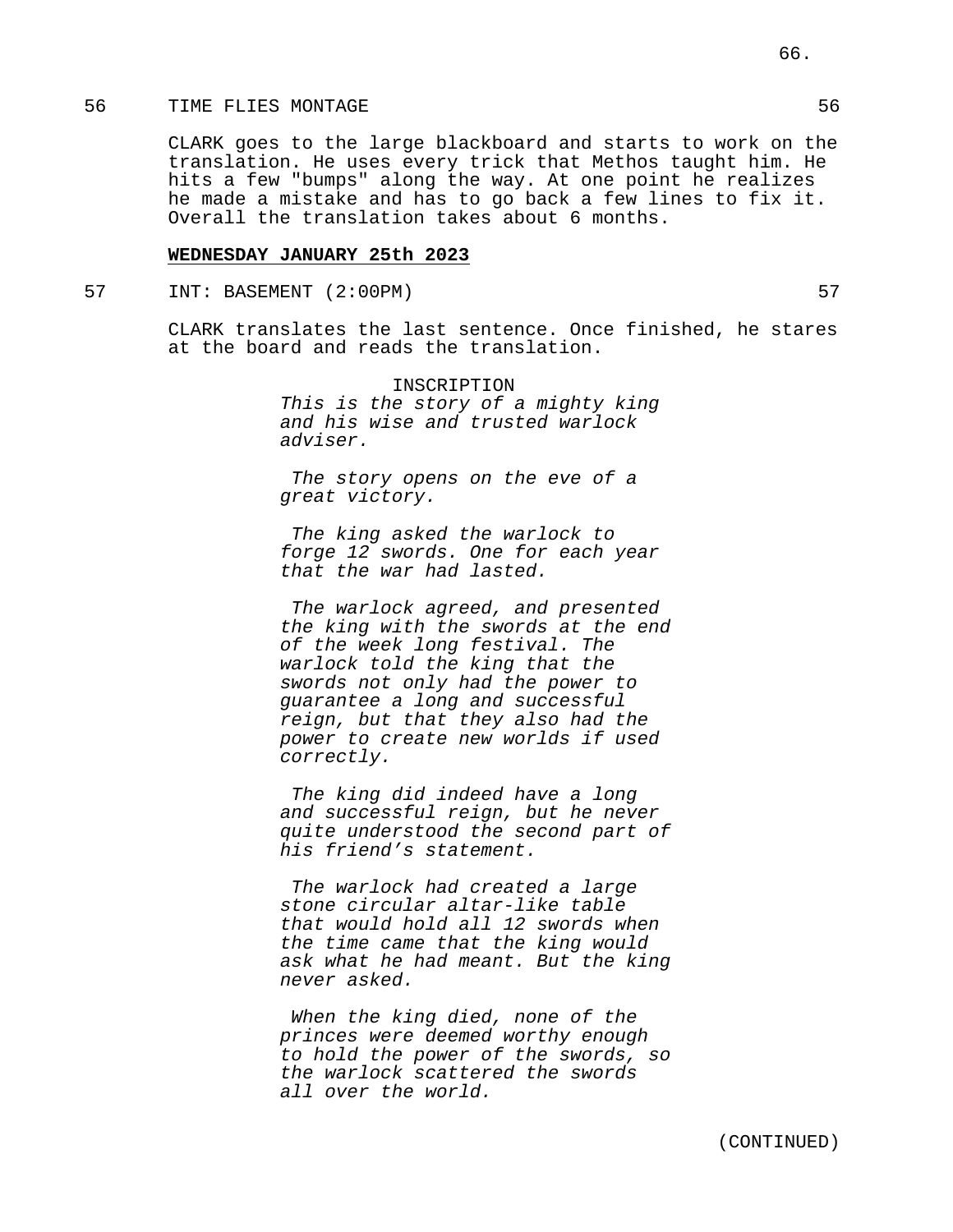Just before the warlock died, he wrote up 12 pages of instructions on how to locate the swords. One for each sword.

The pages were left to the serpent of the lake to be guarded for all time, or until the day came when one worthy enough, sought them out.

To this day, no one has ever found the swords, or gone to claim the stone circular altar-like table.

Momentary pause.

CLARK The serpent of the lake? (beat) Lake Serpent... (beat) Lake Snake... (beat) Lake Lizard... (beat) Lake Creature... (beat) Lake Monster... (beat) A lake monster.

Momentary pause.

CLARK No, not a lake. A loch. The Loch Ness Monster. It has to be.

Momentary pause. CLARK re-reads the line in the translation.

CLARK

...The pages were left to the serpent of the lake to be guarded for all time...

Momentary pause.

CLARK Well then, let's go see if ole Nessie still has those pages.

CLARK vanishes.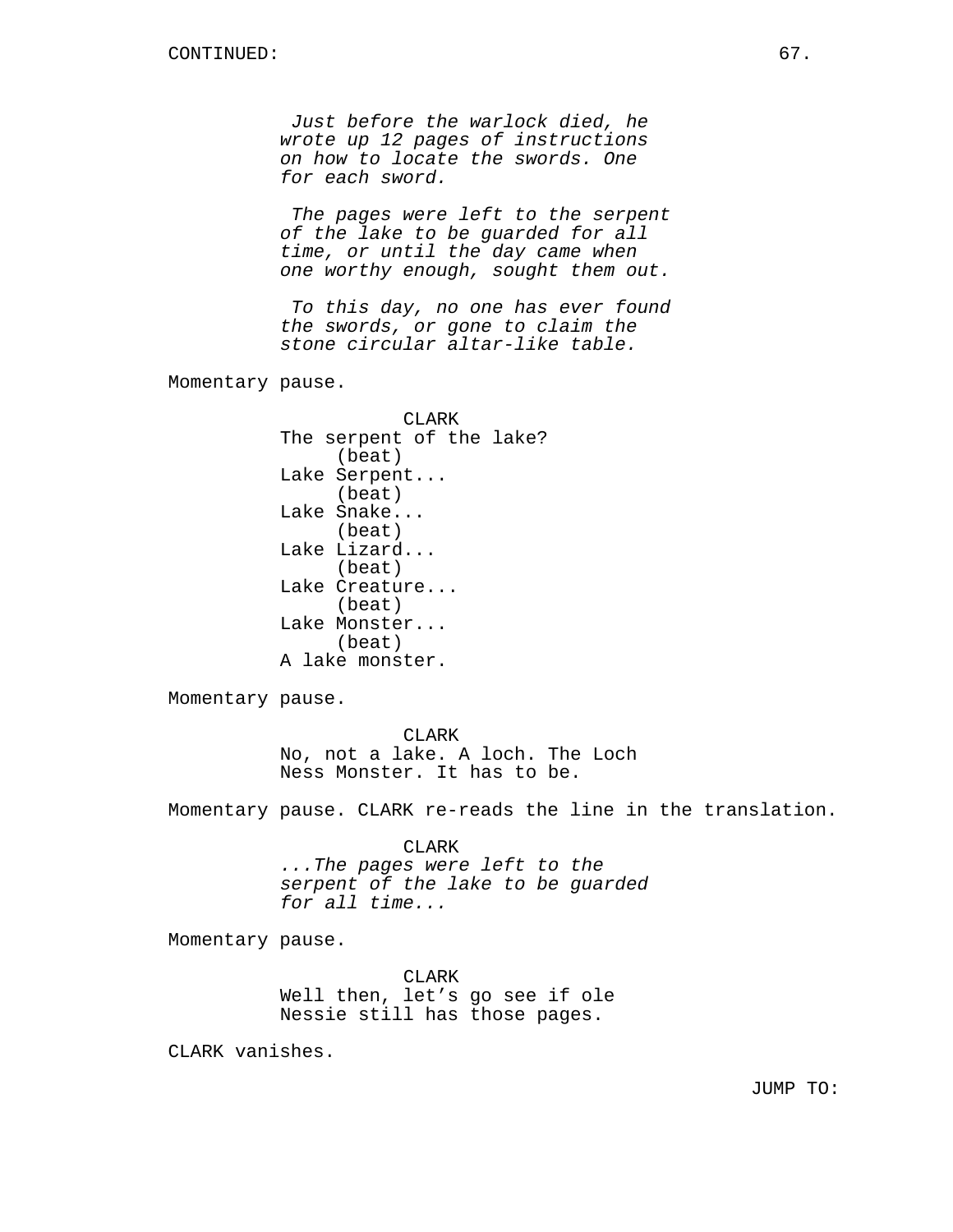CLARK materializes, in a boat, in the middle of the loch. CLARK looks into the loch.

> **CLARK** Oh Nessie! (beat) Come here girl. (beat) I've come to claim the pages of...

CLARK's sentence is cut off as the boat starts rocking. NESSIE pops her head up and looks at CLARK. CLARK looks back at her. They stare at each other for a few moments, neither one breaking eye contact. CLARK "tells" NESSIE what he wants telepathically. She dives back under the water. The lake goes calm, too calm. After a few minutes, CLARK is beginning to wonder if NESSIE will come back or not. He's about to say something when the boat starts rocking and her head appears above the water. She has a metal box in her mouth. The box is similar to the one CLARK found in Egypt. He doesn't notice the similarity. NESSIE offers the box to CLARK. CLARK smiles and takes it from her.

#### CLARK

Thank you.

NESSIE appears to nod a "you're welcome" to him, then she disappears below the water. CLARK opens the box. It contains the pages he is looking for. He closes the box. And, with a mere thought, he, and the boat, vanish.

JUMP TO:

59 INT: CLARK'S PLACE - BASEMENT - SEATTLE 59

CLARK appears with the box in his hands. (note: The boat doesn't.) He places the box on table #1. He opens the box and removes the first page.

CONTINUE TO:

## 60 TIME FLIES MONTAGE 60 and 50 and 50 km s and 50 km s and 50 km s and 60 km s and 60 km s and 60 km s and 60

CLARK translates the first page. He places the page on table #2. He goes to the location indicated in the translation. He retrieves the sword and brings it back. He creates a sword holder rack along the south wall. The rack has three rows of four holders. Each holder has two hooks to hold a sword. He places the sword in the first spot on the first row, then returns to the box. CLARK removes the next page from the box.

58 EXT: LOCH NESS - SCOTLAND (10:00PM LOCAL TIME) 58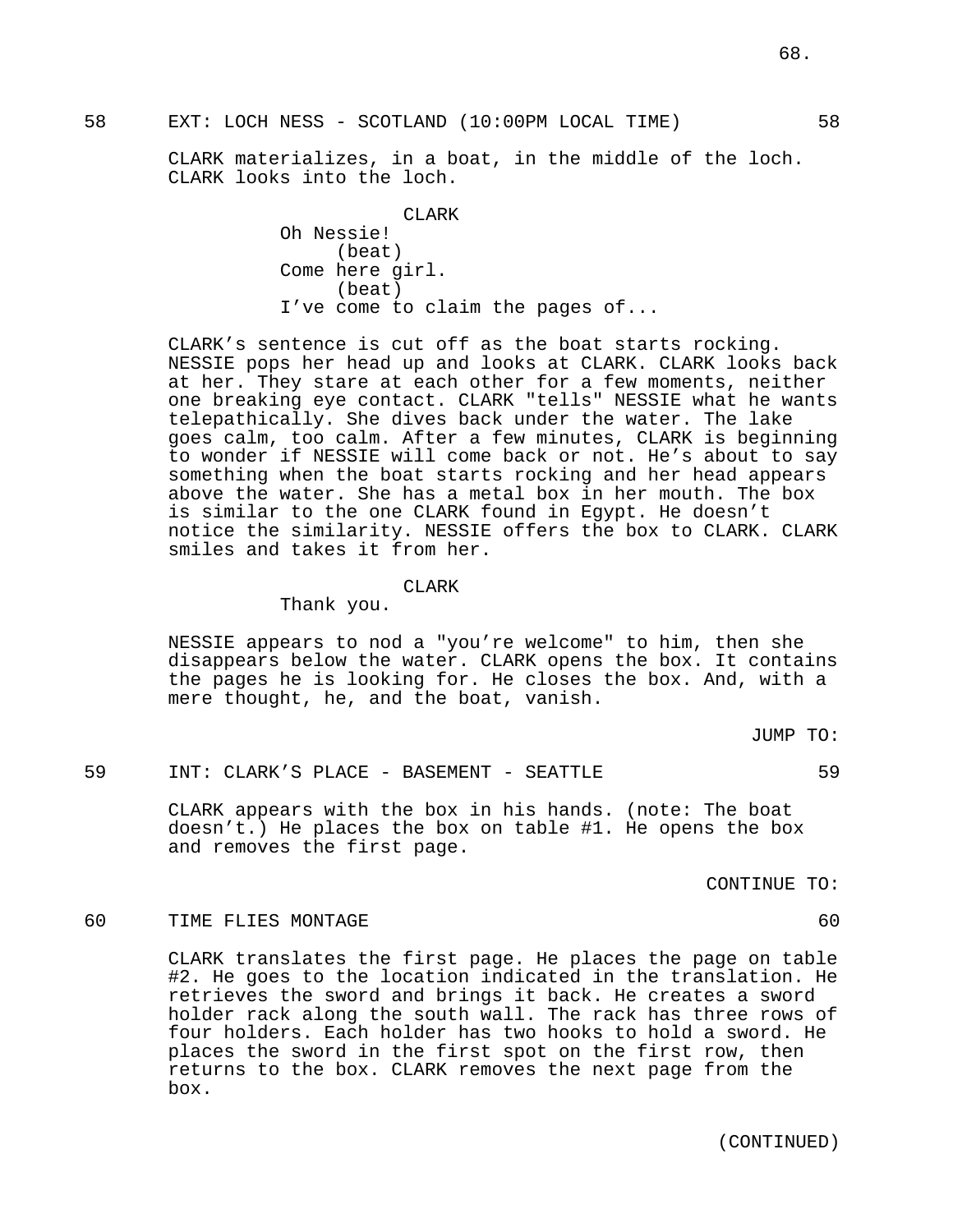He translates the page, and then places it on table #2. He goes to the location indicated in the translation. He retrieves the sword and brings it back. He places the sword in the second spot on the first row, then returns to the box. CLARK removes the next page from the box.

He translates the page, and then places it on table #2. He goes to the location indicated in the translation. He retrieves the sword and brings it back. He places the sword in the third spot on the first row, then returns to the box. CLARK removes the next page from the box.

He translates the page, and then places it on table #2. He goes to the location indicated in the translation. He retrieves the sword and brings it back. He places the sword in the fourth spot on the first row, then returns to the box. CLARK removes the next page from the box.

He translates the page, and then places it on table #2. He goes to the location indicated in the translation. He retrieves the sword and brings it back. He places the sword in the first spot on the second row, then returns to the box. CLARK removes the next page from the box.

He translates the page, and then places it on table #2. He goes to the location indicated in the translation. He retrieves the sword and brings it back. He places the sword in the second spot on the second row, then returns to the box. CLARK removes the next page from the box.

He translates the page, and then places it on table #2. He goes to the location indicated in the translation. He retrieves the sword and brings it back. He places the sword in the third spot on the second row, then returns to the box. CLARK removes the next page from the box.

He translates the page, and then places it on table #2. He goes to the location indicated in the translation. He retrieves the sword and brings it back. He places the sword in the fourth spot on the second row, then returns to the box. CLARK removes the next page from the box.

He translates the page, and then places it on table #2. He goes to the location indicated in the translation. He retrieves the sword and brings it back. He places the sword in the first spot on the third row, then returns to the box. CLARK removes the next page from the box.

He translates the page, and then places it on table #2. He goes to the location indicated in the translation. He retrieves the sword and brings it back. He places the sword in the second spot on the third row, then returns to the box. CLARK removes the next page from the box.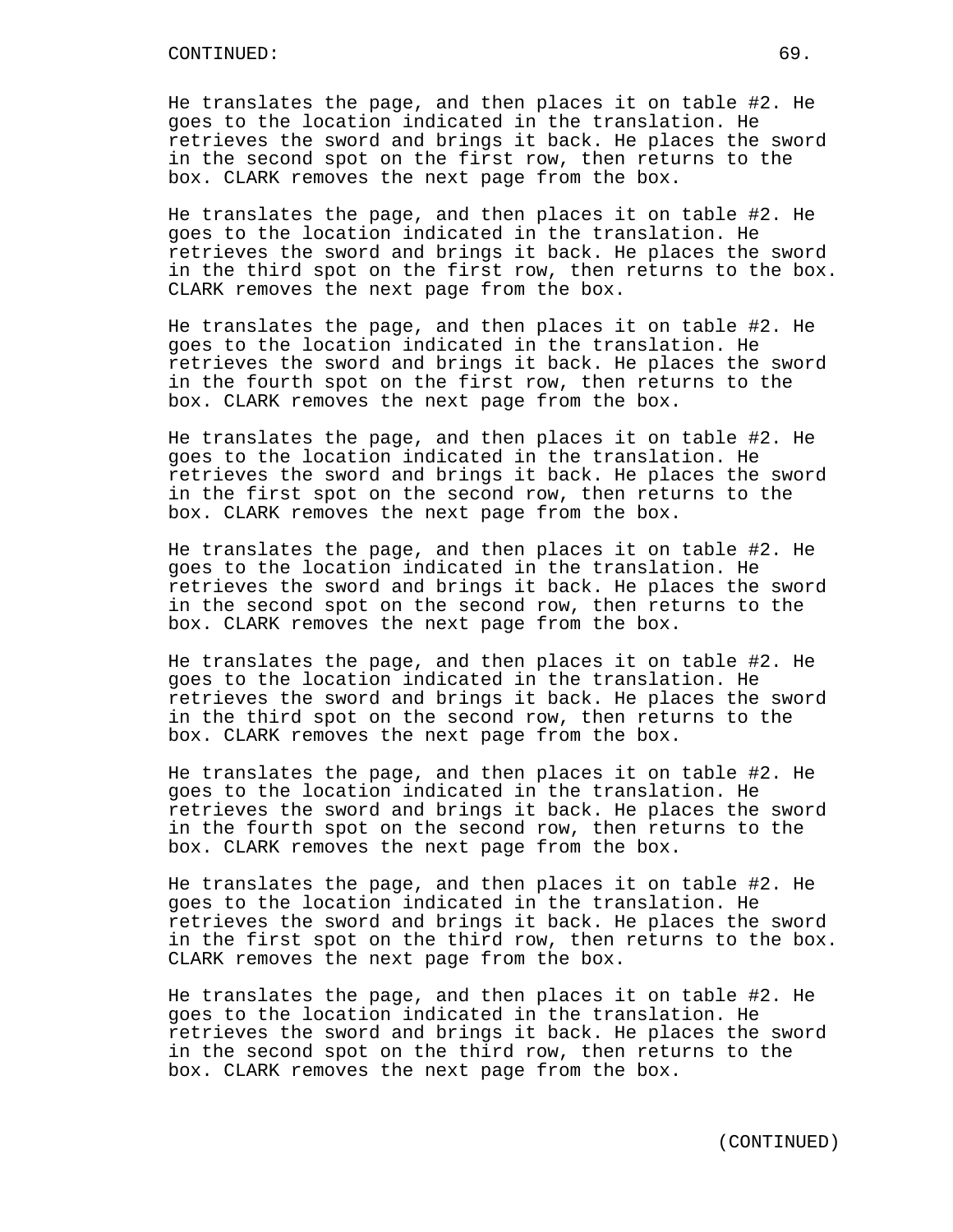He translates the page, and then places it on table #2. He goes to the location indicated in the translation. He retrieves the sword and brings it back. He places the sword in the third spot on the third row, then returns to the box. CLARK removes the last page from the box and begins translating it.

CONTINUE TO:

### **WEDNESDAY MAY 10th 2023**

61 INT: CLARK'S PLACE - BASEMENT - SEATTLE (2:00PM) 61

CLARK finishes translating the last page. CLARK looks at the page, then at the wall where the swords are hanging, then back at the page.

> CLARK Well, this is it. The final sword.

CLARK re-reads the translation, then places the piece of paper on table #2, and vanishes.

JUMP TO:

## 62 EXT: OUTSIDE A CAVE 62

CLARK materializes outside a cave. He looks around, with a feeling of déjà vu. He has the strong feeling that he has been here before, but can't explain it. He looks around again, then shakes his head, ignoring the feeling. He enters the cave.

CONTINUE TO:

63 INSIDE CAVE 63

CLARK walks through the cave to the inner cavern. All the way along the walk, he can't shake the déjà vu feeling.

CONTINUE TO:

64 INNER CAVERN 64

CLARK reaches the inner cavern. It's empty. There is nothing there. No sword. No nothing. He looks around.

> CLARK Okay, so where is it?

CLARK looks around some more. He still can't find it.

(CONTINUED)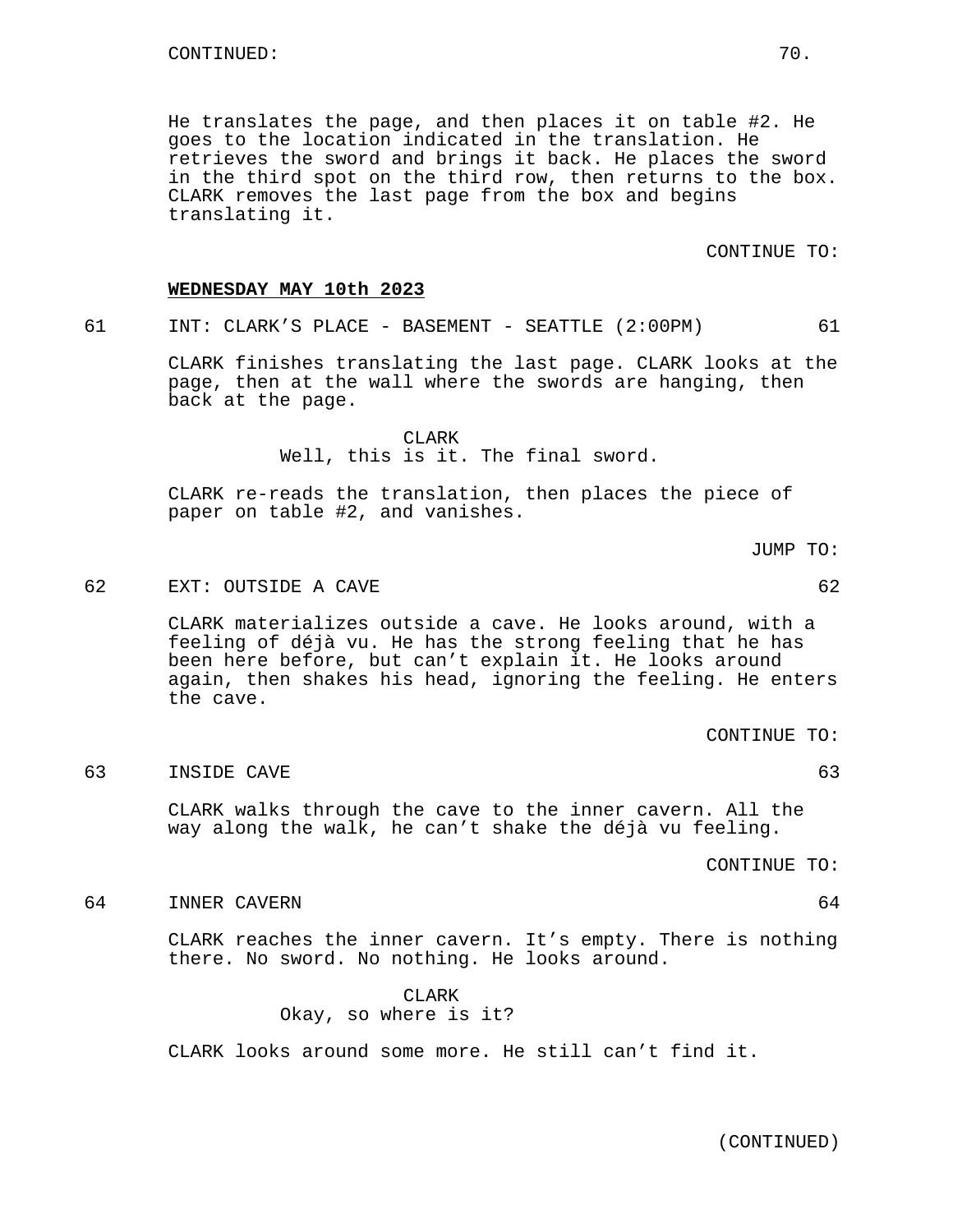CLARK It has to be here. It has to be. (beat) All the others were in plain sight. (beat) Maybe I translated the page wrong?! Momentary pause. That déjà vu feeling is still bothering him. CLARK This place really looks familiar. But why? Momentary pause. CLARK, again, shakes the feeling off. CLARK I think I'll go check that page again. CLARK vanishes. JUMP TO: 65 INT: CLARK'S PLACE - BASEMENT - SEATTLE 65 CLARK materializes. CLARK goes to table #2, picks up the page, and re-reads it. He rechecks his translation. CLARK Nope. That was the right location. That had to be the right cave. There's no other place it could be. Momentary pause. CLARK stares at the wall of swords. CLARK Maybe there's a hint in the swords. What is special about them? (beat) Each sword has represented a year of the war. (beat) Each sword... CLARK notices something on the swords. CLARK ...has a gemstone. Let's see if there is anything special about the stones.

> Momentary pause. After a few moments he figures out what all the gemstones have in common.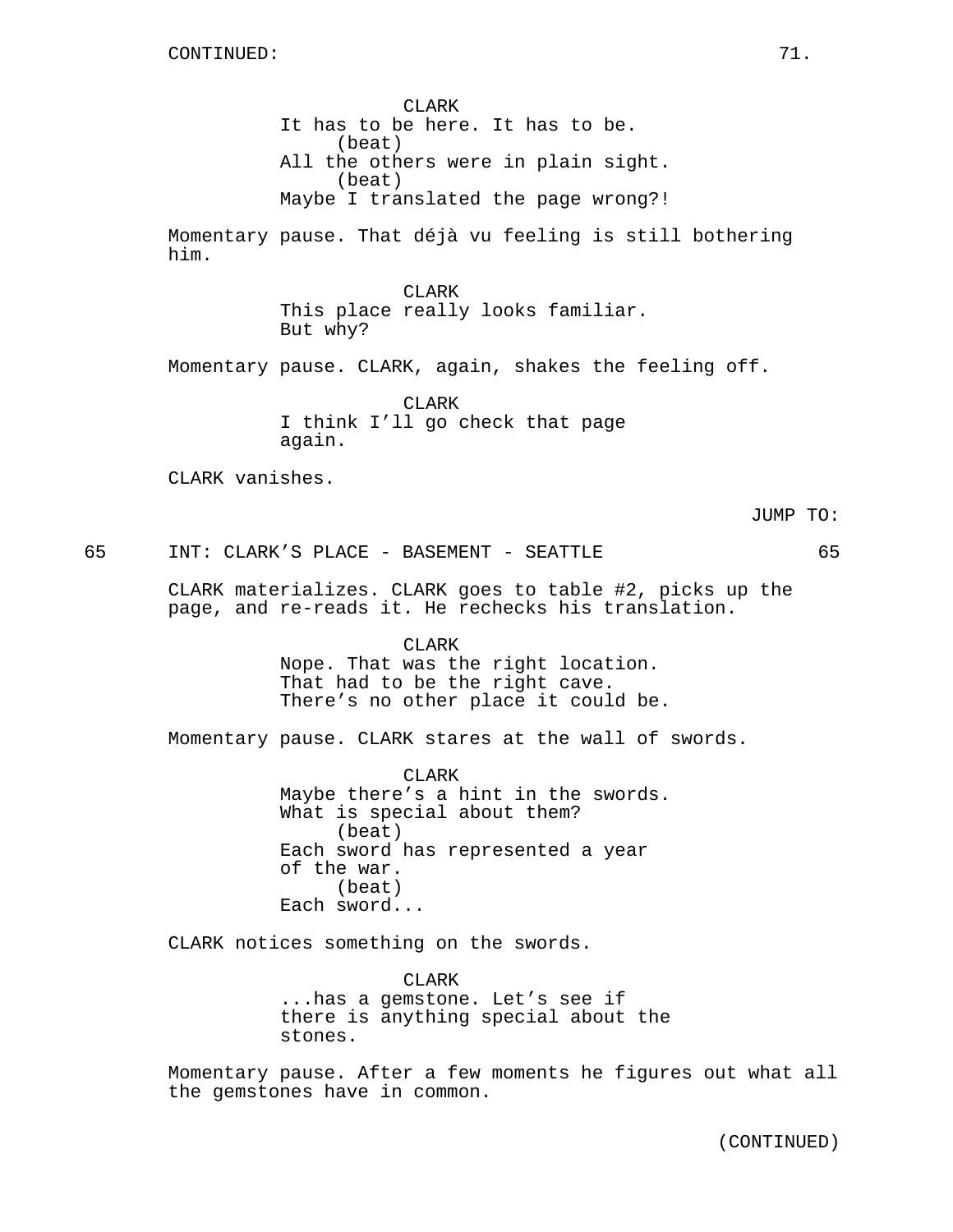CLARK They're birthstones. Let's see what month is missing.

Momentary pause. CLARK decides to rearrange the swords. The current order is as follows:

Row 1: December, November, June, and January

Row 2: July, April, August and September

Row 3: March, May, October, \_\_\_\_

### CLARK

Let's see...

Momentary pause. CLARK looks at the swords.

CLARK

I guess the easiest way to do this, is to play fill in the blank.

Momentary pause. CLARK takes a deep breath.

CLARK The current blank spot is number 12. The 12th month is December. December's birthstone is Turquoise. So, December's sword is...

Momentary pause. CLARK looks for the sword.

CLARK

...this one.

Momentary pause. CLARK picks up the sword from slot 1, row 1, telepathically. Momentary pause. CLARK telepathically places the sword in slot 4, row 3.

> CLARK Now the 1st spot is empty. The 1st month is January. January's birthstone is Garnet. January's sword is...

Momentary pause. CLARK looks for the sword.

#### CLARK

...this one.

Momentary pause. CLARK picks up the sword from slot 4, row 1, telepathically. Momentary pause. CLARK telepathically places the sword in slot 1, row 1.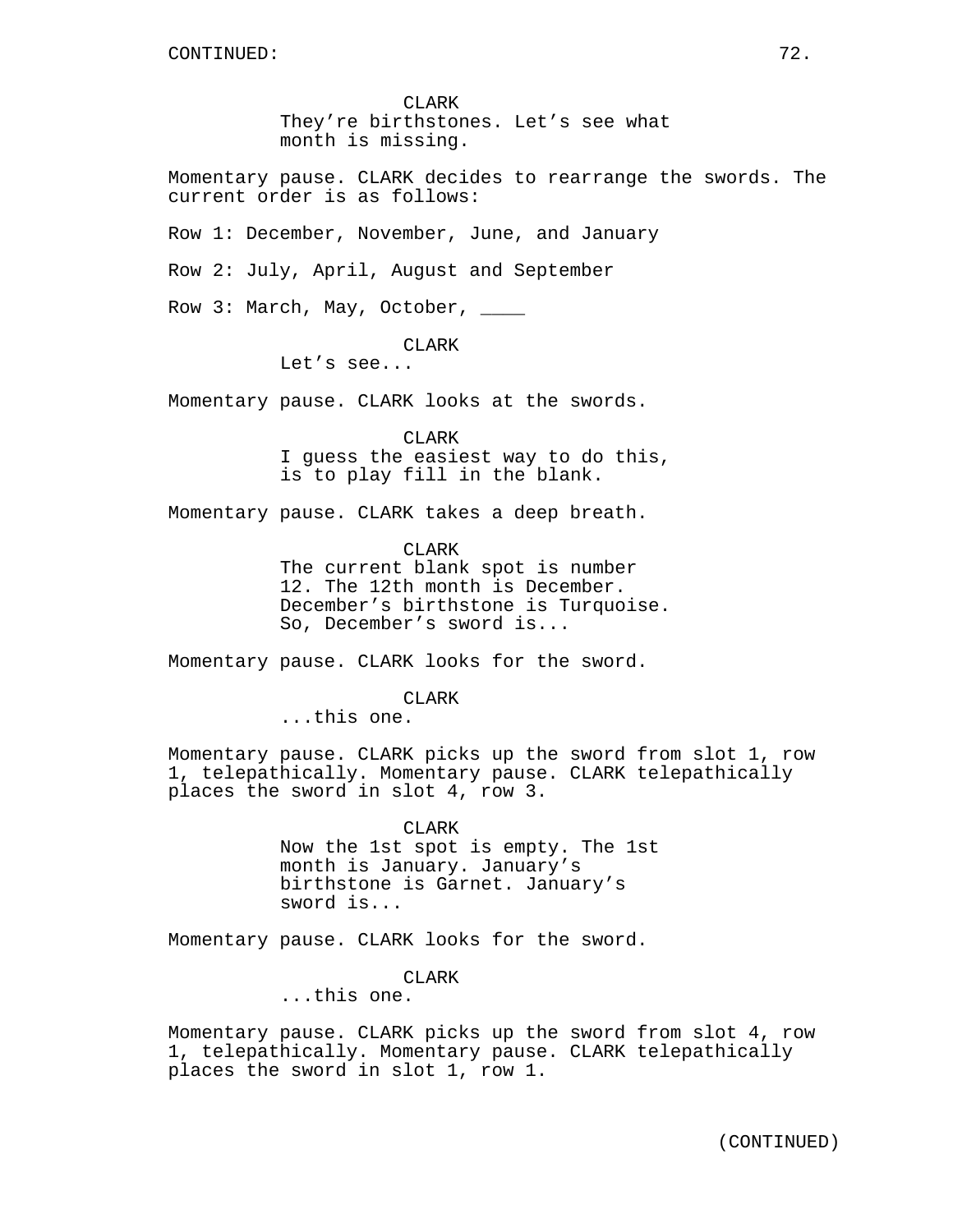CLARK

4th spot is empty. 4th month is April. April's birthstone is Diamond. April's sword is...

Momentary pause. CLARK looks for the sword.

CLARK

...this one.

Momentary pause. CLARK picks up the sword from slot 2, row 2, telepathically. Momentary pause. CLARK telepathically places the sword in slot 4, row 1.

> CLARK 6th spot is empty. 6th month is June. June's birthstone is Pearl. June's sword is...

Momentary pause. CLARK looks for the sword.

CLARK

...this one.

Momentary pause. CLARK picks up the sword from slot 3, row 1, telepathically. Momentary pause. CLARK telepathically places the sword in slot 2, row 2.

> CLARK 3rd spot is empty. 3rd month is March. March's birthstone is Aquamarine. March's sword is...

Momentary pause. CLARK looks for the sword.

CLARK

...this one.

Momentary pause. CLARK picks up the sword from slot 1, row 3, telepathically. Momentary pause. CLARK telepathically places the sword in slot 3, row 1.

> CLARK 9th spot is empty. 9th month is September. September's birthstone is Sapphire. September's sword is...

Momentary pause. CLARK looks for the sword.

CLARK

...this one.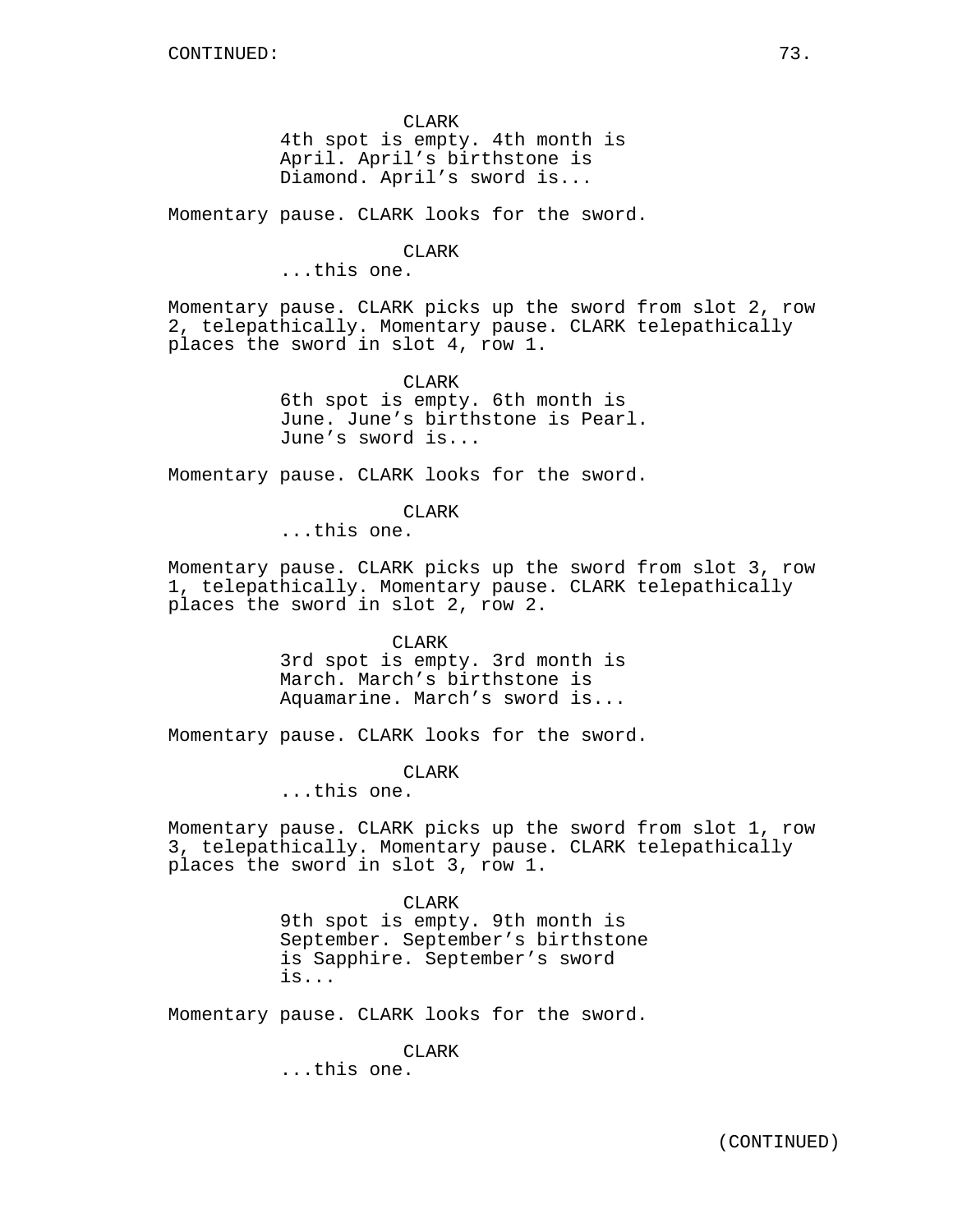Momentary pause. CLARK picks up the sword from slot 4, row 2, telepathically. Momentary pause. CLARK telepathically places the sword in slot 1, row 3.

> CLARK 8th spot is empty. 8th month is August. August's birthstone is Peridot. August's sword is...

Momentary pause. CLARK looks for the sword.

CLARK

...this one.

Momentary pause. CLARK picks up the sword from slot 3, row 2, telepathically. Momentary pause. CLARK telepathically places the sword in slot 4, row 2.

> CLARK 7th spot is empty. 7th month is

July. July's birthstone is Ruby. July's sword is...

Momentary pause. CLARK looks for the sword.

CLARK

...this one.

Momentary pause. CLARK picks up the sword from slot 1, row 2, telepathically. Momentary pause. CLARK telepathically places the sword in slot 3, row 2.

> CLARK 5th spot is empty. 5th month is May. May's birthstone is Emerald. May's sword is...

Momentary pause. CLARK looks for the sword.

CLARK

...this one.

Momentary pause. CLARK picks up the sword from slot 2, row 3, telepathically. Momentary pause. CLARK telepathically places the sword in slot 1, row 2.

> CLARK 10th spot is empty. 10th month is October. October's birthstone is Opal. October's sword is...

Momentary pause. CLARK looks for the sword.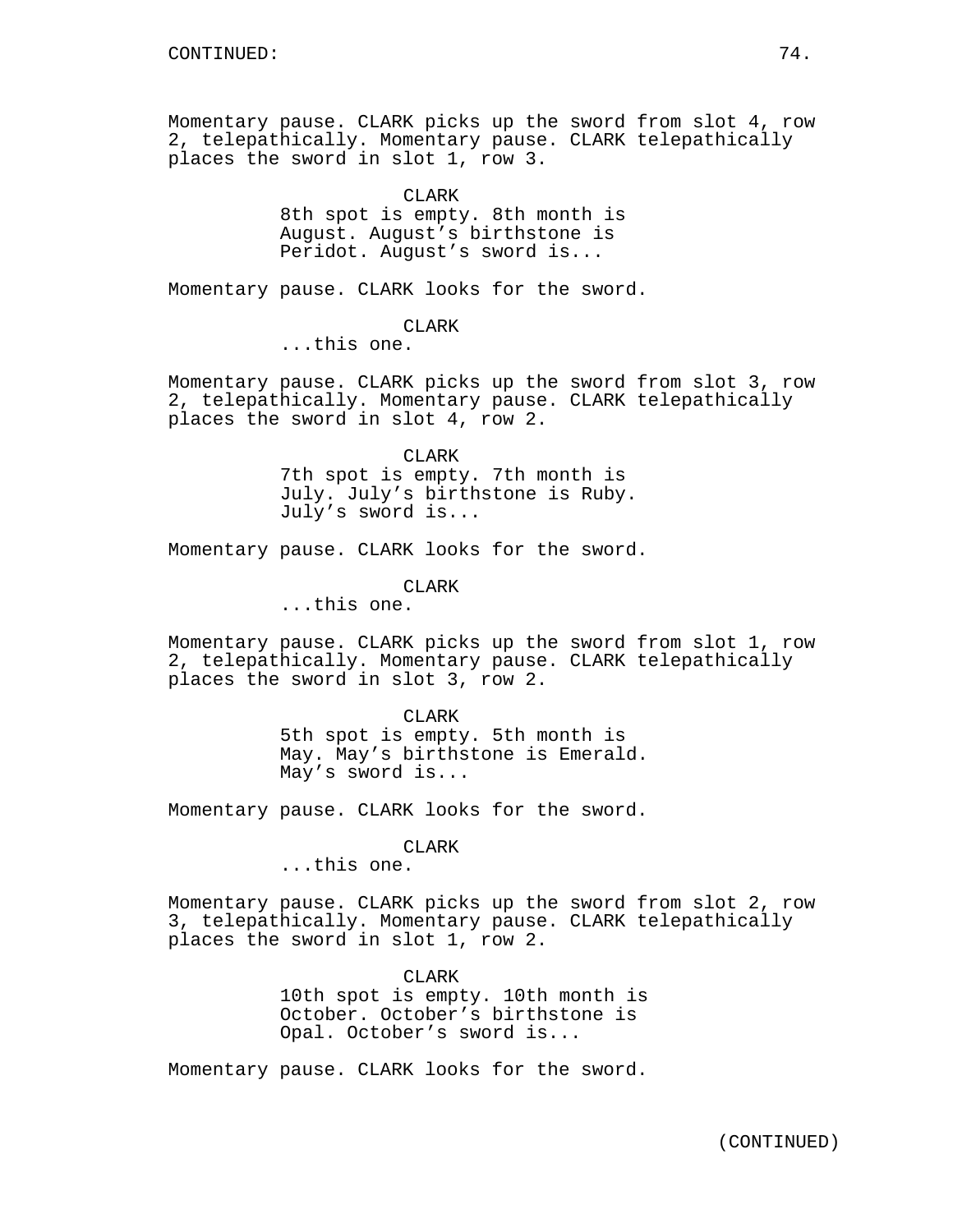CLARK

...this one.

Momentary pause. CLARK picks up the sword from slot 3, row 3, telepathically. Momentary pause. CLARK telepathically places the sword in slot 2, row 3.

> CLARK 11th spot is empty. 11th month is November. November's birthstone is Topaz. November's sword is...

Momentary pause. CLARK looks for the sword.

CLARK

...this one.

Momentary pause. CLARK picks up the sword from slot 2, row 1, telepathically. Momentary pause. CLARK telepathically places the sword in slot 3, row 3.

> CLARK 2nd spot is empty. 2nd month is February. February's birthstone is Amethyst. February's sword is... (beat) Not here. That's the missing one. I... Wait a minute...

Momentary pause. CLARK thinks of something. Something he hadn't thought of before.

FADE IN TO:

66 FLASHBACK 66

SCENE 14 -- From Ares' line "I see you found it" to Diana's line "It's a lovely sword."

FADE BACK TO:

67 INT: BASEMENT 67

CLARK is staring at the swords on the wall.

CLARK Could it be? Could it?

CLARK teleports the sword from wherever it was into his hands. He looks at it, then back at the wall, and then back at it.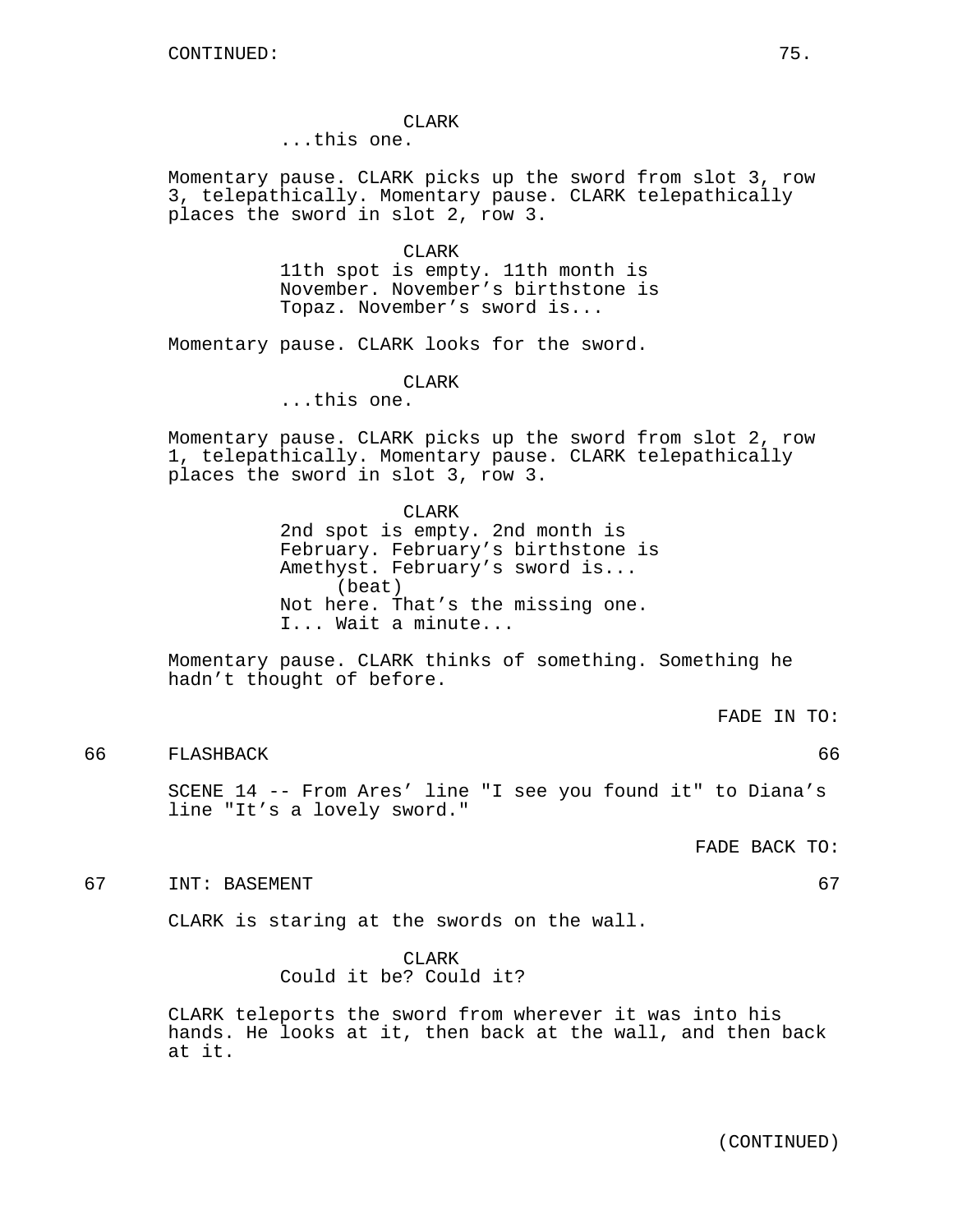CLARK Well, the stone is Amethyst. And... Wait, I found it in a cave...

# 68 FLASHBACK 68

SCENES 6-9, and 10 (up to Clark's line "Let's see what you've got")

FADE BACK TO:

FADE IN TO:

### 69 INT: BASEMENT 69

CLARK is staring at the sword in his hands.

CLARK I was in that cave before. This sword came from the cave. I thought Ares put it there. I guess I was wrong.

CLARK remembers something DIANA said.

DIANA (VO) You know, this looks like...

CLARK Ares never let her finish the sentence. (beat) Did they know that this was one of the 12 swords? (beat) If so why didn't Ares take the sword for himself. Why lead me to it? Why...

CLARK remembers part of the quote from the tablet.

CLARK (VO) ...none of the princes were deemed worthy enough to hold the power of the swords, so the warlock scattered the swords all over the world. Just before the warlock died, he wrote up 12 pages of instructions on how to locate the swords. One for each sword. The pages were left to the serpent of the lake to be guarded for all time, or until the day came when one worthy enough, sought them out.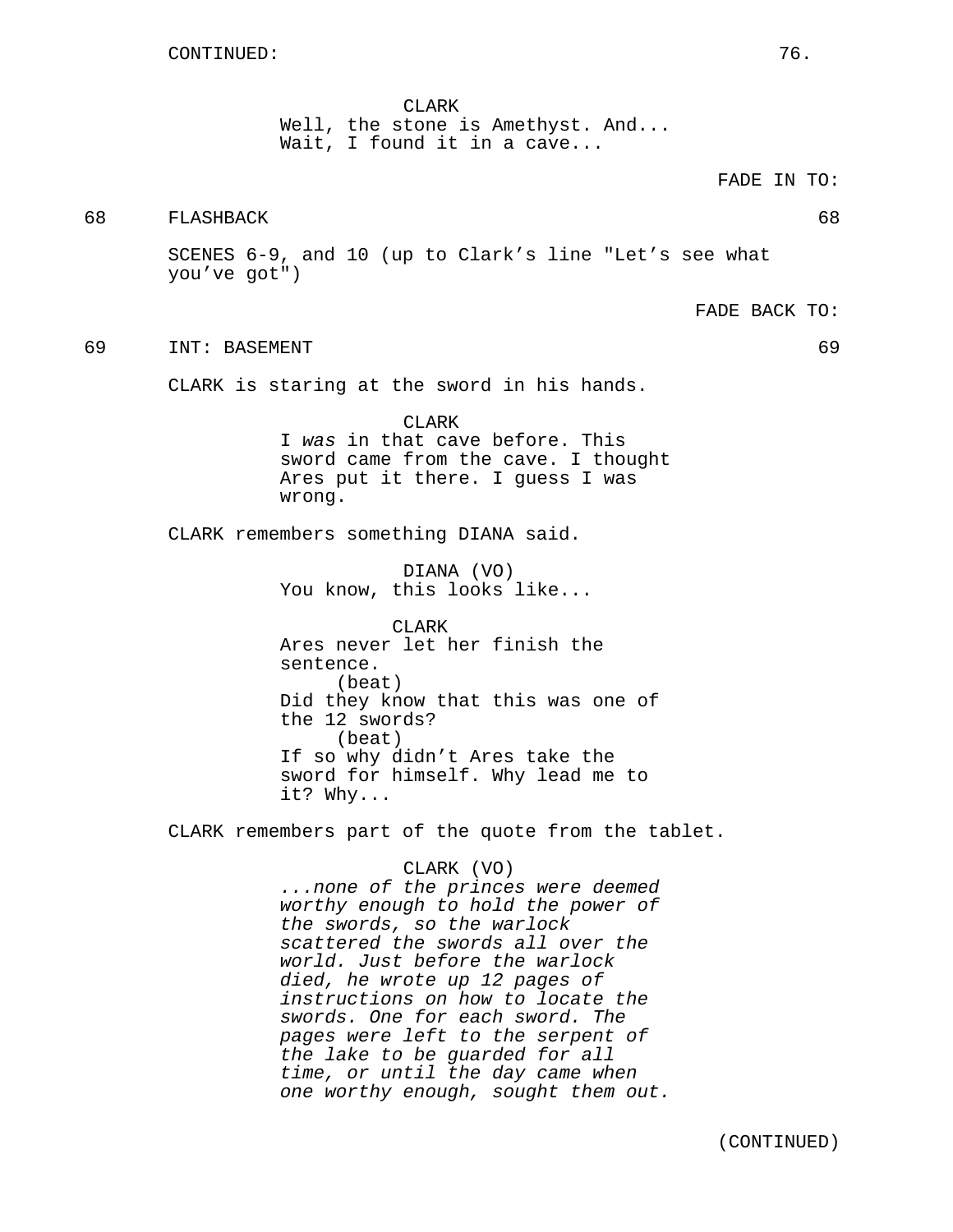He looks at the sword.

CLARK Maybe Ares couldn't. After all he was the God of War for millennia. Maybe he had too much bad karma. Maybe the sword didn't deem him worthy. Maybe...

Momentary pause. CLARK sends the sword to the empty slot on the holder.

> CLARK Well, now that I have all 12 swords... (beat) ...all I have to do is find that stone table.

Momentary pause. He goes to the tablet again.

CLARK Where do I start to look for the location of the table? Where?

CLARK stares at the tablet, trying to see if there are any hidden messages within the text that gives, or even hints at, the location of the warlock's cave. After about 10 minutes, the power goes out. He is about to turn it back on using his powers, when something catches his eye. There is a glow coming from the pages on table #2. He looks at the table with a raised eyebrow, and goes over to it. He looks at the pages.

> CLARK That's weird. I wonder what could be causing...

He stops talking, as he realizes that each page has a series of glow-in-the-dark lines on it.

> CLARK Could this be important? (beat) Only one way to find out.

Momentary pause. CLARK rearranges the pages, connecting the lines. When complete, the lines form a map. There is an "X" in the center, marking the location of the cave.

> CLARK Clever. The map to the cave, hidden within the pages needed to find the swords.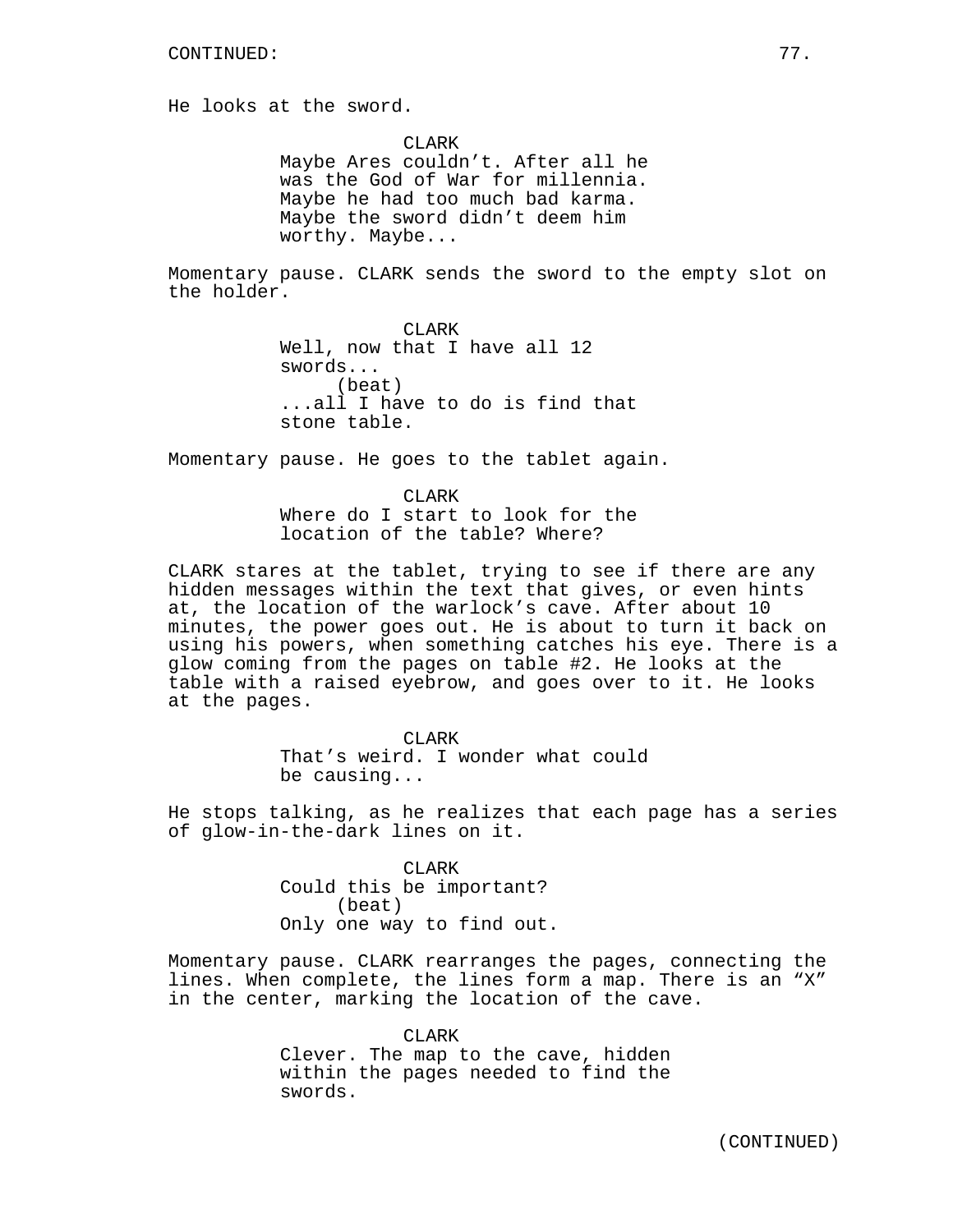CLARK looks at the pages again. This time he magically attaches them together. He is studying the attached map when the power comes back on. Once the power is on, the map is invisible.

## CLARK

Damn!

He snaps his fingers, turning off the power, and the map reappears. He darkens the lines of the map so that they will be visible in the light. He turns the power back on.

> CLARK That's better. (beat) Now all I have to do is find out where here...

CLARK points to the "X" on the map.

### CLARK

...is.

CLARK waves his hand and a view screen appears. On the screen is a map of the world.

> CLARK This... may take a while.

### CONTINUE TO:

## 70 TIME FLIES MONTAGE 70

CLARK searches through maps, current ones, ancient ones, and everything in between, trying to find the spot indicated on the warlock's map.

CONTINUE TO:

### **MONDAY MAY 15th 2023**

71 BASEMENT (3:00PM) 71 71

CLARK finds the location on an old map. He raises his eyebrow in surprise.

> CLARK The Amazon Jungle? Why would...

CLARK remembers something Methos use to always say.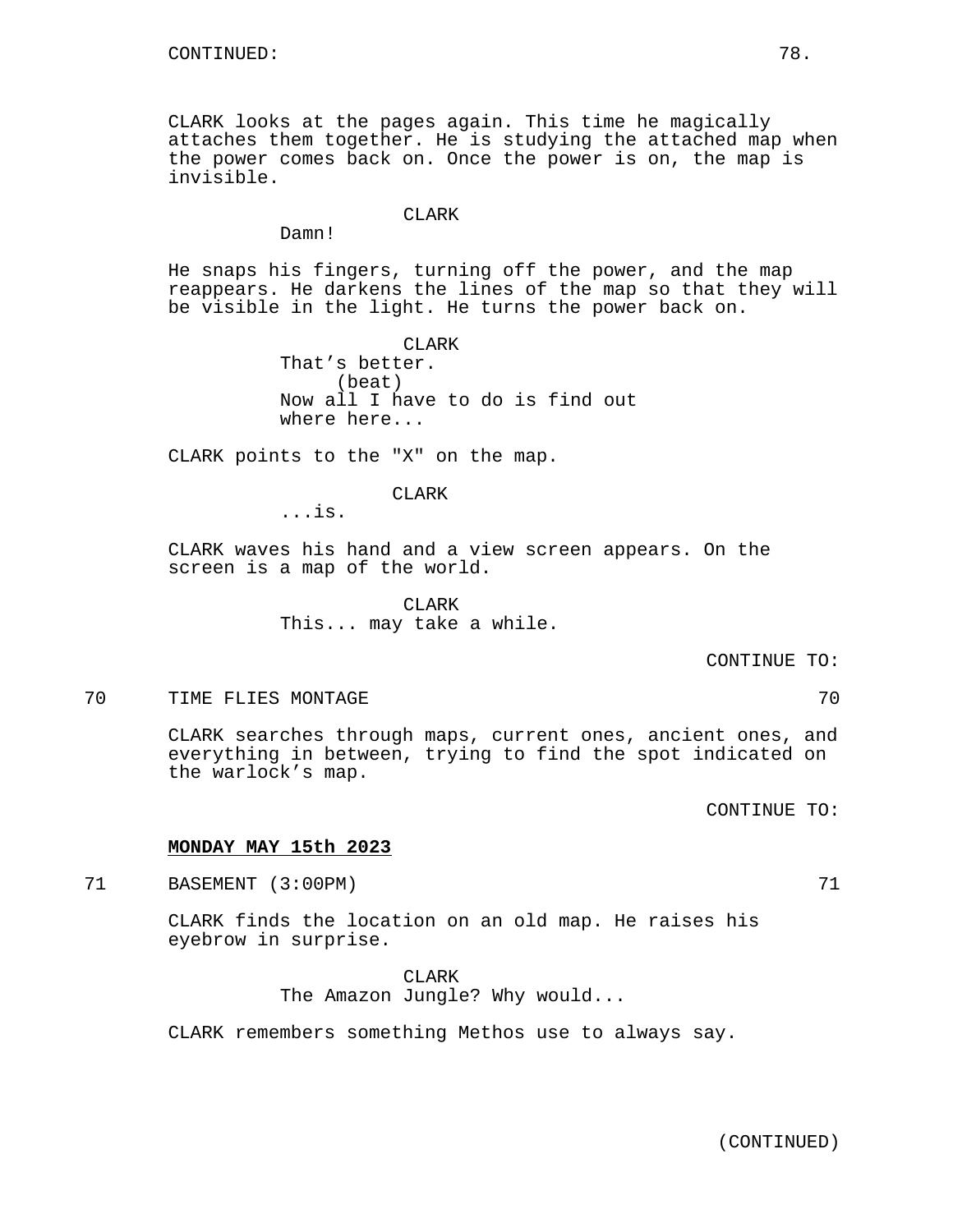CLARK "Ours is not to reason why."

Momentary pause. CLARK overlays a current map of the area.

### CLARK

Okay. I think I've got it.

A weapon's box appears on the ground beside him. The box opens itself. CLARK looks at the wall, and one by one, the swords leave their place on the holder and place themselves in the box. When the last sword is in the box, the box closes itself. Once closed, CLARK and the box vanish.

CONTINUE TO:

## 72 EXT: AMAZON JUNGLE 72

Establishing shot. CAMERA pans around and stops at the entrance to the warlock's cave.

CONTINUE TO:

73 OUTSIDE WARLOCK'S CAVE - SUNSET 73

CLARK and the box materialize at the mouth of the cave. CLARK looks around. There appears to be nothing around for miles. And, for being in the middle of the jungle, there doesn't appear to be many trees or other jungle items. As a matter of fact, except for the hillside that the cave is embedded in, the area is rather open. He enters the cave. The box rises and floats behind him.

CONTINUE TO:

### 74 INSIDE CAVE 74

CLARK walks for about 15 minutes before he reaches the inner cavern where the circular altar-like stone table is.

CONTINUE TO:

### 75 INNER CAVERN 75

CLARK enters the cavern, followed by the box. CLARK stops and looks at the table from a distance. The table is in the center of the cavern. The box lowers itself to the ground at his feet. CLARK approaches the table. Here is a description of what the table looks like. It is designed like a wheel. There are 12 sections, and the center of the table is cut out. A circle within a circle. One of stone. One of space. Each section has (1) an indentation of a sword. The hilt of the sword will be placed at the outer edge and the tip will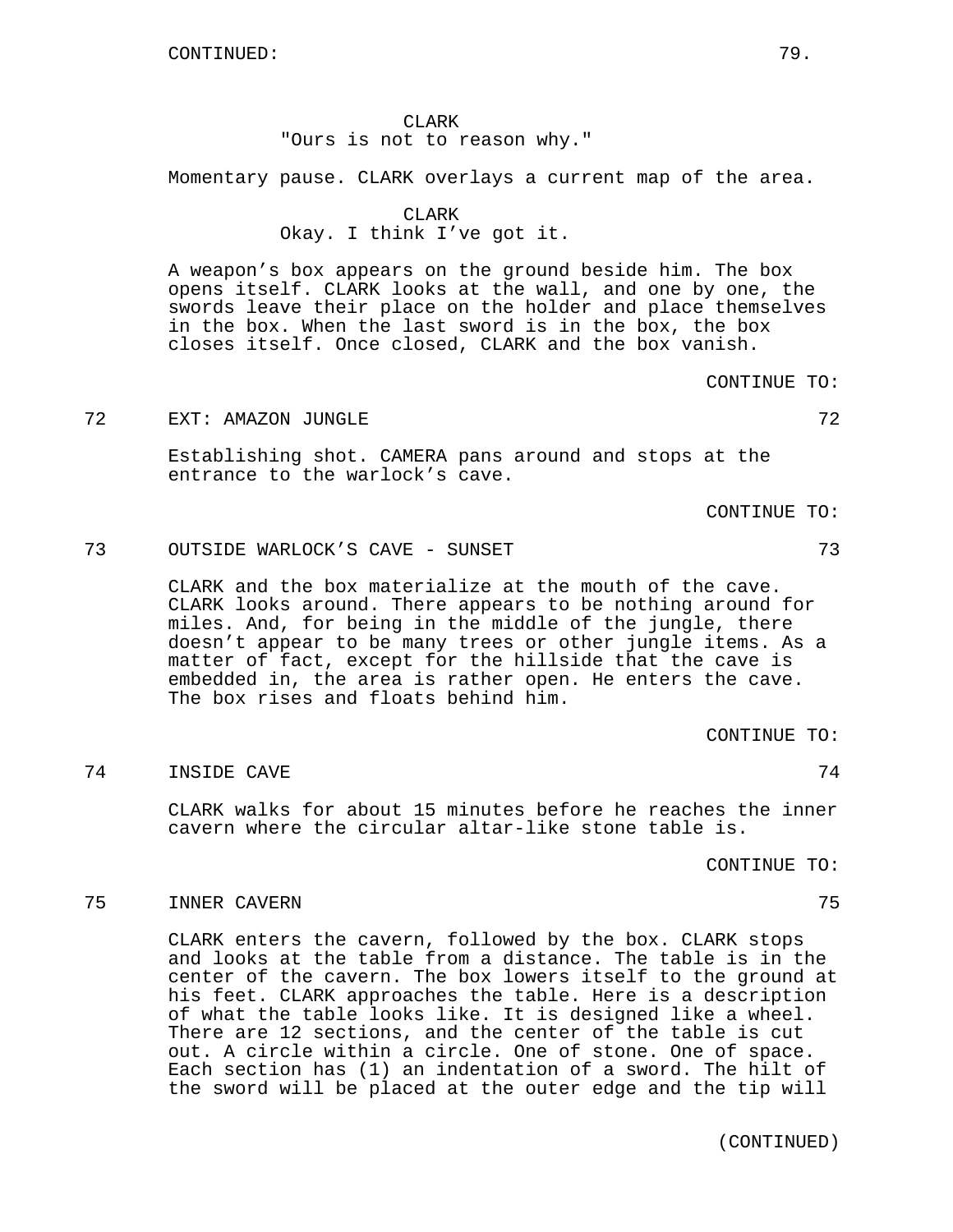be pointing to the inner circle. And (2) a gemstone near the inner edge, which will match the gemstone on the sword that belongs in that slot. One section has an asterisk (\*) and an arrow (->) on the outer edge. The arrow is pointing in a counter clockwise direction. (This, as we will learn later, is necessary in order to translate the swords message correctly. The order of the swords in the table, will revel different messages. A different set of symbols will light up in different cases. The main message is the one that will be discovered here now. In fact, this one must be done first in order for the table to accept alternate settings.) If you look real close, you will see a faint indentation that goes all around the table. The asterisk and the arrow are below this indentation. (This indentation will become deeper after the initial activation of the table. It will allow the very edge to be rotated so that the asterisk and arrow can be moved to a different starting point.) CLARK studies the table.

#### CLARK

Okay. There are 12 slots, and 12 swords. I suppose each sword has a proper location, so...

Momentary pause. CLARK notices the gemstones on the inner edge of the circle.

CLARK

The stones in each section, match the stones on the swords. So, I hope that means that the sword with the matching stone goes in that slot.

Momentary pause. The box opens. CLARK walks around the table, placing the swords in their slots. The swords are not in month order. Once a sword is placed in the slot, the gemstone at the inner edge lights up. He doesn't notice. When sword number 12 is placed in its slot, there is a loud clicking noise and the symbols on the hilts of the swords light up.

#### CLARK

What was that?

Momentary pause. CLARK stares at the ring of swords. He notices that the gemstones on the inner edge of the circle are glowing, and that the symbols on the hilts of the swords are glowing. Upon closer inspection of the symbols, he notices that not every single symbol on every sword hilt is lit up.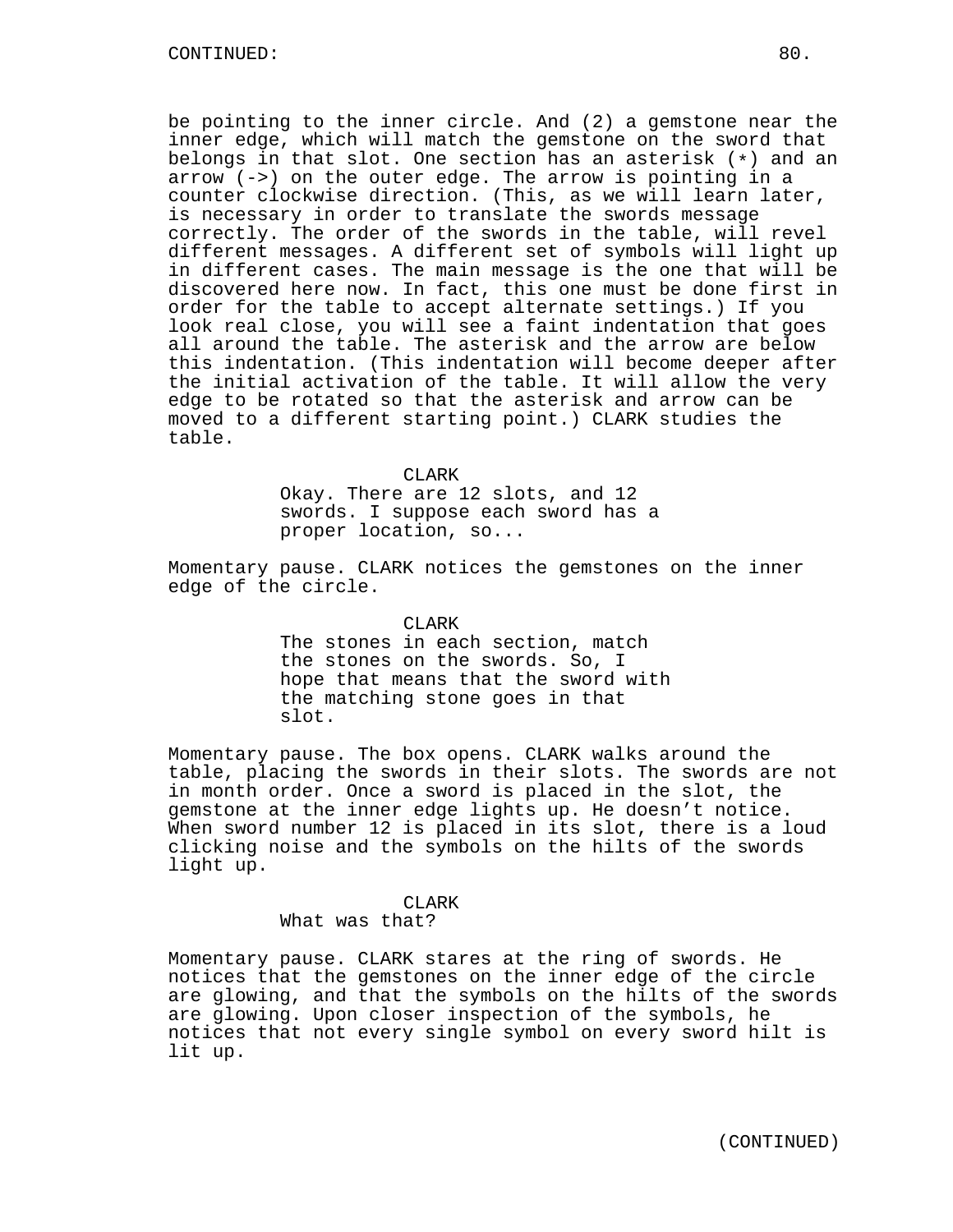CLARK I wonder what that means? Some symbols are lit, and some are not!

Momentary pause. CLARK looks at them again, studying them. After about 10 minutes, he notices the asterisk and the arrow.

> CLARK This arrow is pointing counter clockwise. (beat) I wonder if the symbols on the hilts revel a message. (beat) Only one way to find out. And, since this sword has an asterisk, I guess I start here.

Momentary pause. CLARK takes a deep breath.

CLARK Here goes nothing.

Momentary pause. CLARK studies sword #1.

CLARK The moon and the stars shine brightly upon you.

Momentary pause. CLARK studies sword #2.

CLARK

Knowledge and power are soon to be within you.

Momentary pause. CLARK studies sword #3.

CLARK Change is upon us, on this great night.

Momentary pause. CLARK studies sword #4.

CLARK Mankind shall prosper to a new height.

Momentary pause. CLARK studies sword #5.

CLARK As new worlds are created.

Momentary pause. CLARK studies sword #6.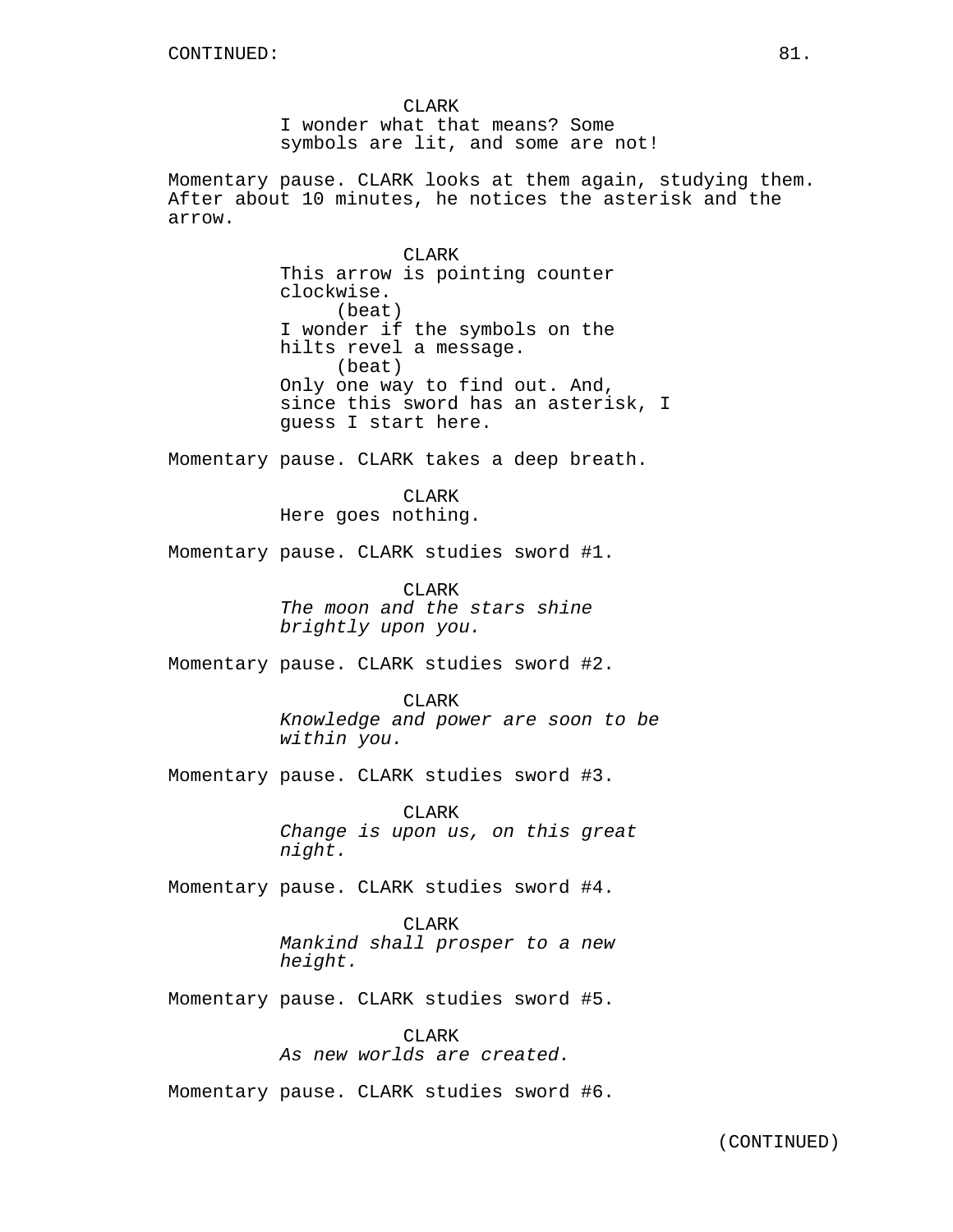Momentary pause. CLARK studies sword #7.

CLARK The redness of war, shall turn blue.

Momentary pause. CLARK studies sword #8.

CLARK As power unleashes the creative light.

Momentary pause. CLARK studies sword #9.

CLARK The hand of God touches the sky.

Momentary pause. CLARK studies sword #10.

CLARK Do not attempt to stop the flight.

Momentary pause. CLARK studies sword #11.

CLARK Of the powerful beam of magical light.

Momentary pause. CLARK studies sword #12.

CLARK Stand back and behold, the gift of life.

Once the last word is spoken, the gemstones on the hilts of the swords light up.

## CLARK

Okay. Now what? I...

The ground starts to shake. After a few moments, the cave walls disappear and...

CONTINUE TO: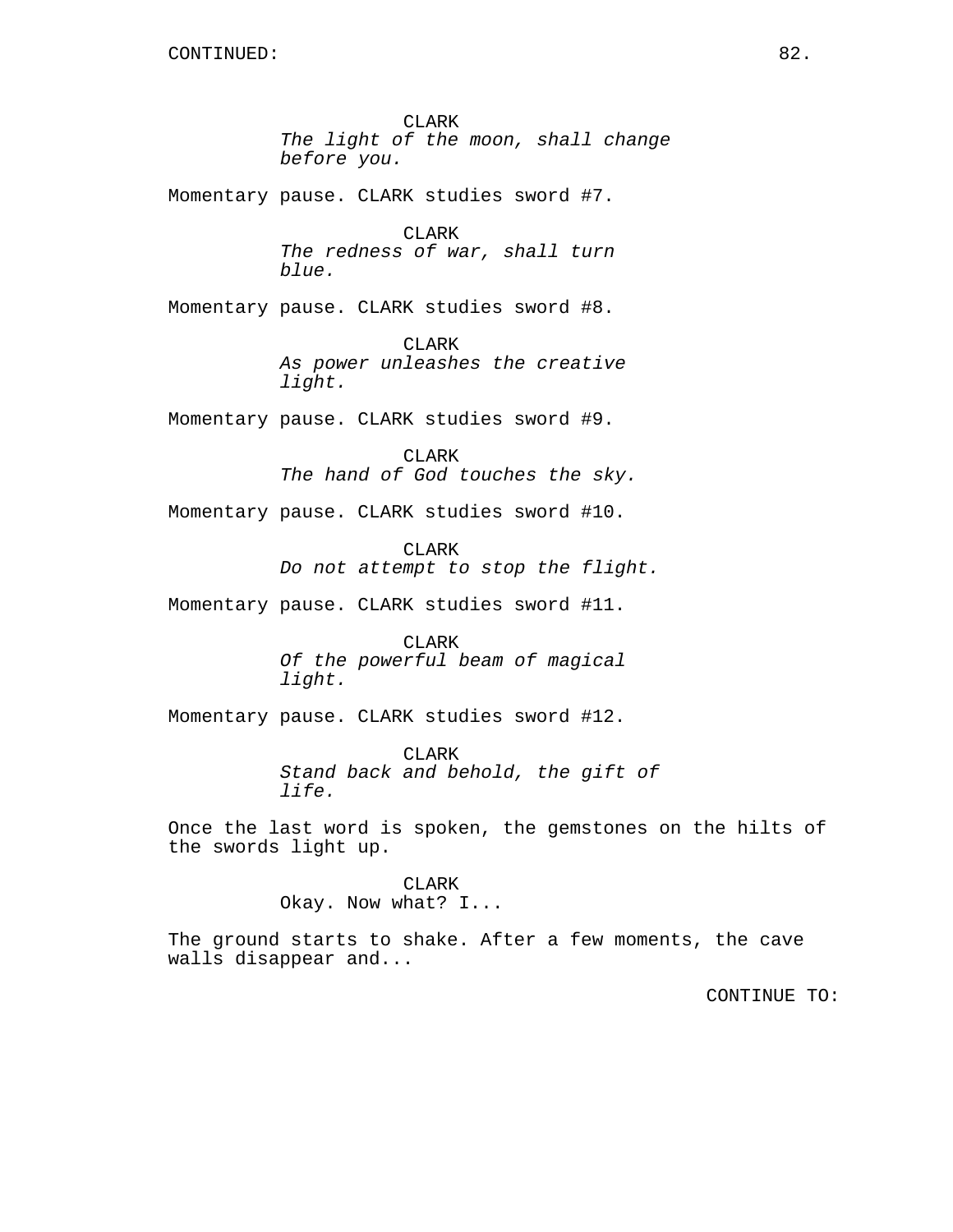## 76 EXT: (NIGHT) 76

...we are outside. All that remains is the ground that CLARK is standing on. The whole inner cavern floor/ground actually. The stone table is still in its spot, and the box is still where CLARK left it. Everything else, is gone. CLARK looks at the table, wondering what will happen next. He doesn't have to wait long. The gemstones, on the hilts of the swords, and the ones on the inner circle, shoot out a beam of light, that is the same colour as the gemstone. Each beam is at an angle that directs it to the center of the inner circle. The beams all intersect over the empty space in the center of the inner circle. When the beams meet, a solid white beam is shot straight up into the night sky.

#### CLARK

## What is it doing? What...

The beam starts roaming the sky, as if searching for something. CLARK watches the beam of light. After a few moments, the beam finds what it is looking for. The moon. The beam locks onto the moon. The ground around CLARK starts shaking again. The power of the beam intensifies 10,000%. CLARK watches, awestruck, as this beam aims itself at the moon. After a few moments, he realizes what the beam is doing, and remembers one of the swords quotes.

#### CLARK

The light of the moon, shall change before you.

After about 30 minutes, the beam has completed its task of terraforming the moon, and powers down. It returns to normal, and starts searching the night sky again. CLARK is staring at the now fully terraformed moon. It is no longer a glowing white ball, it looks like Earth.

# CLARK Terraforming. This is a Terra...

His sentence is cut off, when the ground starts to shake again. The beam has located its second target. CLARK looks up. The beam appears to be pointing at a star. As the beam starts to charge up, CLARK waves his hand making his view screen appear. He zooms in on the beam's destination.

## CLARK

Mars?

The beam is now fully charged, and shoots itself at Mars. CLARK watches, remembering another one of the swords quotes.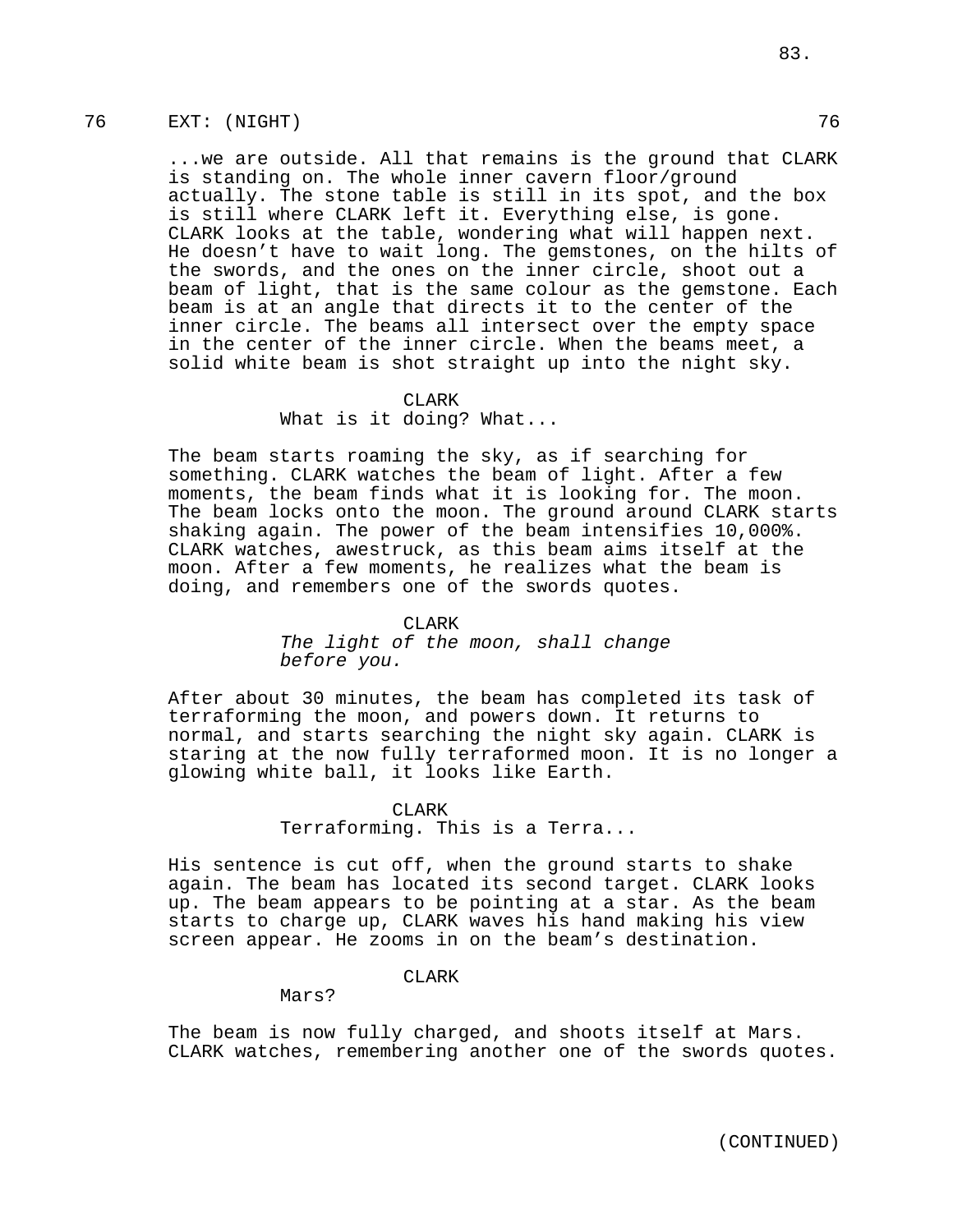CLARK The redness of war, shall turn blue.

After about 45 minutes, the object on his screen is no longer recognizable as Mars. It too now looks like Earth. CLARK waves his hand, and the view screen vanishes. CLARK looks at the table, wondering what other secrets it holds. The beam powers down, and starts searching the sky again.

> CLARK Now what's it looking for?

Momentary pause. CLARK re-reads the words.

CLARK The moon and the stars shine brightly upon you.

Knowledge and power are soon to be within you.

Change is upon us, on this great night.

Mankind shall prosper to a new height.

As new worlds are created.

The light of the moon, shall change before you.

The redness of war, shall turn blue.

As power unleashes the creative light.

The hand of God touches the sky.

Do not attempt to stop the flight.

Of the powerful beam of magical light.

Stand back and behold, the gift of life.

Momentary pause.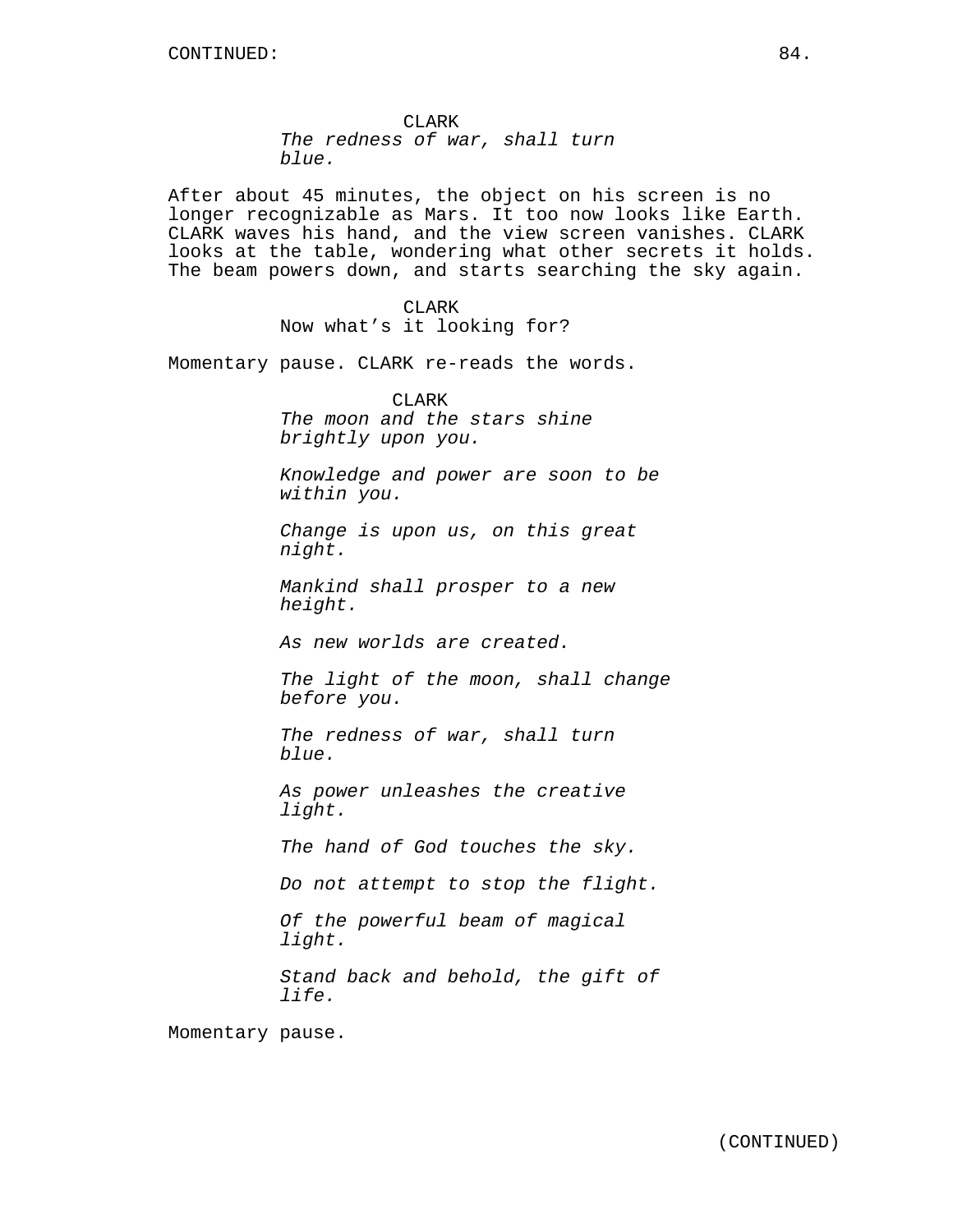CLARK It only refers to the moon and Mars. (beat) There is nothing else. So what...

The beam powers down, and then completely shuts down. The gemstones on the hilts of the swords turn off. The ones on the inner circle, however, stay lit up. The faint indentation that goes all around the edge of the table, just above the asterisk and the arrow becomes deeper, allowing the edge to be rotated so that the asterisk and arrow can be moved to a different starting points. CLARK does not notice this.

#### CLARK

I wonder if this could be used to...

His sentence is cut off again. This time, by a flash of light as DIANA and ARES appear. DIANA goes to CLARK. ARES goes to the table.

DIANA

What have you done?

CLARK

Me? (beat) I didn't do anything! It was...

ARES has reached the table. He stares at it, knowing what it is.

ARES

The swords of...

CLARK and DIANA look at ARES, as he removes sword #7 from its slot. As soon as the sword is removed, all the gemstones on the inner circle edge, shut off. ARES looks at CLARK.

> ARES You found them. You found all 12. And the table.

## CLARK

Yes.

CLARK is beaming. He looks at ARES, all glowing.

## CLARK

Did you see what they did?

ARES looks from CLARK to the night sky.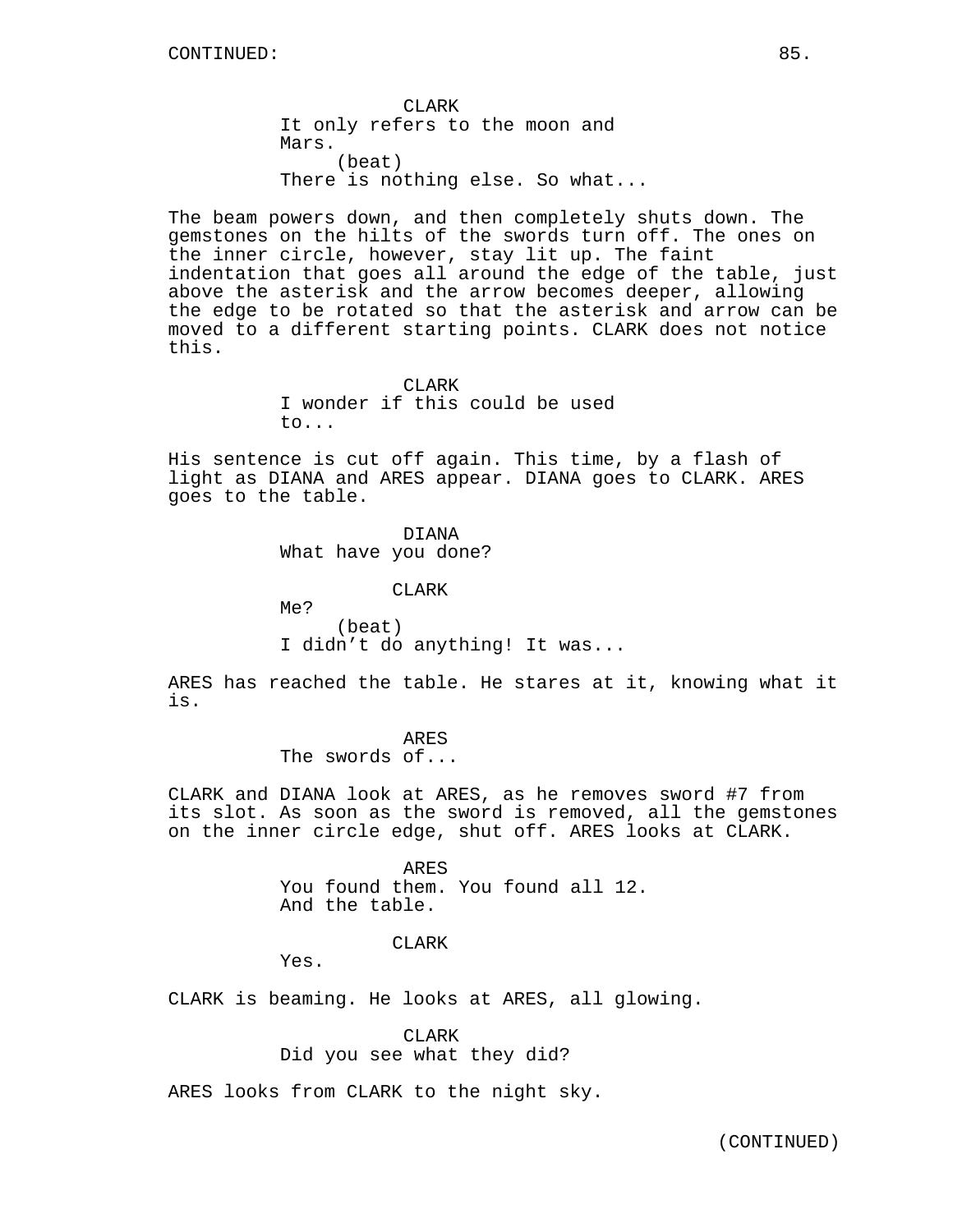ARES Kinda hard to miss. ARES looks back at CLARK. ARES Wouldn't ya say? CLARK The moon was just the start! ARES What? DIANA You mean there's more? CLARK Yes. (beat) It also terraformed Mars. DIANA Mars? CLARK Yeah. DIANA Great, just great. (beat) NASA's gonna have a field day with this. CLARK So will NATO. And all the world leaders. (beat) Imagine the possibilities. We can now live on the moon. On Mars. We... DIANA I hope this doesn't backfire on you, son. CLARK It won't. CLARK quotes the swords.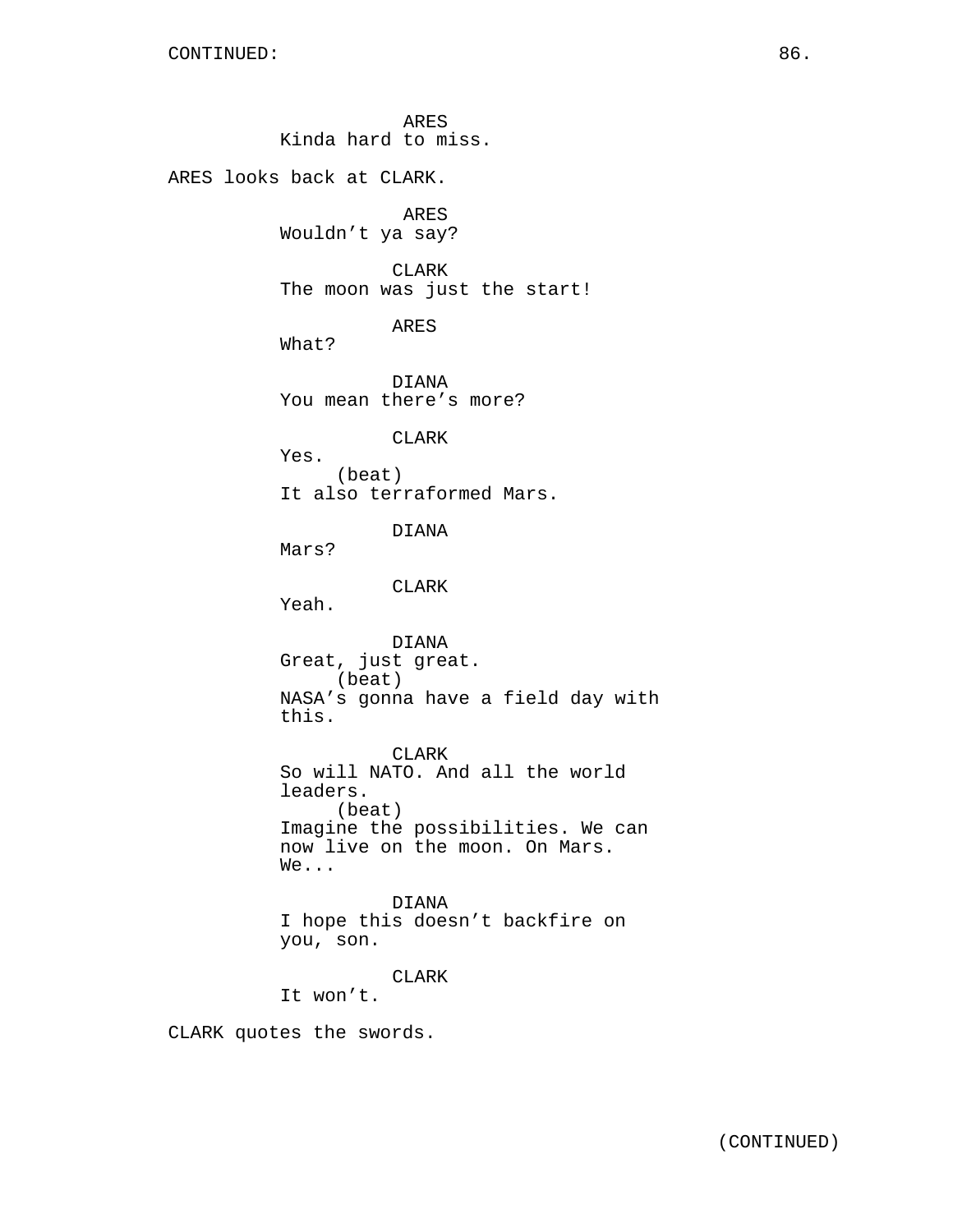CLARK Change is upon us, on this great night. Mankind shall prosper to a new height. DIANA Where'd you... CLARK It's part of the swords message. ARES I see. (beat) Have you determined if this table can do anything else? CLARK No. The swords talk about changing the moon and Mars, but that's all. Momentary pause. ARES Well maybe there is more to the table then meets the eye. Shall we look at it together? CLARK Sure. DIANA Ares, are you sure this is a good idea? I... ARES Diana, my sweet, everything will be fine. Momentary pause. ARES If the world isn't ready, the table won't reveal its secrets. DIANA looks at ARES with a raised eyebrow. DIANA How do you know that? ARES I just do.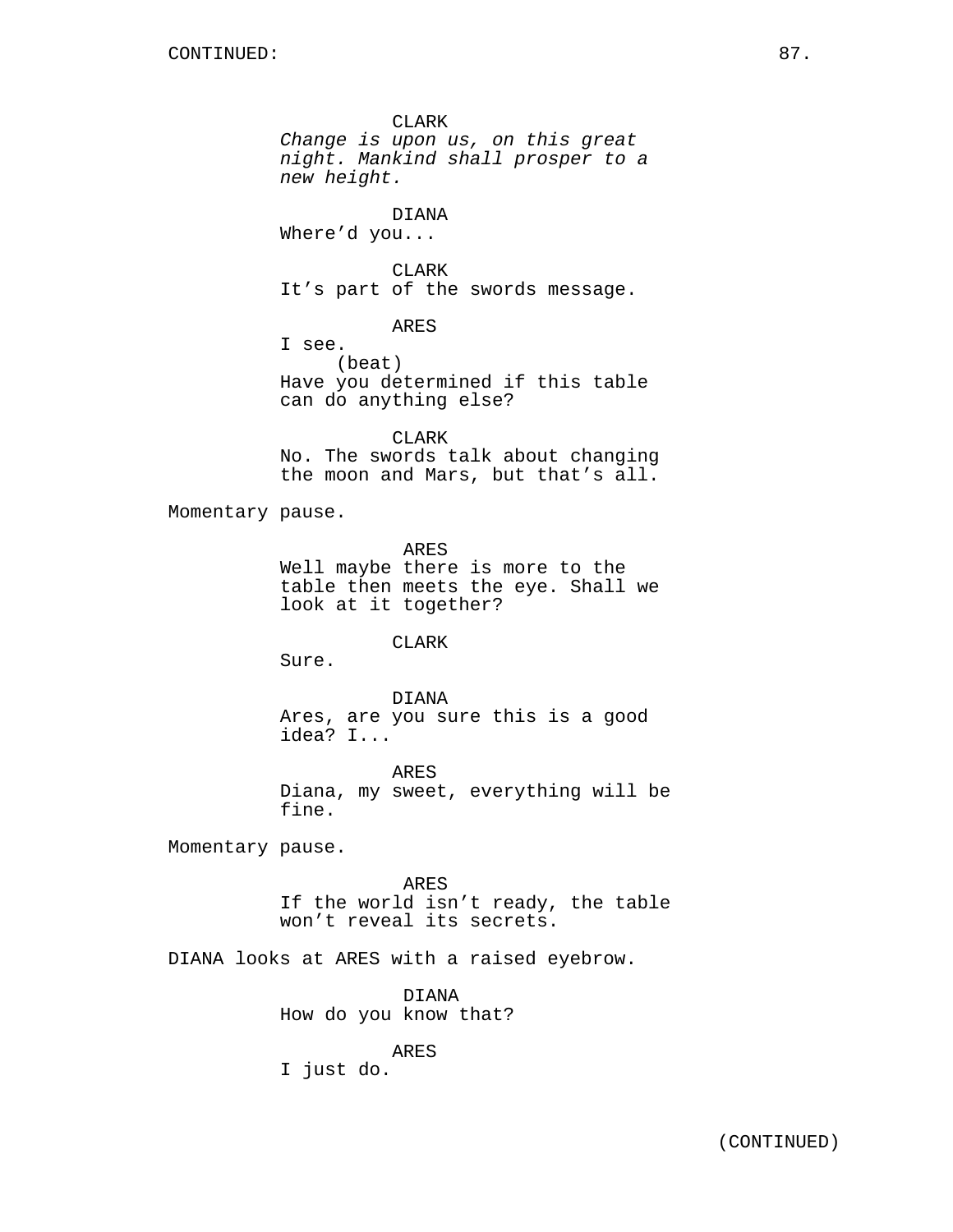ARES and CLARK study the table. DIANA stares up at the transformed moon.

|    |                                                                                                                                                                          | JUMP TO:     |    |
|----|--------------------------------------------------------------------------------------------------------------------------------------------------------------------------|--------------|----|
|    | THURSDAY MAY 30th 2024                                                                                                                                                   |              |    |
| 77 | EXT: ARES & DIANA'S PLACE (NOON PST)                                                                                                                                     |              | 77 |
|    | Establishing shot. CAMERA zooms into the living room.                                                                                                                    |              |    |
|    |                                                                                                                                                                          | CONTINUE TO: |    |
| 78 | INT: LIVING ROOM                                                                                                                                                         |              | 78 |
|    | DIANA is sitting in the living room. She has just finished<br>updating "THE CHRONICLE". There is a knock on the door. She<br>zaps the book away, and rises to answer it. |              |    |
|    |                                                                                                                                                                          | CONTINUE TO: |    |
| 79 | HALLWAY TO FRONT DOOR                                                                                                                                                    |              | 79 |
|    | She walks to the door.                                                                                                                                                   |              |    |
|    |                                                                                                                                                                          | CONTINUE TO: |    |
| 80 | FRONT DOOR                                                                                                                                                               |              | 80 |
|    | She opens the door. It is the UPS guy. He hands her a<br>parcel. She signs for it and closes the door.                                                                   |              |    |
|    |                                                                                                                                                                          | CONTINUE TO: |    |
| 81 | HALLWAY TO FRONT DOOR                                                                                                                                                    |              | 81 |
|    | She heads back to the living room.                                                                                                                                       |              |    |
|    | <b>DTANA</b><br>I wonder who it's from?                                                                                                                                  |              |    |
|    | She looks at the package. There is no return address.                                                                                                                    |              |    |
|    |                                                                                                                                                                          | CONTINUE TO: |    |
| 82 | LIVING ROOM                                                                                                                                                              |              | 82 |
|    | DIANA returns to the sofa and looks at the parcel.                                                                                                                       |              |    |
|    | <b>DIANA</b><br>I wonder what it is?                                                                                                                                     |              |    |
|    | She opens the parcel. It is a book entitled The Book of the<br>Mythical Sorcerer of Athens.                                                                              |              |    |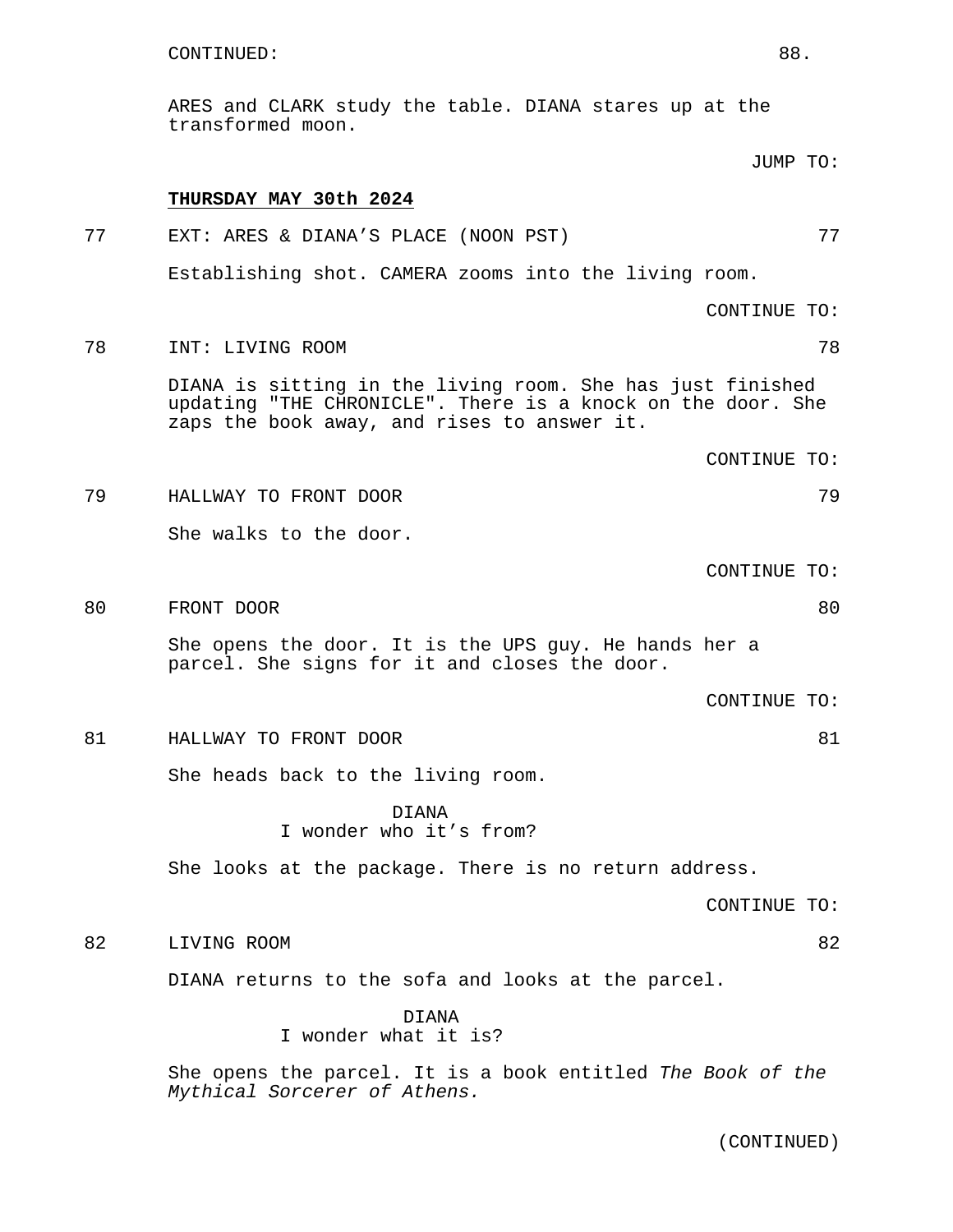DIANA The Sorcerer of Athens?

She opens the book and turns to the table of contents. Chapter three catches her eye.

> DIANA Chapter 3: Time Travel. To and From.

She turns to Chapter 3.

DIANA Items needed to return to the present: One. Must be indigenous to the present.

Items needed to go back: a) 3 pieces of metal forged by Hephaestus...

Momentary pause.

DIANA Last time we used my bracelet and Herc's gauntlets. I still have the gauntlets, and I'm wearing the bracelet, so that's taken care of.

She returns to the book.

DIANA b) A sword forged by Hephaestus...

Momentary pause.

DIANA Not a problem. I have my sword.

She returns to the book.

### DIANA

Link pieces over sword, and chant the Praise to the Olympians. Three chanters needed. One must be an Olympian.

Momentary pause.

#### DIANA

Also not a problem. I have me and Clark and Ares. And Ares is an Olympian.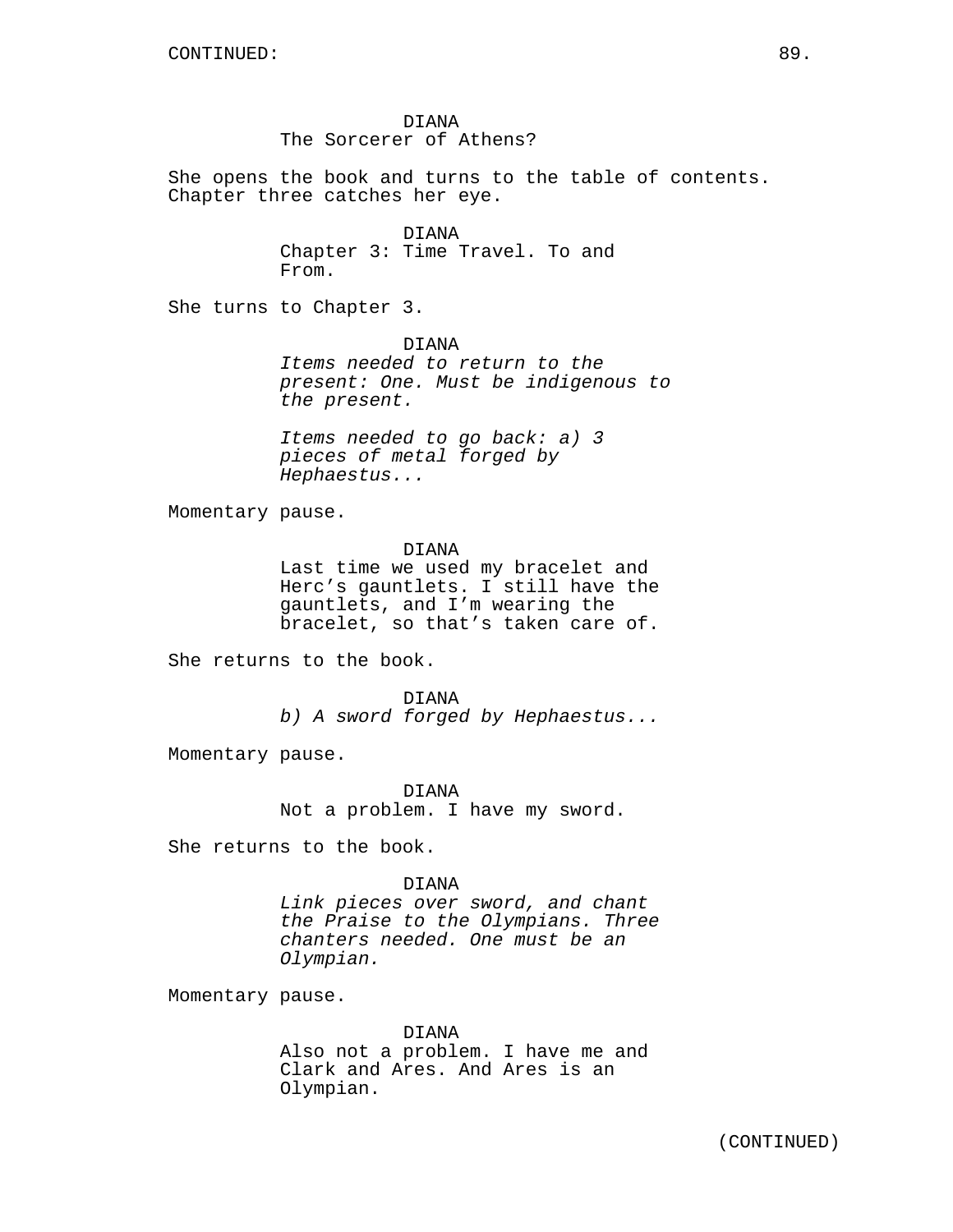She returns to the book.

DIANA Think of a place and there you'll be.

Momentary pause.

DIANA Any place, hmmm....

Momentary pause. She returns to the book.

DIANA This will only work when five gods surround the bull and four surround the fish.

Momentary pause.

DIANA The bull and the fish? (beat) Taurus and Pisces. (beat) Computer, display holo-program SKYGLOBE.

The computer displays the holo-program.

DIANA Locate constellations Taurus and Pisces.

The computer locates them and highlights them in a different colour so that they stand out.

> DIANA Run "planet alignment".

The computer advances the program. The planets can be seen moving around the sky. DIANA watches, waiting for the time when five gods are in Taurus and four gods are in Pisces. When the planets are in the right spot, she tells the computer to stop.

> DIANA Freeze program.

The computer freezes the program.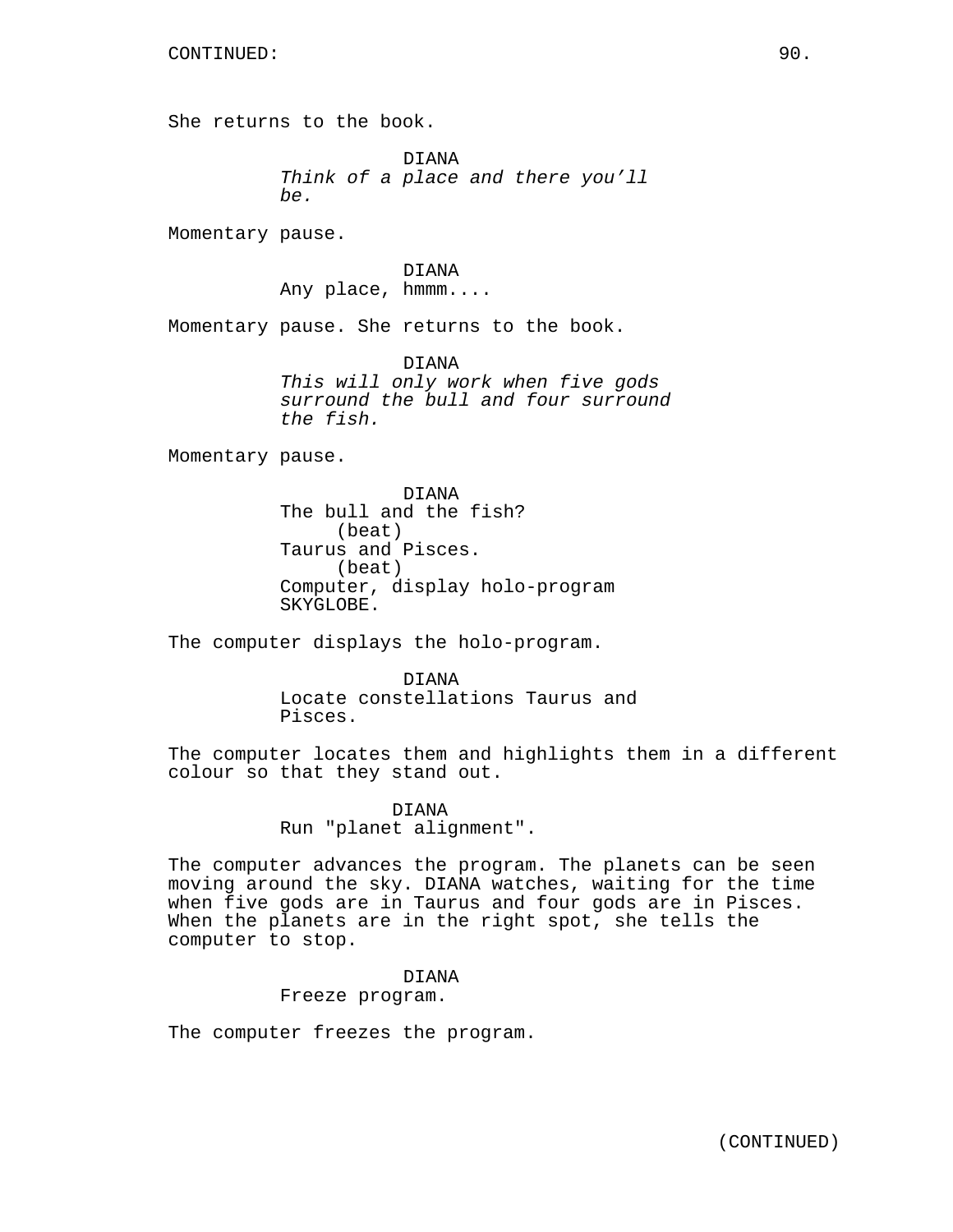DIANA What is the day and time of this alignment?

Momentary pause.

COMPUTER 6:17am. June 2nd, 2024.

Momentary pause.

DIANA That's less than 3 days.

COMPUTER It is exactly 66 hours and 10 minutes from now.

Momentary pause.

DIANA Okay. Now... to return here, it said I needed one item indigenous to the present.

Momentary pause. DIANA thinks.

DIANA One item...

CONTINUE TO:

## 83 TIME FLIES MONTAGE 83

She walks around the house looking for something. After a while, she locates a necklace that Duncan gave her. The pendant on the chain is a silver square that has a holographic center. The hologram is a picture of Diana and Duncan at a New Year's Eve party. The sign is the background says "Farewell 2015, Hello 2016.". The necklace was a Valentine's Day present. The last present Duncan ever gave her.

CONTINUE TO:

84 INT: BEDROOM 84

DIANA picks up the necklace and the light hits the center, displaying the hologram. She stares at it for a while.

> DIANA A holographic necklace. This should do it.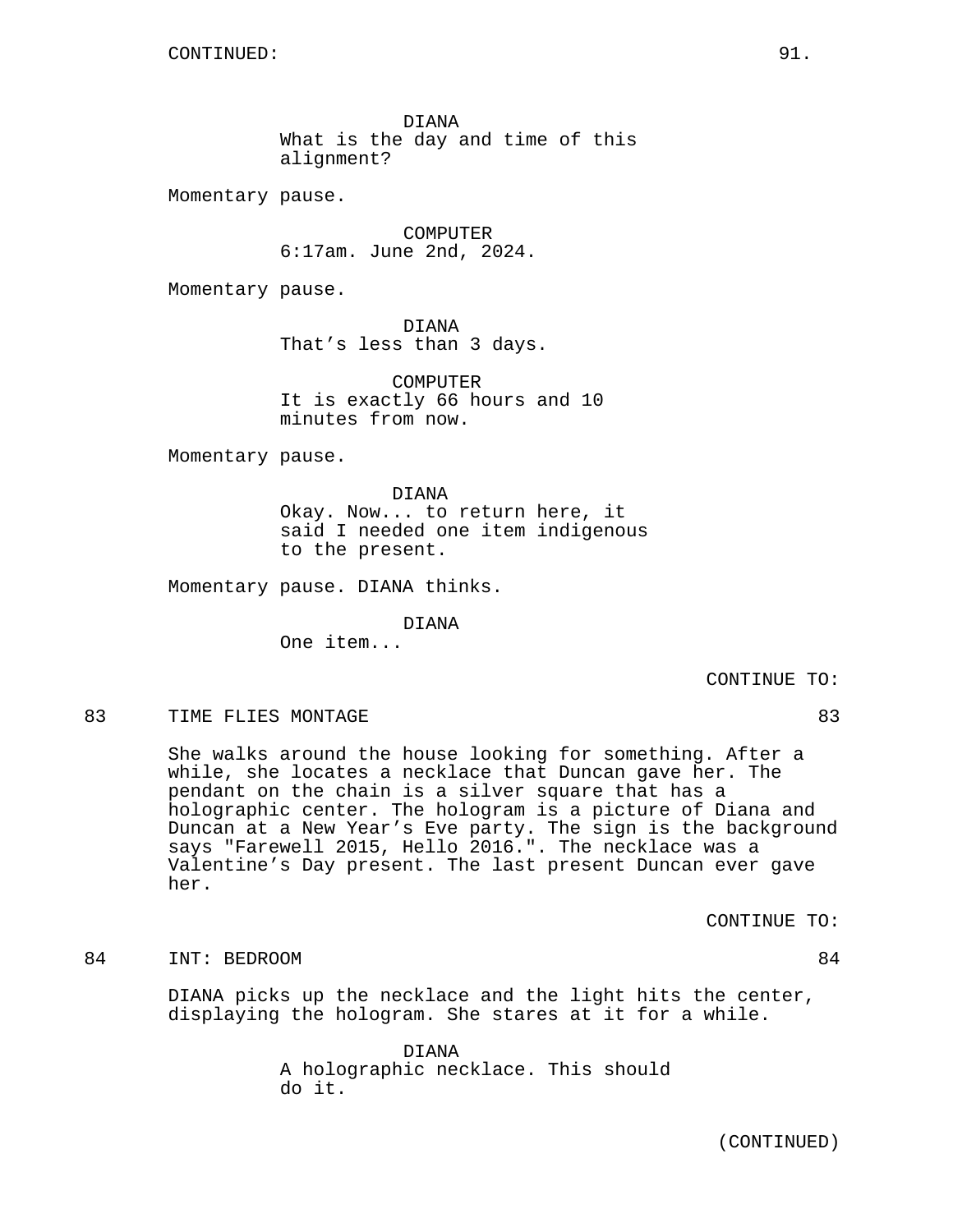(beat) All I have to do now... (beat) ...is convince Ares to go along.

DIANA exits the bedroom.

JUMP TO:

## **SUNDAY JUNE 2nd 2024**

85 INT: KITCHEN (6:15AM) 85

DIANA, CLARK, and ARES, are sitting around the table. DIANA's sword is in the center of the table. The bracelet and gauntlets are linked over it. DIANA is getting ready to start.

> ARES I'm not sure about this, D. I...

DIANA I thought you said you longed for those days.

ARES looks at her.

ARES I did. I do. I...

DIANA All we have to do, is recite the Praise to the Olympians, like we practiced.

ARES I know. But...

DIANA looks at ARES.

DIANA Ares. The time is now. I don't know when we'll get another chance.

ARES sighs, giving in.

ARES You're right. Okay. Let's do it.

DIANA

Ready?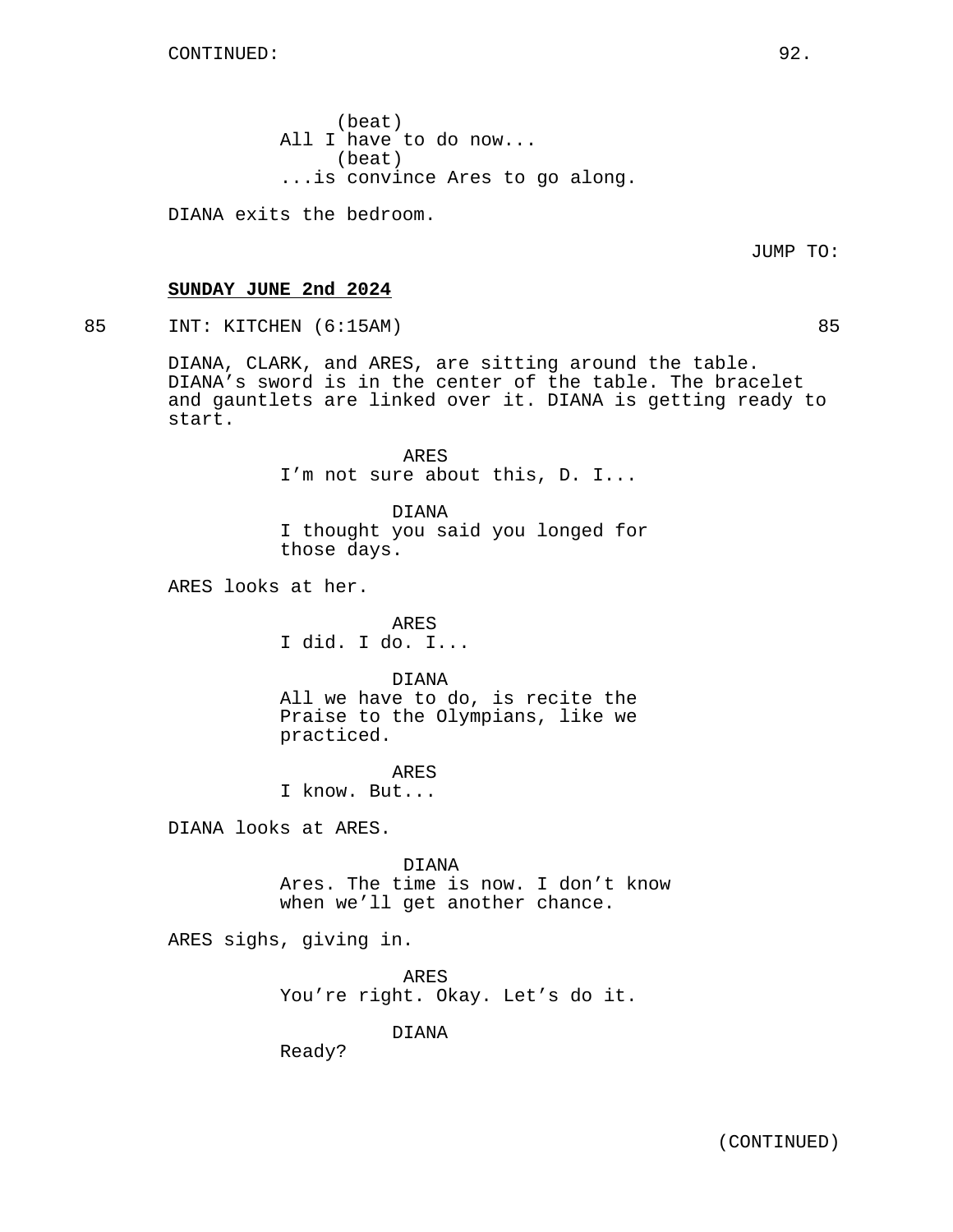ARES and CLARK nod. They all touch the gauntlets, and recite. DIANA closes her eyes and pictures the mountains behind Hercules' place. CLARK and ARES also close their eyes.

## DIANA

Hail Zeus: Son of Cronus & Rhea. King of all Gods & men. Ruler of Heaven & Earth.

### ARES

Hail Hera: Daughter of Cronus & Rhea. Sister & Wife of Zeus. Queen of Gods & of Heaven. Goddess of women & childbirth.

The gems on Hercules' gauntlets start to glow. They get brighter and brighter after each name is said.

#### CLARK

Hail Poseidon: Son of Cronus & Rhea. Brother of Zeus. God of the Sea.

DIANA

Hail Demeter: Daughter of Cronus & Rhea. Sister & Ex-wife of Zeus. Goddess of Agriculture.

ARES

Hail Hades: Son of Cronus & Rhea. Brother of Zeus. God of the Underworld.

CLARK Hail Hestia: Daughter of Cronus & Rhea. Sister of Zeus. Goddess of the hearth.

## DIANA

Hail Ares: Son of Zeus & Hera. God of War.

# ARES

Hail Aphrodite: Daughter of Zeus & Dione. Goddess of Love.

CLARK Hail Apollo: Son of Zeus & Leto. God of the sun and the arts.